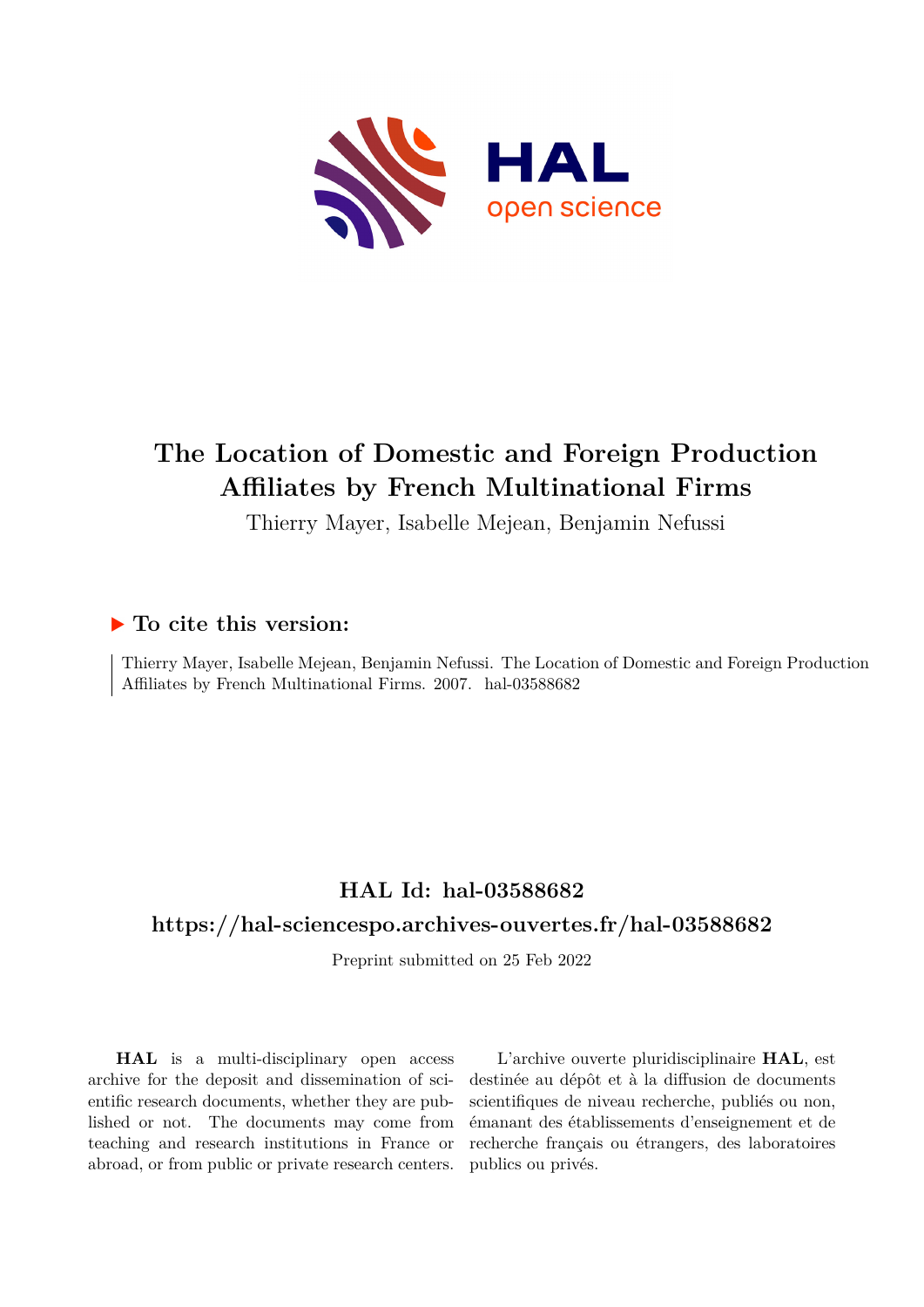

No 2007 – 07 May

# The location of domestic and foreign production affiliates by French multinational firms

Thierry Mayer Isabelle Méjean Benjamin Nefussi

\_\_\_\_\_\_\_\_\_\_\_\_\_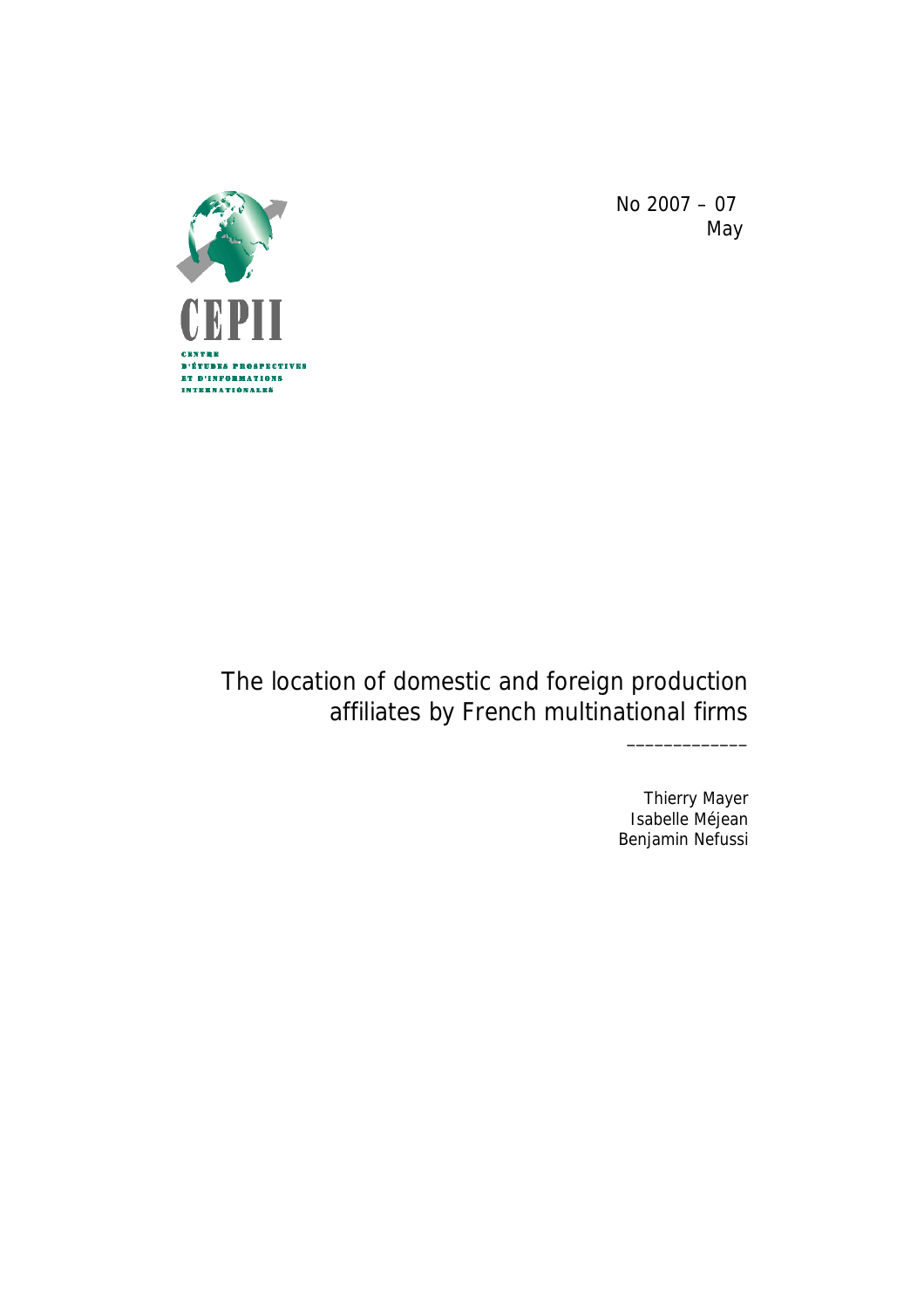# The location of domestic and foreign production affiliates by French multinational firms

Thierry Mayer Isabelle Méjean Benjamin Nefussi

\_\_\_\_\_\_\_\_\_\_\_\_\_

No 2007 – 07 May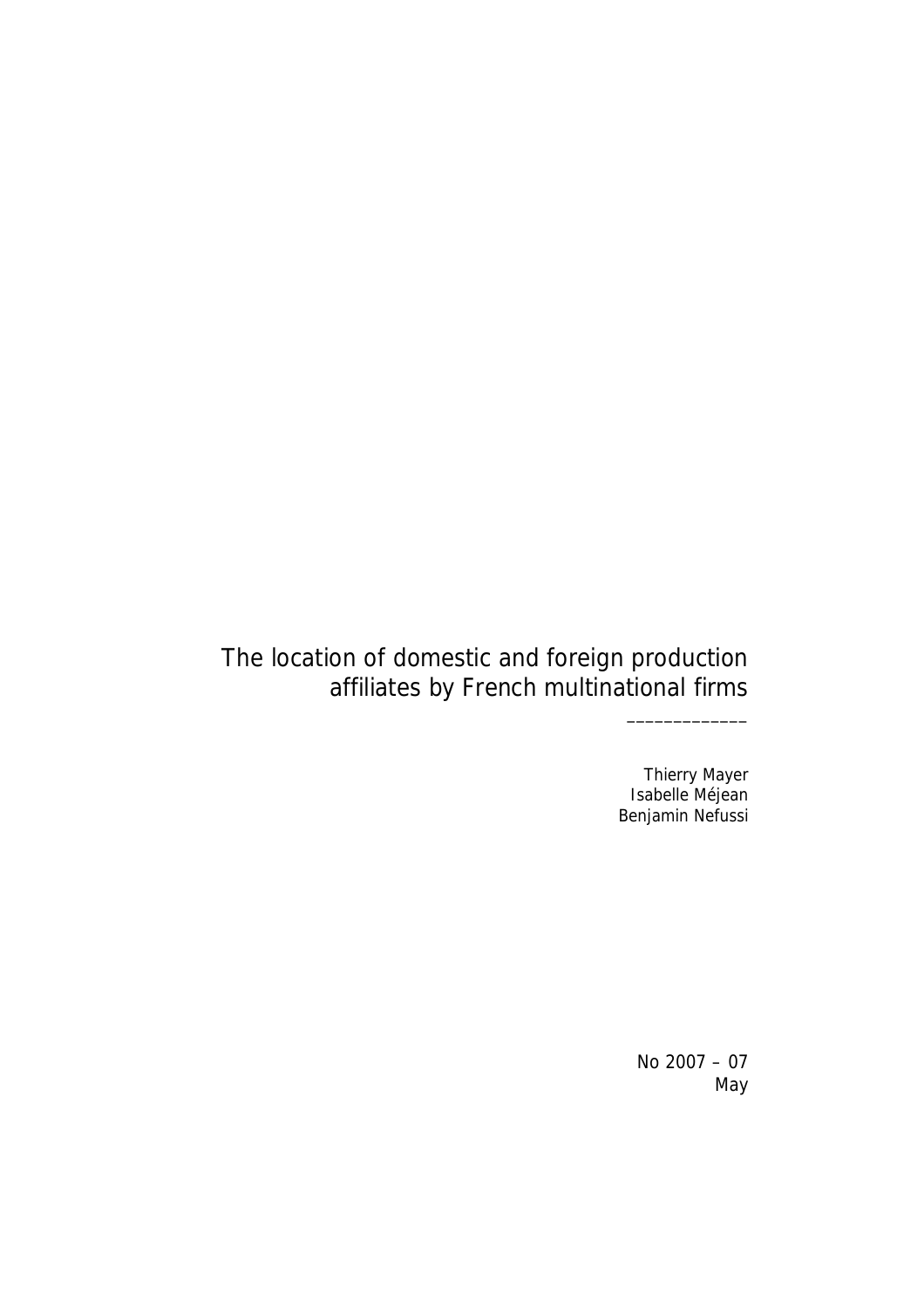## **Contents**

| $\mathbf{1}$ | <b>Introduction</b>                                                               | 8  |
|--------------|-----------------------------------------------------------------------------------|----|
| $\mathbf{2}$ | Theory and empirical implementation                                               | 10 |
|              | 2.1                                                                               | 10 |
|              | 2.2.                                                                              | 11 |
|              | 2.3                                                                               | 13 |
| 3            | Data                                                                              | 14 |
|              | 3.1<br>The dependent variable: investments abroad and at home $\dots \dots \dots$ | 14 |
|              | 3.2                                                                               | 16 |
|              | 3.3                                                                               | 18 |
|              | 3.4                                                                               | 20 |
|              | Trends in the location of French-owned manufacturing establishments<br>3.5        | 20 |
| 4            | <b>Results on foreign affiliates</b>                                              | 25 |
| 5            | <b>Results on foreign and domestic investments</b>                                | 28 |
|              | 5.1                                                                               | 28 |
|              | 5.2                                                                               | 33 |
| 6            | <b>Conclusion</b>                                                                 | 35 |
| 7            | <b>References</b>                                                                 | 36 |
|              | A.1Data appendix                                                                  | 38 |
|              |                                                                                   | 38 |
|              |                                                                                   | 39 |
|              |                                                                                   |    |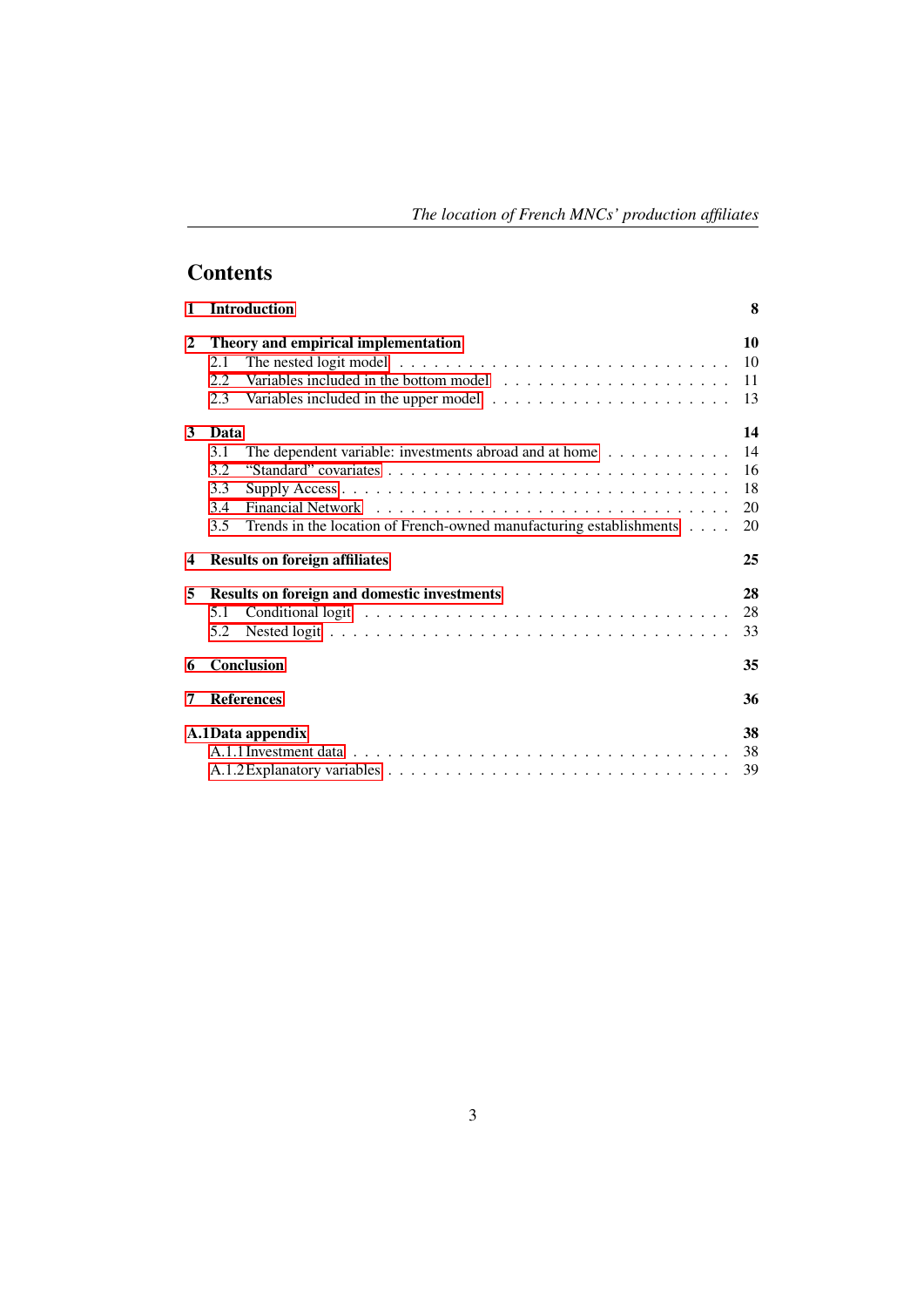#### THE LOCATION OF DOMESTIC AND FOREIGN PRODUCTION AFFILIATES BY FRENCH MULTINATIONAL FIRMS

#### **SUMMARY**

The extent, determinants and effects of outward investment is a topic of great anxiety in developed countries. When continental Europe is primarily concerned by the possible disappearance of its manufacturing base, the United States and the United Kingdom sound more worried about offshoring of services. Those fears can actually lead to drastic changes in policy decisions. In this paper, we address one of the most pressing question about offshoring, whether investment abroad by multinational firms substitutes for investment at home. Using firm-level data on French investments, both in France and abroad, over the 1992-2002 period, we investigate the determinants of location choice, and assess empirically whether the domestic economy is loosing attractiveness over the recent period, as often claimed in the public debate.

The main originality of this work is thus to address together the decision to invest abroad rather than in France, and the location choice, conditional on firms having decided to invest abroad. Moreover, as our data cover a large set of foreign locations, it is possible to envision location choices in a broad perspective, where the whole geographical structure of the firm is taken into account. In particular, we build a financial network variable describing the strength of financial linkages that a given investor has in each country of the world (including France) due to previous investments there. This determinant turns out to be an important one in subsequent location decisions, and also a key factor in explaining the differences between investment at home and investment abroad.

Our empirical strategy lies on a theoretically-consistent nested logit model. In a new trade framework *à la* Krugman (1991) where domestic and foreign fixed costs of investing differ, we show that the firm's investment strategy can be decomposed into two decisions: The decision to invest in France or abroad and the choice of a foreign location conditional on the firm having opted for FDI. The second step lies on a comparison of operational profits expected from each foreign location, that depends on country-specific variables as the country's market access or the price of factorial inputs, as well as firm/country-specific features, notably the firm's financial network in each possible location. As for the choice of investing in France or abroad, we show that it depends on the same determinants as well as on firm-specific features like its productivity or its intangible assets.

Results of the nested logit estimation are consistent with these theoretical predictions. First, restricting the analysis to foreign investments allows us to confirm most of previous results found in the related literature. The probability for a country to be chosen as recipient of FDI flows is shown to be positively correlated with the country's market potential, its cultural proximity to France and its access to intermediate goods. On the contrary, this probability is reduced for distant countries with higher factorial prices. Importantly, our measure of the firm's financial network abroad is also shown to affect location choices, the probability for a country to be chosen as location being all the higher since the firm's network over there is more developed.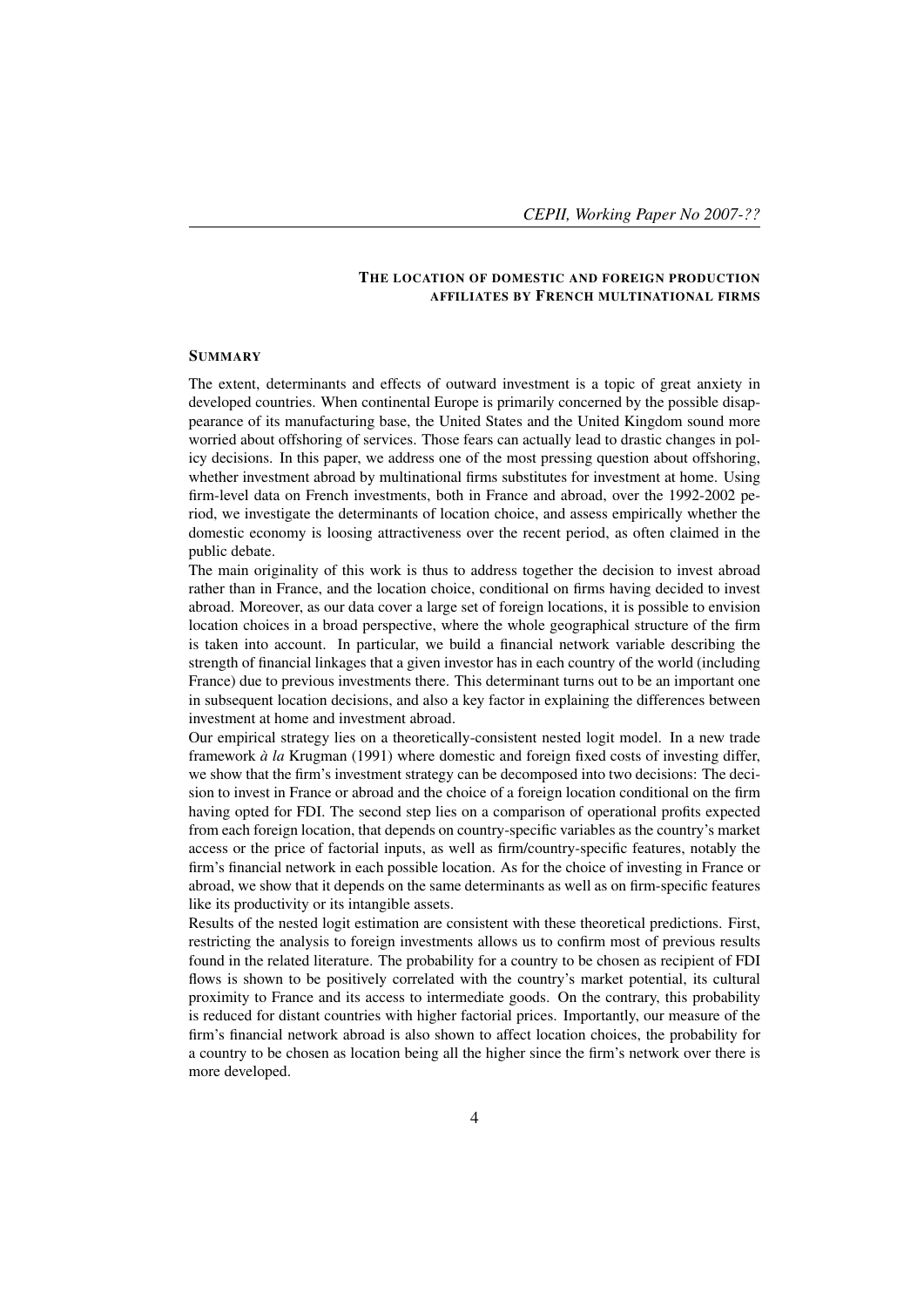Enlarging the sample to investments in France shows a strong bias from French firms in favor of domesting investments: the odds ratio of investing in France rather than in a country of comparable market access, distance, GDP per capita and same count of firms in the industry is slightly over ten. However, a large share of this "excessive" domestic investment can be accounted for by the supply access variable and, above all, the much higher financial linkages of investors in their domestic economy.

Last, we ask formally for the determinants of the residual French exception that makes firms "over-invest" in their home country. The decision to make FDI instead of exporting from France is shown to be positively correlated with the firm's size and productivity, as suggested by Helpman *et al.* (2004). Moreover, firms with more intangible assets are more prone to invest abroad, to benefit from scale economies on these firm-specific fixed costs.

#### **ABSTRACT**

Economists explaining location choices of foreign affiliates usually focus on country-level determinants. Costs of production, the size of expected demand, proxies for agglomeration effects, and various policy-related incentives form the usual set of covariates. Two dimensions of those choices are usually omitted. Multinational entreprises (MNEs) usually have more than one affiliate abroad and they also continue to invest domestically during their international expansion. We add to the literature on location choice by accounting for i) the entire network of affiliates of each French MNE over the 1992-2002 period, and ii) the entire set of possible choices by including the home country. Our results show that the interdependence between affiliates of the same MNE matters a great deal for location, both for the choice between different foreign countries and for the choice between investing at home or abroad. Moreover, French firms' propensity to invest abroad is shown to be positively linked to their productivity and the size of their intangible assets.

*JEL* Classification: F12, F15

Keywords: Location choice, Multinational firms, Conditional logit model.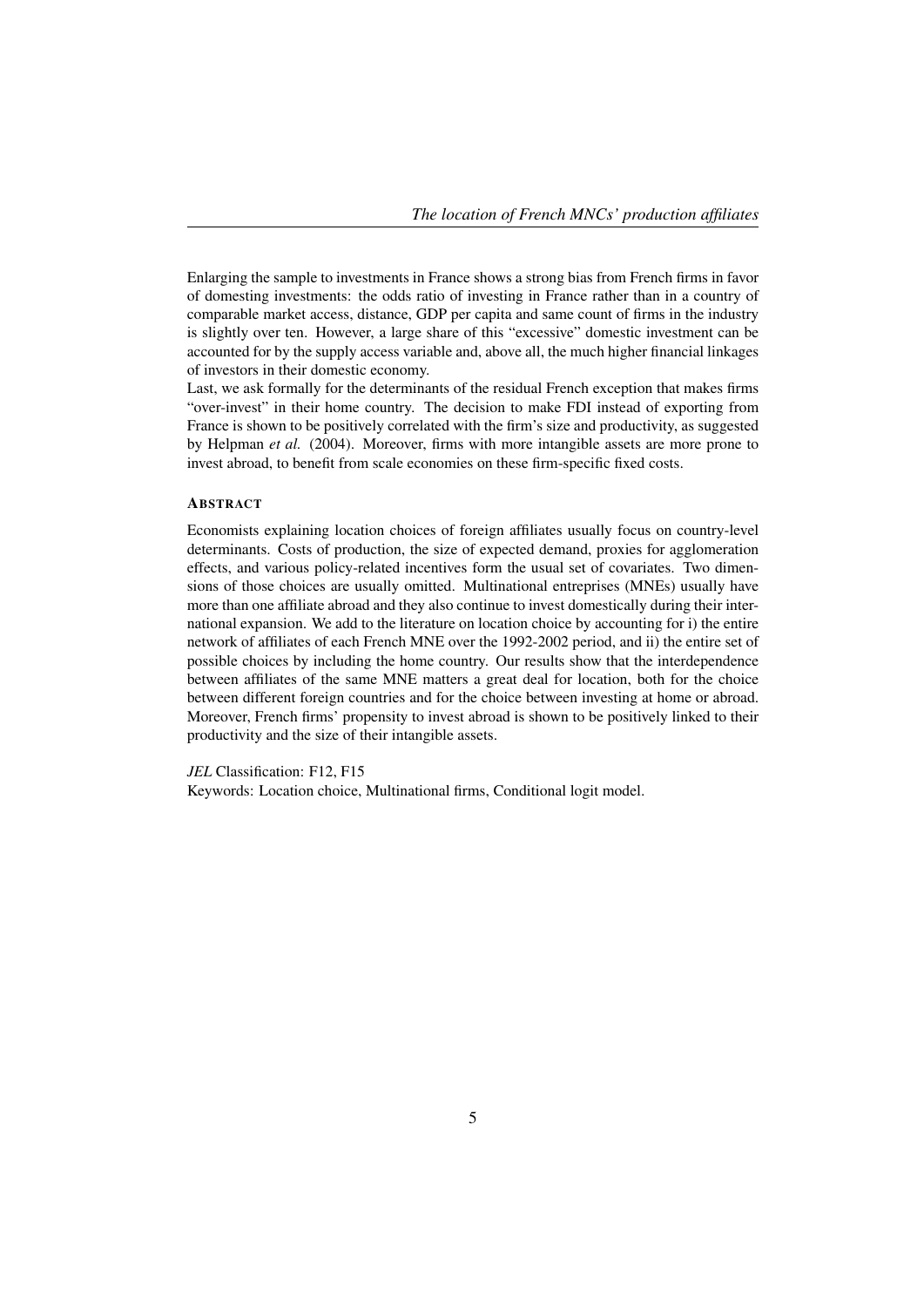#### LOCALISATION EN FRANCE ET À L'ÉTRANGER DES FILIALES DE FIRMES FRANÇAISES

#### RÉSUMÉ

La question des délocalisations est l'objet de nombreuses inquiétudes dans les pays développés. Alors que les pays d'Europe continentale s'inquiètent d'une possible érosion de leur tissu industriel, les Etats-Unis et le Royaume Uni semblent de plus en plus concernés par les délocalisations des activités de services. Ces craintes peuvent affecter de manière non négligeable la conduite des politiques économiques. Dans cet article, nous nous intéressons à un aspect très sensible de ces débats, la question de savoir si les investissements à l'étranger tendent à se substituer à des investissements domestiques. A partir de données individuelles relatives aux stratégies d'expansion des entreprises françaises au cours de la période 1992- 2002, on étudie les déterminants des choix de localisation de nouvelles filiales. En toile de fond de cette étude se pose la question de la supposée perte d'attractivité du territoire national au cours de la période récente, qui semble faire l'objet d'un quasi-concensus dans les débats publics français.

La principale originalité de ce travail est de mettre en perspective l'investissement domestique et à l'étranger. De plus, la couverture géographique permet d'avoir une vision large des choix de localisation, tenant compte de la répartition spatiale de la totalité des filiales créées par chaque firme de l'échantillon. Cette base nous permet en particulier de construire une variable dite de "réseau financier" qui décrit l'intensité des relations financières engendrées par les investissements passés dans un pays. Cette variable se révèle d'un intérêt tout particulier pour expliquer les choix de localisation et la décision d'investir à l'étranger.

Notre stratégie empirique repose sur un modèle de logits imbriqués dérivé d'éléments théoriques. A partir d'un cadre d'analyse *à la* Krugman (1991) avec coûts fixes différenciés selon que l'investissement se fait en France ou à l'étranger, on décompose la stratégie d'investissement de la firme en deux décisions : le choix entre un investissement en France ou à l'étranger puis, le cas échéant, le choix du pays étranger. Cette seconde décision repose sur la comparaison des profits opérationnels espérés de chaque localisation étrangère possible. Les déterminants sont donc à la fois propres au pays d'accueil de l'investissement (accès au marché, prix des facteurs incorporés à la production, etc.) et des variables propres à la firme, notamment l'ampleur de son réseau financier dans chaque pays étranger. La décision d'investir en France ou à l'étranger dépend quant à elle des mêmes déterminants ainsi que de caractéristiques individuelles de la firme telles que sa productivité ou le montant de ses actifs intangibles. Tandis que les résultats théoriques concernant les choix de localisation à l'étranger ont déjà été validés empiriquement, l'étude du choix entre investissement domestique et investissement à l'étranger est plus innovante.

Les résultats de l'estimation du modèle de logits imbriqués valident ce schéma théorique. Ainsi, quand on restreint l'analyse aux seuls investissements à l'étranger, on montre que la probabilité pour un pays d'être choisi comme lieu d'implantation de la filiale est positivement corrélée à l'accès au marché du pays, à sa proximité culturelle avec la France et à son offre de biens intermédiaires. Au contraire, cette probabilité est réduite dans des pays plus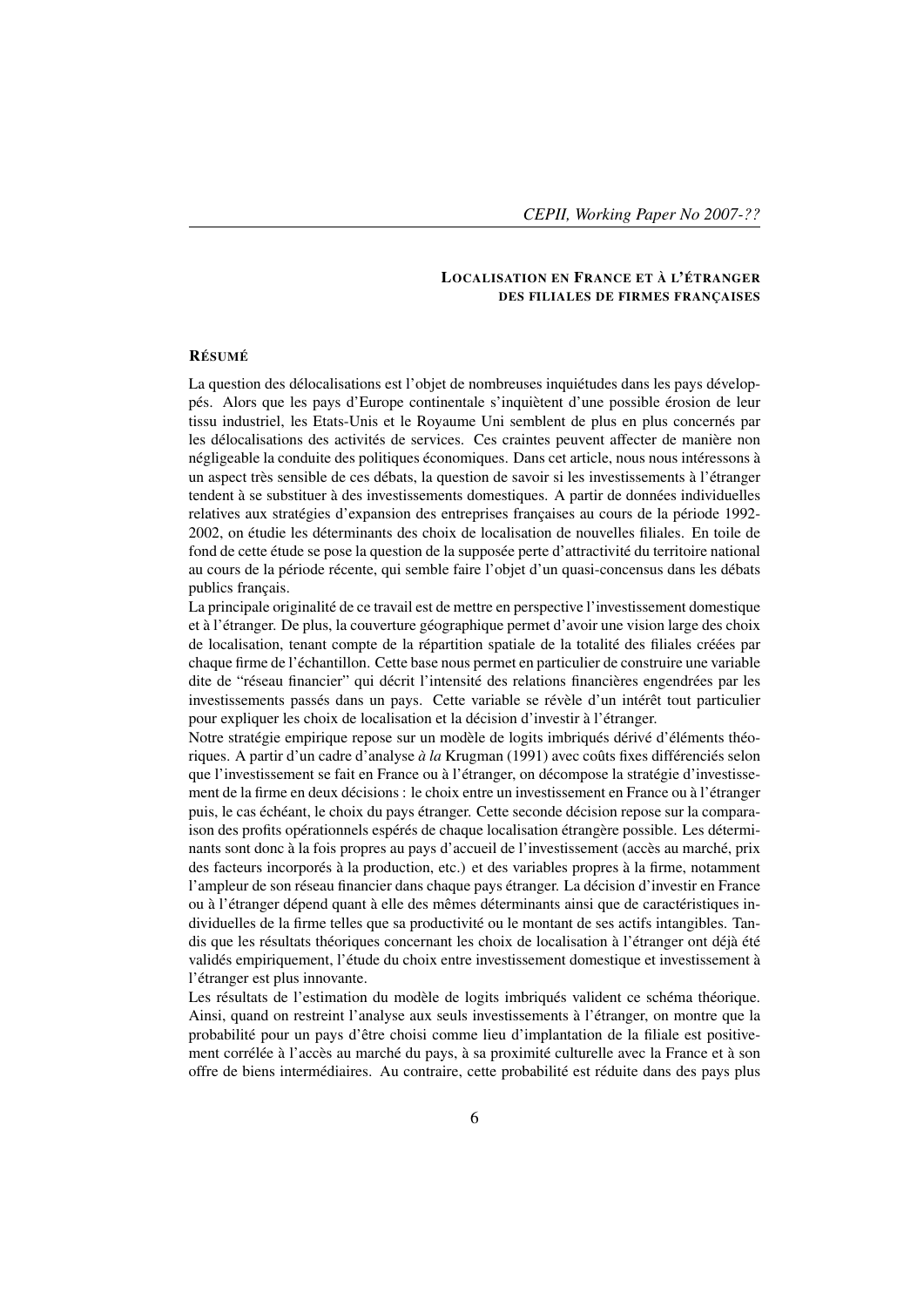éloignés ou dans lesquels les facteurs productifs sont coûteux. Enfin, notre mesure des liens financiers de la firme avec le pays récepteur apparaît comme un élément important affectant significativement les décisions de localisation.

Lorsqu'on élargit cette analyse aux investissements en France, on met en évidence un biais important en faveur des investissements domestiques : la probabilité d'investir en France est plus de dix fois supérieure à la probabilité d'investir dans un pays comparable en termes d'accès au marché, de distance, de PIB par tête, etc. Cependant, ce biais en faveur des investissements domestiques tend à diminuer au cours de la période d'observation (1992-2002). En ajoutant des variables de contrôle à la régression, on montre qu'une part importante de cet investissement domestique "excessif" s'explique par la proximité aux fournisseurs de biens intermédiaires que les investisseurs français trouvent en France et, surtout, par l'intensité des liens financiers de l'investisseur moyen dans son pays d'origine. En outre, les firmes qui ont plus d'actifs intangibles (brevets, marque, etc.) sont plus enclines à investir à l'étranger, de façon à profiter des économies d'échelle sur les coûts fixes de recherche, de marketing, mutualisables entre filiales d'un même groupe. Par ailleurs, on montre que le choix d'investir à l'étranger plutôt qu'en France implique pour la firme d'avoir atteint un niveau de productivité et une taille suffisants (conformément au modèle de Helpman *et al.*, 2004). Ce dernier résultat implique que la réduction relative de la propension des firmes à investir en France au cours de la période considérée pourrait refléter un accroissement de la productivité moyenne permettant à un nombre accru d'entreprises d'investir sur les marchés étrangers.

#### RÉSUMÉ COURT

La plupart des travaux empiriques sur les choix de localisation à l'étranger des entreprises s'intéressent aux déterminants nationaux, tels que les coûts de production, la demande attendue, les facteurs d'agglomération ou les mesures attractives de politique économique. Deux aspects importants de ces décisions sont toutefois négligés dans l'analyse : le fait que les firmes multinationales peuvent avoir plusieurs filiales, dans plusieurs pays étrangers, et le fait qu'elles continuent à investir sur le territoire national, parallèlement à leur expansion internationale. Dans cet article, nous nous intéressons explicitement à ces aspects en étudiant i) l'ensemble du réseau de filiales des multinationales françaises suivies sur la période 1992- 2002, et ii) l'éventail complet des localisations possibles, y compris le pays domestique. Les résultats montrent que, pour les firmes ayant adopté une stratégie d'expansion internationale, les liens entre filiales d'une même firme influencent significativement la décision d'investir en France ou à l'étranger ainsi que le choix de localisation. Au-delà de ces effets de réseau, la propension des firmes françaises à investir à l'étranger est positivement corrélée à leur productivité et au montant de leurs actifs intangibles.

Classification *JEL* : F12, F15

Mots-clé : Choix de localisation, Firmes multinationales, Modèle logit conditionnel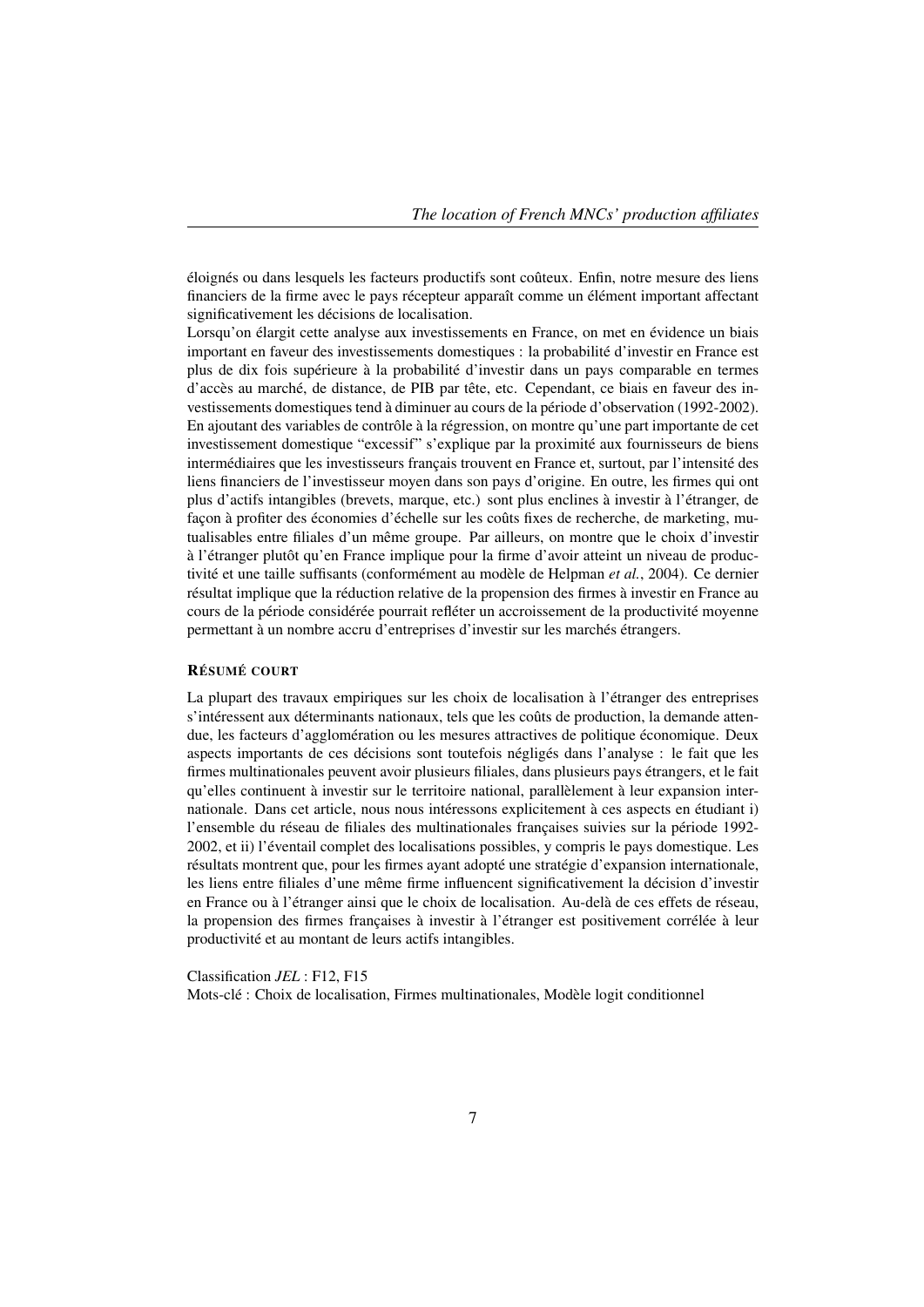## THE LOCATION OF DOMESTIC AND FOREIGN PRODUCTION AFFILIATES BY FRENCH MNCS 1

*Thierry MAYER*2 *Isabelle MEJEAN*3 *Benjamin NEFUSSI*4

## 1 Introduction

The extent, determinants and effects of outward investment is a topic of great anxiety in developed countries. When continental Europe is primarily concerned by the possible disappearance of its manufacturing base, the United States and the United Kingdom sound more worried about offshoring of services. Those fears can actually lead to drastic changes in policy decisions. For instance, a survey conducted by Eurobarometer (2005) indicates that the fear of offshoring was the first reason that French citizens invoked for rejecting the European Constitutional Treaty in May  $2005$ .<sup>5</sup> Two different strands of academic literature try to describe and quantify the phenomena behind those fears. First, some studies focus on the direct measurement of the impact of outward FDI on different domestic performance variables such as output, productivity or employment. Navaretti and Venables (2004) survey results by this type of work, which dominantly concludes to the small magnitude of the employment effects in particular. One of the most recent trend of such work (see Castellani and Navaretti, 2004, for Italian firms or Debaere et al. 2006, for South Korean ones) is the use of score propensity matching techniques to compare investing firms to most similar national firms in terms of employment outcome. Again, results seem to favor small effects at best.

A second, more indirect, type of studies examines determinants of location choices, in order to quantify the share of different motives for outward FDI identified in the theory of foreign investment. The horizontal (driven by market access) versus vertical (motivated by production costs differentials) divide of FDI motives still provide the most popular framework for analysis. More sophisticated approaches have been introduced recently with the knowledge capital model (Markusen, 2002) or the complex integration model (Yeaple, 2003), which propose an integrated framework of the two core drivers. The empirical literature on this issue

<sup>&</sup>lt;sup>1</sup>We would like to thank INSEE and DGTPE for generous data provision. This paper has benefited from very helpful comments made by participants at the ISIT-CEPR-NBER conference (Stockholm, 2006) and at the CEPII-INSEE seminar. Detailed remarks by by A. Bénassy-Quéré and M. Crozet were also very useful.

<sup>&</sup>lt;sup>2</sup> University of Paris 1, Paris School of Economics, CEPII, and CEPR (thierry.mayer@univparis1.fr).

<sup>&</sup>lt;sup>3</sup> CEPII and University of Paris 1 (isabelle.mejean@cepii.fr).

<sup>4</sup> CREST, INSEE (benjamin.nefussi@insee.fr).

 ${}^{5}$ Even though the relationship between the treaty and offshoring is rather unclear.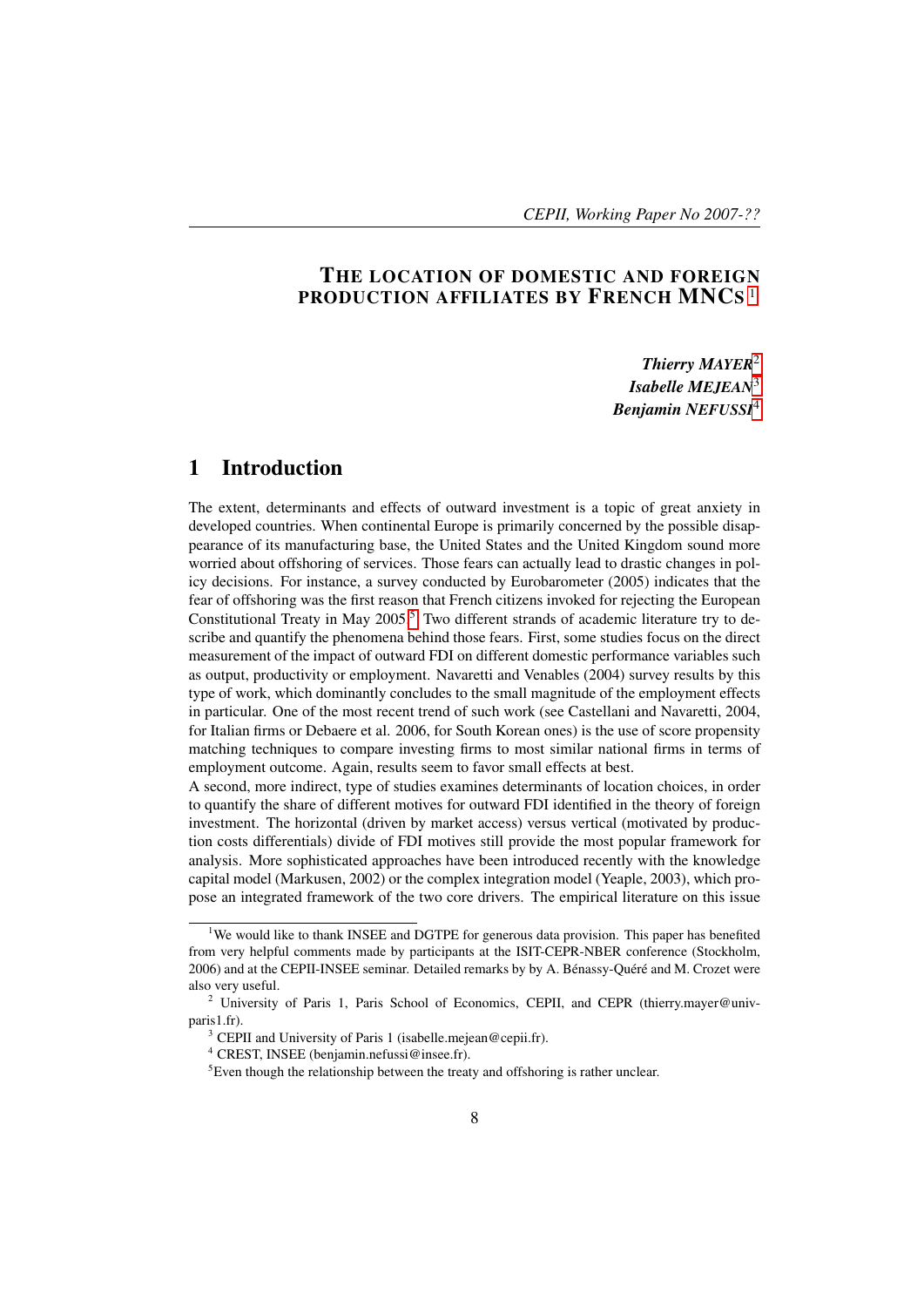also has quite clear results, with often a largely dominant role for market access over simple costs considerations. This finding corroborates the ones on the estimated effects of FDI, since vertical FDI is the one expected to most directly affect job market and wages in the home country.

Our paper tries to add to this second literature by addressing one of the most pressing question about offshoring, whether investment abroad by multinational firms substitutes for investment at home. Using firm-level data on French investments both in France and abroad over the 1992-2002 period, we investigate the determinants of location choice, and assess empirically whether the domestic economy is loosing attractiveness over the recent period, as often claimed in the public debate about offshoring in rich countries. With respect to previous firm-level investigations of FDI decisions, our value-added is the use of data covering both domestic plant creations and investments in a large set of foreign countries that makes it possible to investigate the decision to invest abroad rather than in France and the location choice abroad, conditional on having decided to become a multinational company. Previous related estimations typically focus on only one aspect of the decision process: The choice between exporting and making FDI in Brainard (1997) and Head and Ries (2003) for instance or the conditional location choice in, among many others, Coughlin *et al.* (1991), Head *et al.* (1999), Guimarães et al. (2000) or Head and Mayer (2004). A notable exception is Devereux and Griffith (1998), that model US firms strategies in European markets as a sequential process involving i) the choice of serving the European market, ii) the trade-off between exporting from the USA or investing in Europe and iii) the choice of a precise European country, conditional on having decided to invest in the zone. Our work is close to theirs in spirit, although our data cover a much larger set of foreign locations, relates more closely to theory, and adds a number of determinants of firms' choices. In particular, the data available allows to envision those location choices in a broader perspective, where the whole geographical structure of the firm is taken into account. We build in particular a financial network variable describing the strength of financial linkages that a given investor has in each country of the world (including France) due to previous investments there. This determinant turns out to be an important one in subsequent location decisions, and also a key factor in explaining the differences between investment at home and investment abroad.

The remainder of the paper is organized as follows: Section 2 provides our theoretical motivation, mostly based on recent applications of New Economic Geography (NEG) modeling to location choices of production affiliates. It is particularly related to Head and Mayer (2004) and Amiti and Javorcik (2006). It also uses recent advances of the literature explaining FDI decisions by firm-specific features, as its productivity (Helpman *et al.*, 2004) or its intangible assets (Markusen, 2002). Section 3 presents the data used and a descriptive analysis of the proposed determinants of location choice. Section 4 gives results of location choice estimates for investment abroad, which enables comparison with previous papers, whereas Section 5 adds domestic investment. Section 6 concludes.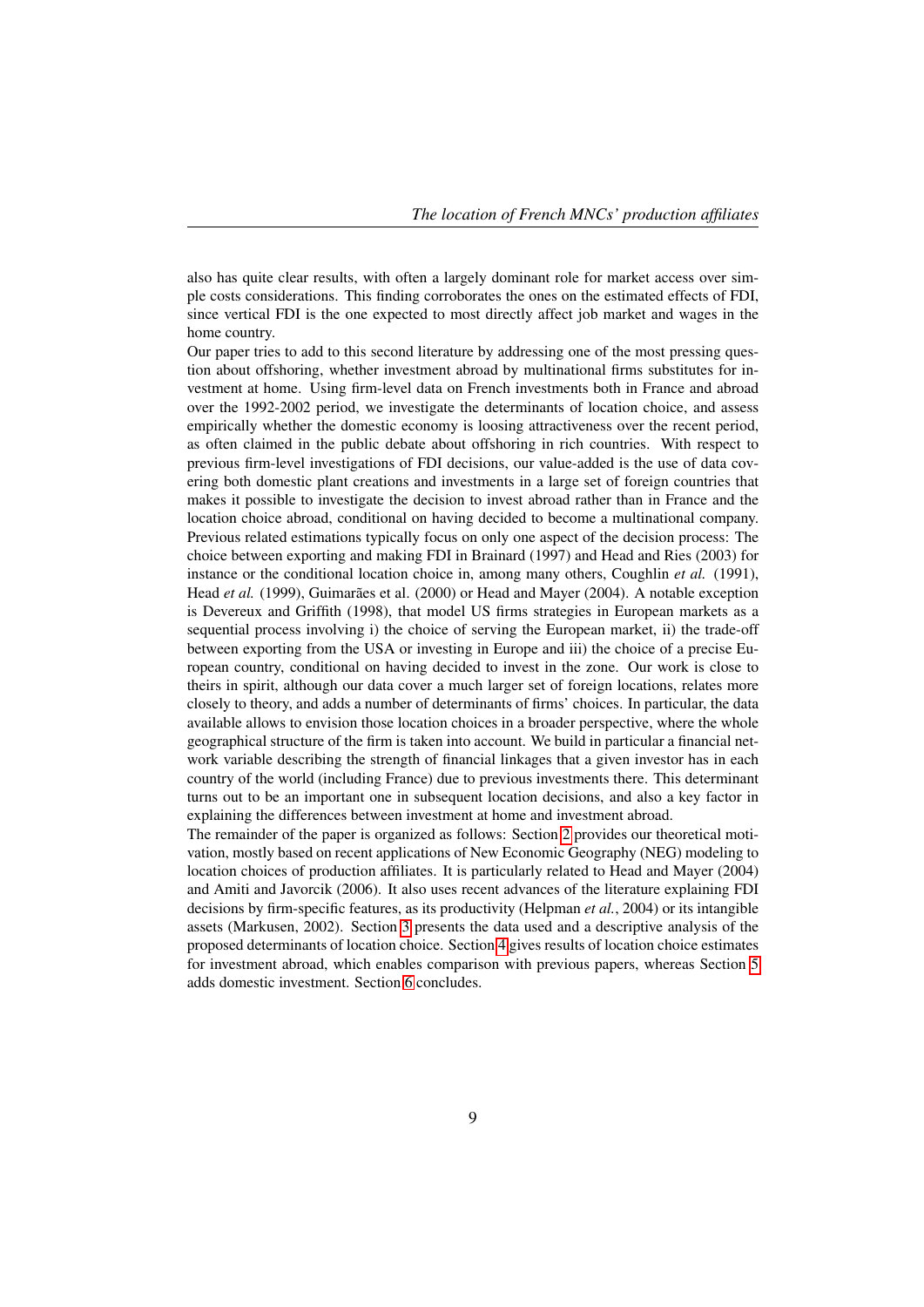### 2 Theory and empirical implementation

While the first papers explaining location choices of foreign affiliates mostly relied on reduced form estimation, progress in econometric specification has recently been made, mostly inspired by the theoretical work in New Economic Geography initiated by Krugman (1991) and synthesized in Fujita et al. (1999). Our theoretical framework builds on Head and Mayer (2004) and Amiti and Javorcik (2006) that describe the expected profits of an affiliate in each of the prospective locations and compare them to get insight about the equilibrium number of affiliates in each alternative country (Amiti and Javorcik, 2006) or the probability for a firm to invest in a given location (Head and Mayer, 2004). Our innovation is to integrate in this framework results by Helpman *et al.* (2004) and Markusen (2002) explaining the choice between domestic and foreign investments.

In our theoretical framework, the operating profits of affiliates have two main components: i) Access to relevant markets in terms of demand and ii) various components of production costs among which the price of intermediates and local wages. In addition to those determinants of operating profits, investing firms are assumed to incur a fixed cost needed in order to start any operation. As in Helpman *et al.* (2004), this fixed cost is assumed to be higher if the firm invests abroad than for a domestic investment. This hypothesis accounts for the fact that information on a country is easier to gather when you live in it, which reduces the fixed cost to create a new affiliate. Because of this asymmetry between domestic and foreign investments, the location decision is naturally divided into two stages: The decision to invest domestically or abroad and the choice of a location, given the fact the firm invests abroad.

To estimate such a two-stage discrete choice model, the nested logit method is frequently used (Train, 2003). This method accounts for the possibility that substitution patterns are not the same across all alternatives. To this aim, it partitions the set of alternatives into several "nests" and assumes nest-specific substitution patterns across alternatives. In our framework, there are two nests: Either the investing firm creates an affiliate in its own country (nest "dom" in the following) or it locates its affiliate abroad (nest "fdi"). Under this nested tree structure, the location choice can be decomposed into two steps, the choice of a nest and the choice of a location inside the chosen nest. This decomposition is explained in the following section, before detailing the determinants affecting each step of the decision process.

#### 2.1 The nested logit model

To derive the choice probabilities in the sequential discrete choice process we are considering, it is convenient to decompose the nested model into two logit functions. To this aim, the profit function that the decision maker (the investing firm)  $f$  expects from an investment in location  $i$  is split into: i) a component W that is constant for all alternatives within a nest and ii) a component Y that varies over alternatives within a nest:

$$
\Pi_i(f) = Y_i(f) + W_k(f) + \varepsilon_i(f)
$$

with  $k(= \text{fdi}, \text{dom})$  an index designating the nest to which location i belongs, and  $\varepsilon_i(f)$  and error term which marginal distribution is univariate extreme value.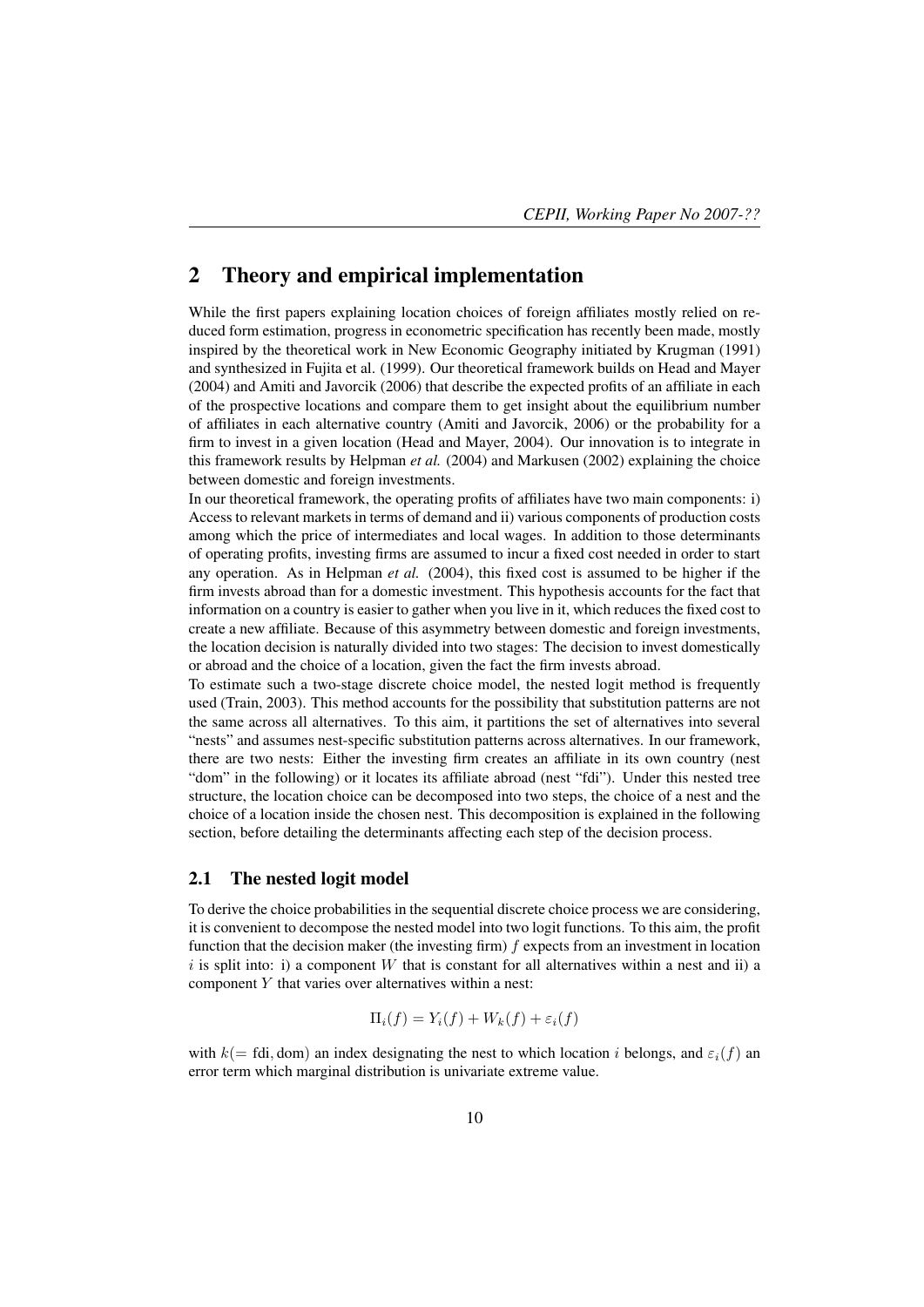In the following, it is assumed that firm  $f$  chooses the location  $i$  that maximizes expected profits  $\Pi_i(f)$ . The probability for country i to be chosen as a location can then be expressed as the product of two probabilities, the probability  $P_k(f)$  that an alternative within nest k is chosen (also called the *upper model*) and the conditional probability  $P_{ijk}(f)$  for location i to be chosen among the different potential locations constituting the chosen nest (the *bottom model*):

$$
P_i(f) = P_{i|k}(f)P_k(f)
$$
\n<sup>(1)</sup>

With the specified logistic error structure, McFadden (1978) showed that each of those probabilities can be expressed using the information contained in  $W_k(f)$  and  $Y_i(f)$ , with nestspecific variables used to explain the choice of a nest and location-specific ones explaining the conditional probability:

$$
P_k(f) = \exp(W_k(f) + \rho_k IV_k(f) - \tilde{IV}(f)) \tag{2}
$$

$$
P_{i|k}(f) = \exp(Y_i(f)/\rho_k - IV_k(f)) \tag{3}
$$

with  $IV_k(f) \equiv \ln \sum_{j \in k} \exp(Y_j(f)/\rho_k)$  and  $\tilde{IV}(f) \equiv \ln \sum_k \exp[W_k(f) + \rho_k IV_k(f)].$ In this expression of the choice probability,  $\rho_k$  is the "log-sum coefficient" that reflects the degree of independence among the unobserved portions of expected profit for alternatives in nest k.  $IV_k(f)$  is the "inclusive value" of nest k and sums up the expected profit that firm f receives from the choice of a location in nest  $k$ . Its introduction in the upper model brings information from the bottom model, reflecting the fact that the choice of a nest depends on the expected profit received from any location in that nest. Last,  $IV(f)$  summarizes the profit expected from both nests, which serves as the denominator in the choice probability  $P_k(f)$ . Note that in the particular case we are considering, one of the nests is constituted of a single location, France. The inclusive value is then:  $IV_{\text{dom}}(f) = Y_{\text{dom}}(f)/\rho_{\text{dom}}$  and it is no more possible to identify separately the "log-sum" coefficient  $\rho_{\text{dom}}$ . In the following then, we constraint both log-sum coefficients to equality and estimate it using the variablity of  $Y_i(f)$ within the nest of foreign locations. This estimated coefficient is related to the correlation in unobserved factors within each nest and gives us an insight on the relevance of the assumed tree structure. As shown by Train (2003), this probability can be estimated by maximum likelihood techniques using information on the variables entering the profit function. In the following, we adopt a backward estimation procedure<sup>6</sup>: we first estimate the bottom model using information contained in  $Y_i(f)$ , then we compute the inclusive value of each nest that is introduced with variables entering  $W_k(f)$  in the estimation of the upper model. To this aim, we only need to specify  $Y_i(f)$  and  $W_k(f)$ .

#### 2.2 Variables included in the bottom model

In this section, we describe the variables entering  $Y_i(f)$ , used to estimate the probability of a particular country within the nest of foreign locations ( $P_{i|fdi}(f)$ ). We follow Head and Mayer (2004) and Amiti and Javorcik (2006) and compare operating profits across locations. Indeed,

 $6$ As shown by Train (2003), this gives consistent (though not efficient) estimates of the parameters.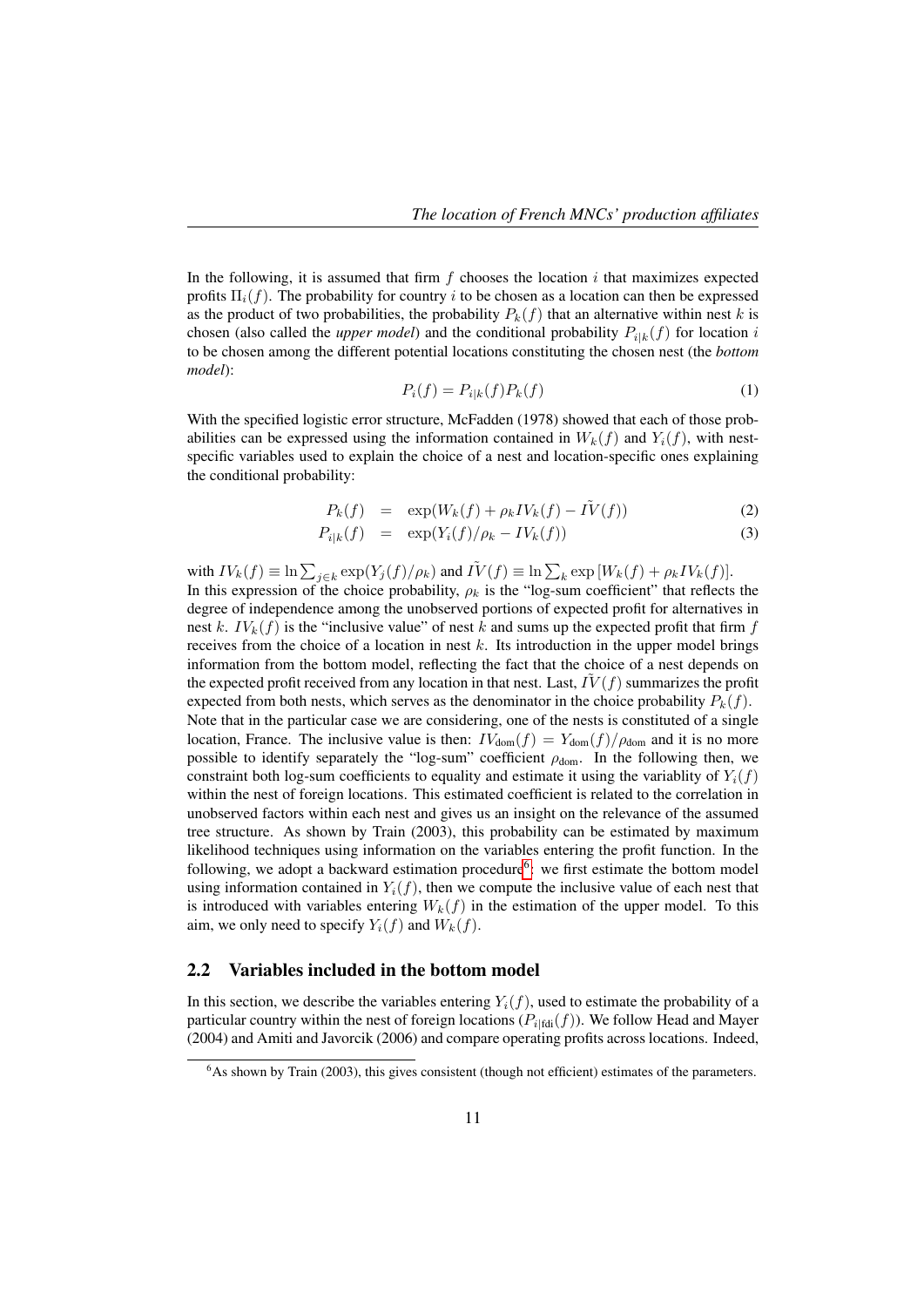as long as the fixed cost of investing abroad is uniform across *foreign* countries, the location chosen, conditional on investing abroad, turns out to be the country maximizing expected operating profits.

Assuming standard monopolistic competition with CES utility and iceberg trade costs, operating profits can be written:

$$
\pi_i^{op}(f) = \frac{C_i(f)^{1-\sigma}}{\sigma} \mathbf{M} \mathbf{A}_i
$$
\n(4)

where  $C_i(f)$  represents the variable cost incurred by an affiliate of firm f located in country i.  $\sigma > 1$  is the traditional Dixit-Stiglitz elasticity of substitution.

 $MA_i$  denotes the market access of country i, which summarizes the expected demand for the product sold by  $f$  in the different  $j$  markets accessible from an affiliate located in country i. It involves the expenditure in each market  $j(E_i)$ , weighted by ease of access to market j from country  $i$  ( $0 < \phi_{ij} < 1$ ), and competition faced on j (negatively related to the CES price index  $P_j$ ). Standard derivation of the Dixit-Stiglitz-Krugman monopolistic competition model yields (4) with  $MA_i \equiv \sum_j \phi_{ij} E_j P_j^{\sigma-1}$  (the precise derivation can be found in Head and Mayer, 2004). Redding and Venables (2004) show how to estimate a theory-consistent version of  $MA<sub>i</sub>$  from bilateral trade data, a method we also use later in this paper.

Let us suppose that variable costs are a function of a composite firm/country-specific cost variable  $v_i(f)$  and a firm-specific component of total factor productivity  $A(f)$  (*i.e.*  $C_i(f)$ )  $v_i(f)/A(f)$ ). Firm f's factor productivity does not affect the location choice as we assume that it does not depend upon the nationality of its plant.<sup>7</sup> As a consequence, only the firm/country-specific part of variable costs  $v_i(f)$  enters  $Y_i(f)$ .

These firm/country-specific variables include production costs and transaction costs ( $TC_i(f)$ ). The latter capture the fact that it is probably easier for a French investor to run a business in a proximate, francophone or ex-colonial country.8 Those advantages are identical for all French investors, but there might be some firm-specific information / transaction costs across countries. In particular, a firm investing in an area where a large number of other firms from the same financial group already invested will probably benefit from lower costs there, everything else equal. We construct a firm-level financial network variable to account for this type of effect.

Production costs depend on local wages  $w_i$  and the price of intermediates the affiliate incorporates in its production process. In the following, the intermediate price index is assumed to depend on a supply access variable  $SA_i(f)$  which summarizes the expected supply of (domestically produced or imported) intermediate goods the affiliate is able to buy from country

<sup>7</sup>This assumption is dictated by the availability of data as we have no information about the *expost* productivity of the plant. Given the fact we only measure productivity at the investing firm level, which does not vary across locations, we can't use this information to explain location choices. One could argue also that firms may invest in a particular country to increase their productivity. We however expect this motive to be caught by our measures of the host country's factor costs, notably its GDP per capita.

<sup>&</sup>lt;sup>8</sup>These transaction costs might also take the form of fixed costs. Since their effect is statistically significant in the regressions, it however seems that at least part of their influence on location decisions operates through the firm's marginal cost.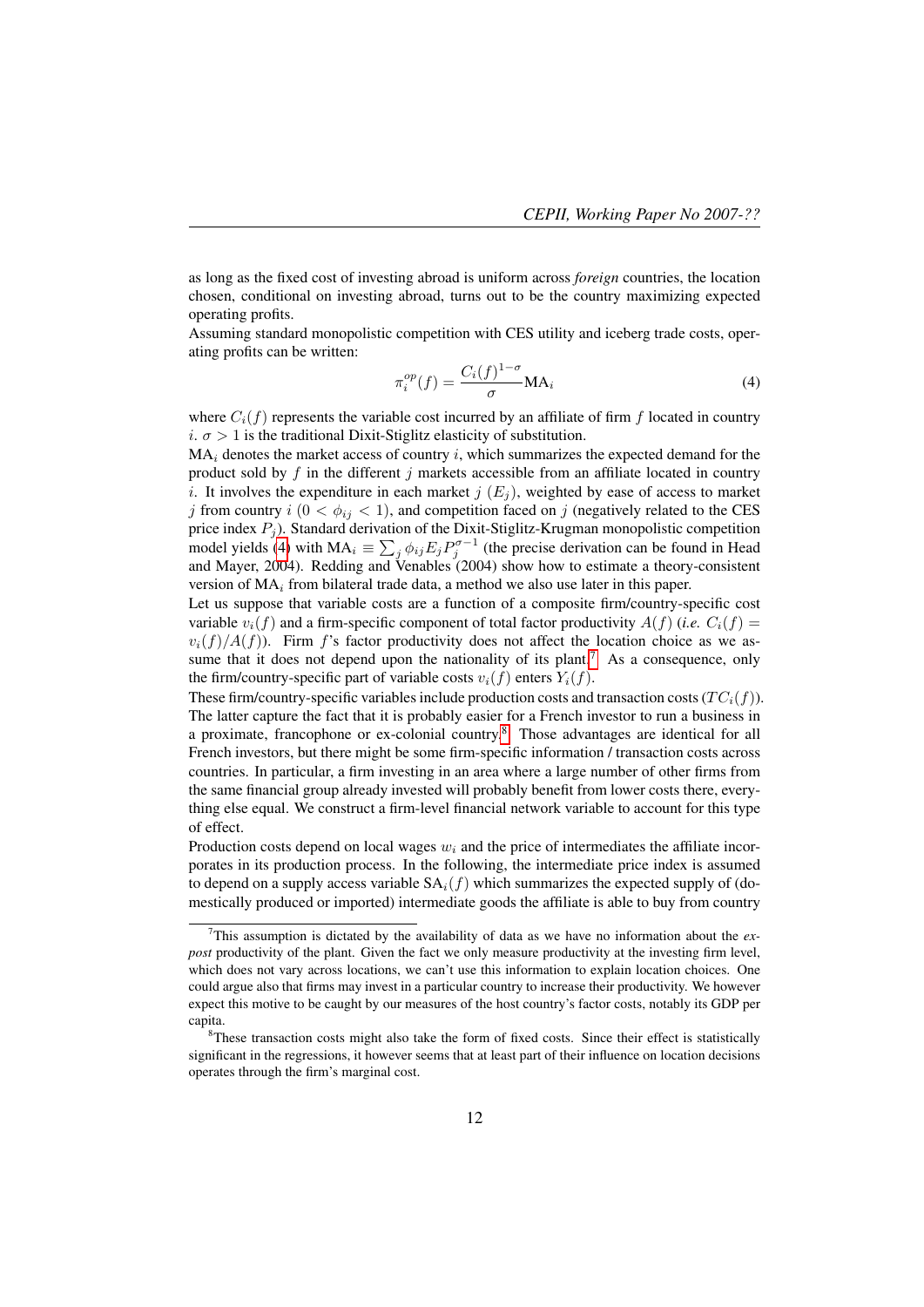$i$ . As explained in Section 3 and following Amiti and Javorcik (2006), the computation of  $SA<sub>i</sub>(f)$  takes into account both the technology used by firm f (which influences its affiliate's input use) and the ease of access to intermediates in the host country i.

Incorporating these variable costs into equation  $(4)$ , we obtain the reduced form of firm  $f$ 's operating profits expected from location  $i$ . From this, we get the location-specific variables entering the bottom part of the nested model:

$$
Y_i(f) = \beta_0 + \beta_1 \ln \text{MA}_i(f) + \beta_2 \ln \text{SA}_i(f) + \beta_3 \ln w_i + \beta_4 \ln TC_i(f)
$$
 (5)

The first econometric step consists in running the "bottom" model on the set of foreign locations, which allows to compute  $IV_{\text{fdi}}$ . We also estimate on the full sample of investments, including domestic ones. Adding a "France" dummy, one can then assess whether there is something specific about domestic investments justifying the use of a nested tree. As explained above, a more rigorous approach is to consider differences between domestic and foreign investments in a more structural way, using the nested logit model. To this aim, we however need to explicit the decision to invest abroad rather than in France  $(P_{\text{fdi}}(f))$ , i.e. the upper model.

#### 2.3 Variables included in the upper model

To obtain the variables included in  $W_k(f)$ , we use Helpman *et al.*'s arguments that firms investing abroad are those that can afford to pay the higher fixed cost of FDI instead of producing domestically and exporting. With respect to the monopolistic competition framework used in the previous section, their model adds an option to invest in a domestic affiliate and assumes the fixed cost of investing to be higher for a foreign than for a domestic investment  $(F_{\text{fdi}}(f) > F_{\text{dom}}(f))$ . Under this assumption, only the firms whose productivity is higher than a given threshold  $\overline{A}$  optimally choose to invest abroad to save on trade costs incurred when exporting their product. The productivity threshold  $\overline{A}$  is defined as the productivity level that makes a firm indifferent between investing domestically or abroad,  $\pi_{\text{fdi}}^{op}(\bar{A}, v_{\text{fdi}}(f), MA_{\text{fdi}}) - F_{\text{fdi}}(f) = \pi_{\text{dom}}^{op}(\bar{A}, v_{\text{dom}}(f), MA_{\text{dom}}) - F_{\text{dom}}(f)$ :

$$
\bar{A}^{\sigma-1} = \frac{\sigma(F_{\text{fdi}}(f) - F_{\text{dom}}(f))}{v_{\text{fdi}}^{1-\sigma} M A_{\text{fdi}} - v_{\text{dom}}^{1-\sigma} M A_{\text{dom}}}
$$
(6)

where "fdi" designates the "best" foreign location the optimizing firm will choose if it invests abroad. Having controlled for market access and cost discrepancies, the probability to invest abroad can thus be expressed as the probability that firm  $f$  productivity is higher than the productivity threshold. In logs, this condition becomes:

$$
P_{\text{fdi}}(f) = \text{prob}\left[ (\sigma - 1) \ln A(f) - \ln \sigma - \ln(F_{\text{fdi}} - F_{\text{dom}}) + \ln(v_{\text{fdi}}^{1-\sigma} M A_{\text{fdi}} - v_{\text{dom}}^{1-\sigma} M A_{\text{dom}}) > 0 \right]
$$

We approximate the gap  $v_{\text{fdi}}^{1-\sigma} M A_{\text{fdi}} - v_{\text{dom}}^{1-\sigma} M A_{\text{dom}} = \exp(Y_{\text{fdi}}(f)) - \exp(Y_{\text{dom}}(f))$  by the estimated inclusive value incorporated in the upper model.<sup>9</sup> Apart from this, the variables

<sup>9</sup>Note that this is a natural approximation, since the inclusive value logic is to compare the *sum* of the bottom model utilities to the utility of investing domestically, while our theory suggests to use the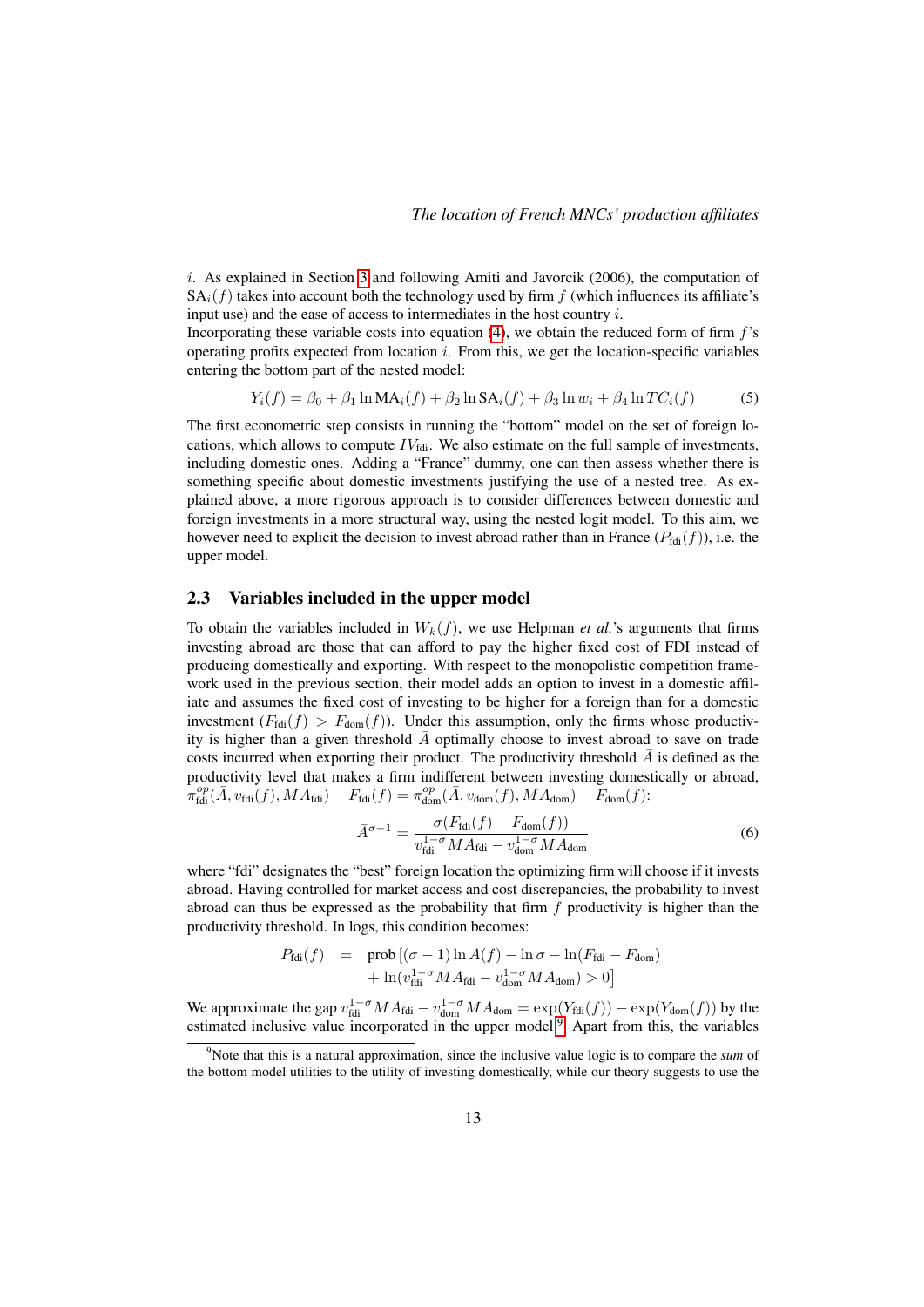included in  $W_k(s)$  are thus the firm's global productivity and a measure of the extra fixed cost incurred when investing abroad:

$$
W_k(f) = \delta_0 + \delta_1 \ln A(f) + \delta_2 \ln(F_k(f) - F_{k'}(f))
$$
\n(7)

To approximate this last variable, we use an argument found in the literature that explain why a firm chooses to invest in a foreign production unit rather than exporting from a domestic plant. As notably shown by Markusen and Venables (1998), the trade-off between export and FDI balances in favor of investment abroad when firm-specific fixed costs are high compared to plant-specific ones.<sup>10</sup> To approximate those firm-specific fixed costs, we use the ratio of advertising expenditures on value-added. Note that this proxy could also capture another argument explaining the choice of investing abroad by the need to protect firm-specific assets under contractual incompleteness (see Horstmann and Markusen, 1987 for an early contribution). When the firm's value-added relies on intangible assets like its reputation or brand name, the firm may have an incentive to invest in a foreign plant rather than contracting with foreign parties that have few incentives to maintain its stock of goodwill. Both arguments however lead to the same testable intuition that intangible assets raise the perceived fixed cost of investing domestically (*i.e.* reduce  $F_{\text{fdi}}(f) - F_{\text{dom}}(f)$ ) and increase the firm's propensity to invest abroad.

Last, if there are economies of scale when investing abroad, the firm's incentive to choose a foreign location should be correlated with the extent of its foreign network overthere. Indeed, when fixed costs are firm- rather than plant-specific, the fixed cost of FDI is lower for a firm that already invested in that country. To implement this idea, we thus add the financial network variable in the upper model asking whether firms that have a developed network in the "best" foreign location are more likely to follow an FDI strategy. In the next section, we describe how these explanatory variables (as well as the dependent variable) are measured.

## 3 Data

#### 3.1 The dependent variable: investments abroad and at home

Our dependent variable consists of investments by French firms in production affiliates located abroad or on the French territory. We use several firm-level datasets providing us with information on those two types of investment. We focus on manufacturing industries, both because the type of theory available to study FDI is better suited for manufacturing, and because the availability and quality of data on affiliates abroad is far better for manufacturing. There are essentially two types of information required: The characteristics of firms engaging in domestic or foreign investments and the location of the investments in the latter case. Information on the characteristics of firms creating the new affiliates abroad or at home comes from a survey called EAE ("Enquête Annuelle d'Entreprise") available to us over the 1985- 2002 period. This source is an annual survey of all French firms larger than 20 employees

*maximum* of the bottom model utilities as a comparison point.

<sup>&</sup>lt;sup>10</sup>See Brainard (1997) and Ekholm (1998) for empirical evidence on US and Swedish data.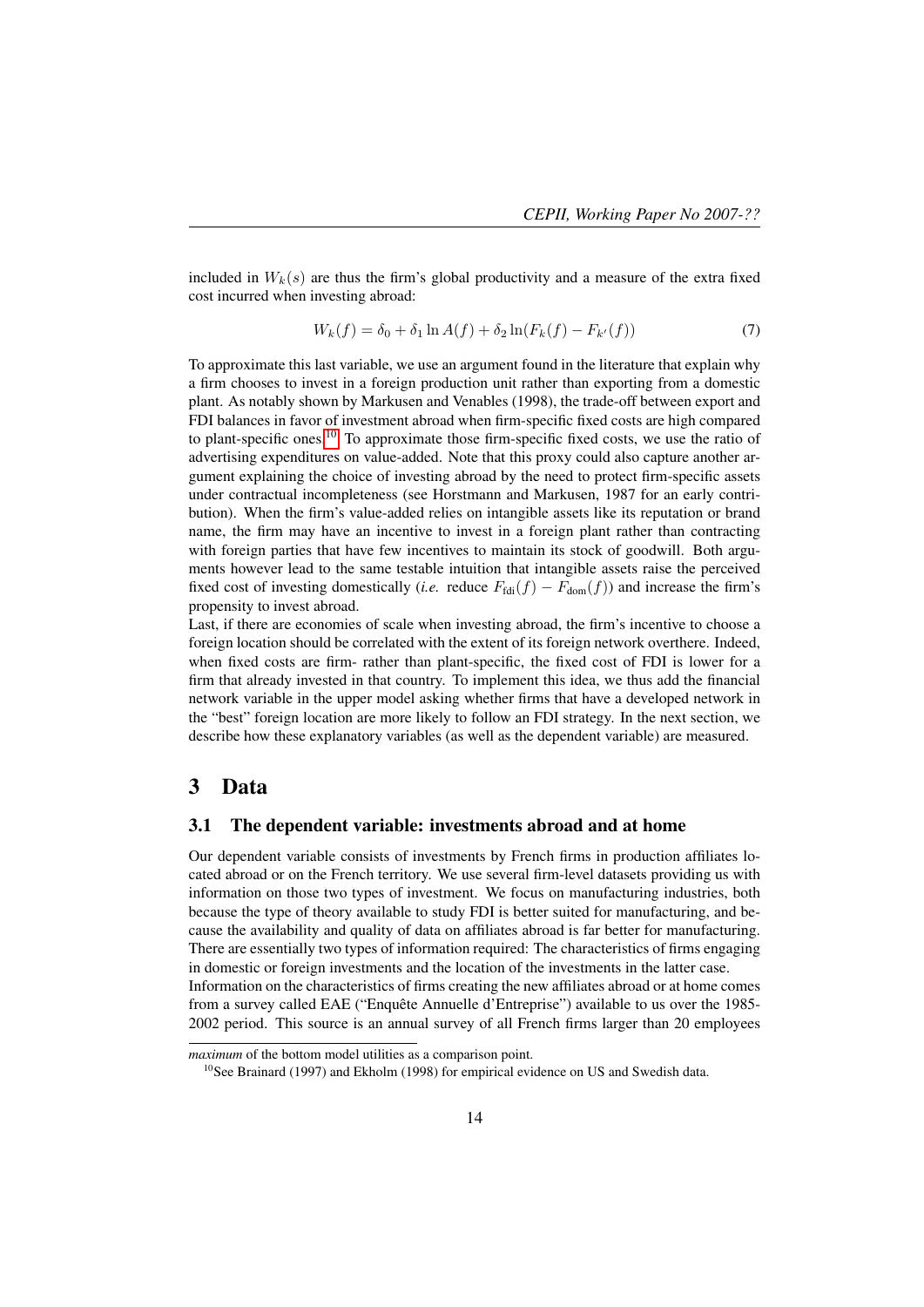with information such as employment, value added, intermediate consumption, and wages. Critical to our work, this source also enables to detect creations of new establishments in France. The variable we use is the one that indicates the number of producing establishments of the firm. We count as a location choice in France, every increase in the number of producing establishments<sup>11</sup> by a firm over a fiscal year. Note that our procedure conditions the location choice in France on the fact that the firm already exists and has producing establishments before the location choice can be considered, i.e. we do *not* consider births of firms to be location choices in France, in order to have the most comparable set of choosers possible (large and firmly established firms). This procedure gives 19,309 establishment creations in France over the 1985-2002 period with 13,342 occurring during the last 10 years, which will be the focus of our econometrics. We also present results restricting the sample to firms belonging to financial groups that invest abroad at some point in our time frame, *i.e.* firms belonging to multinational companies (MNC). This drastically reduces the number of domestic investments to 2,244 over the 1992-2002 period.

The data used to identify location choices of foreign affiliates come from two sources. First we use an annual survey called "LiFi" (for *Liaisons Financières*, Financial Links), conducted by the French statistical institute. It focuses on financial participation between firms. Firms above certain thresholds of portfolio participations (1.2 millions euros), shipments (60 millions euros) or employment (500 employees) are interviewed and asked their list of financial participations in different establishments in France and abroad. In 2002 for instance, the survey provides information on 193,895 manufacturing establishments. For each of those establishments, the following information is available: The "head" firm identification number (the final shareholder), the location (address plus a country code), the industry, the share held by the head in the affiliate, "the rank" of the affiliate, defined as the number of firms between the "head" and the affiliate and the year of investment. LiFi is available from 1986 to 2002. We complete this data using another source. The General Direction for Economic Policy in the French Ministry of Finance (DGTPE) provides independently-collected information on affiliates abroad of French firms (mostly based on surveys by French embassies abroad). For each of them, this source lists the country of residence, the industry, the year of investment, and other information such as employment and, sometimes, sales. Each of these foreign affiliates has been given an identifier and the French national statistical institute has identified a head in France. Some of these affiliates (and associated heads) are common to the two sources, but DGTPE brings some additional information. These two sources together provide information on 4081 manufacturing foreign affiliates linked to a French MNC since 1970. Out of those, 3036 are dated in the 1992-2002 period. We only kept foreign affiliates that still exist in 2002. They are located in 118 different countries. In the econometrics, we drop small islands from the dataset which brings our universe of possible location choices to 88 (including France). We also choose to restrict the sample to the 1992-2002 period because of the drastic changes in the incentives to invest in Eastern European countries in the first years

<sup>&</sup>lt;sup>11</sup>We drop the observations where the increase in the number of producing establishments is larger than 3 (from one year to the next), in order to minimize the number of mergers and acquisitions in our dataset (more than 75% of all creations we observe involve only one establishment, with an additional 20% involving two).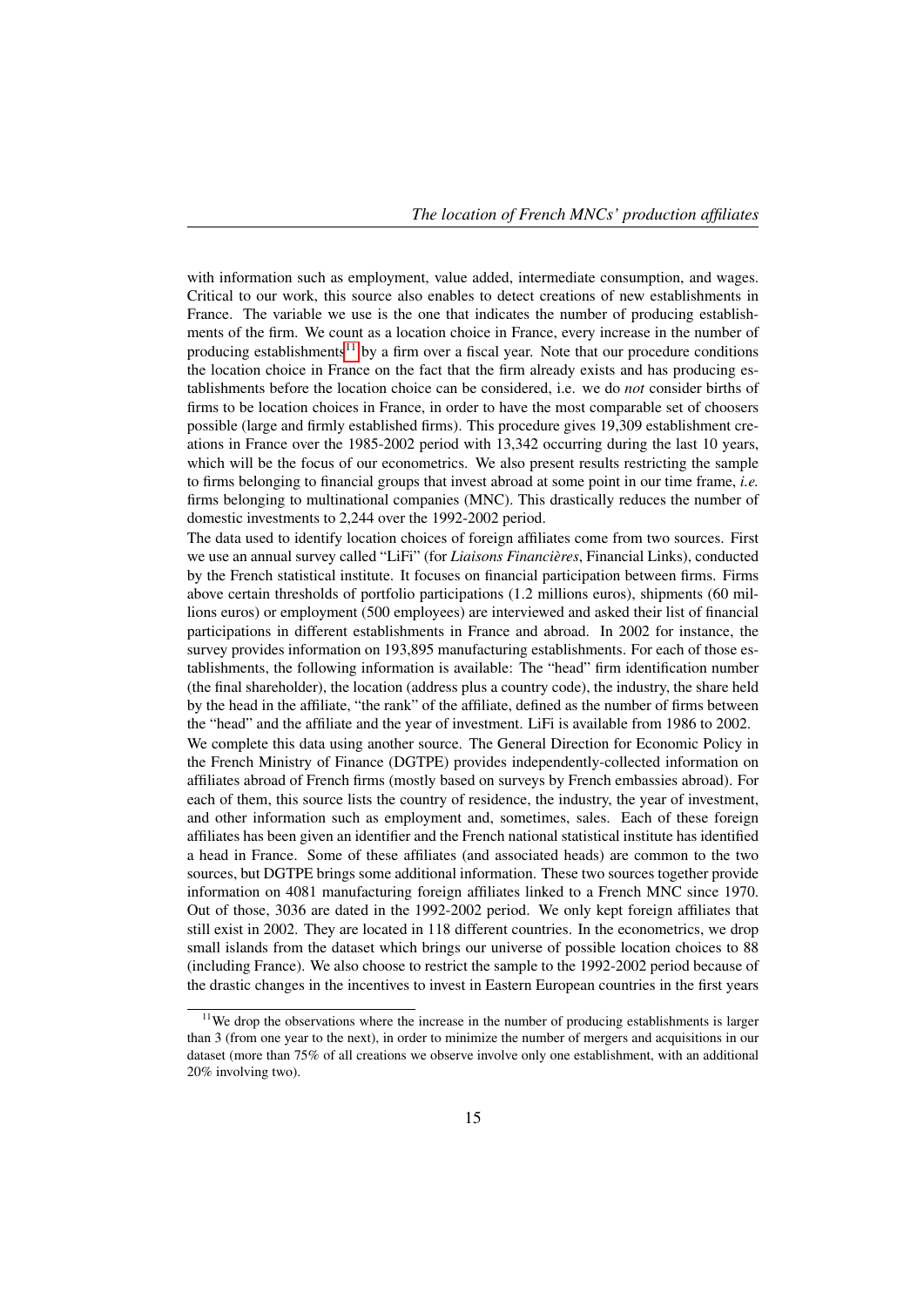|                            | All         | Foreign     | Investments |
|----------------------------|-------------|-------------|-------------|
|                            | investments | investments | in France   |
| <b>Median Productivity</b> | 232         | 298         | 225         |
| Median Nber of Employees   | 87          | 406         | 69          |
| Median Advertising ratio   | 1.0106%     | 1.0151%     | 1.0100%     |
| <b>Total Number</b>        | 16312       | 2970        | 13342       |

Table 1: Individual features of investing firms

Note: Productivity measured by value added (in current euros) over the number of employees of the firm. Advertising ratio divides advertising expenditures by value added of the firm.

following the fall of the Berlin wall.

How different are foreign from domestic investments? Before turning to the econometric, rigorous, answer, it is instructive to use the hypothesis from the literature on our data. Firms investing abroad are expected to be more productive (and therefore larger in size  $^{12}$ ) and to have a larger share of their costs characterized by multi-plants economies of scale (Research and Development or advertising expenditures are typical of such costs). Table 1 gives descriptive statistics along those lines for the whole sample of investments, as well as for each sub-sample of domestic and foreign investments. We observe that firms investing abroad are on average more productive and larger. On the other hand, their advertising ratio does not seem to differ significantly from that of purely domestic firms.

We now turn to a description of different explanatory variables used in the econometrics.

#### 3.2 "Standard" covariates

Our covariates include the standard determinants of location choice that the theoretical and empirical literatures have found relevant. Most important is our measure of final demand: The market access (MA) of each country, which is estimated following Redding and Venables (2004). The estimation procedure is based on a gravity equation specified in accordance to the theoretical New Economic Geography framework. This estimation includes fixed effects for both importers and exporters in each cross section of the data. The Dixit-Stiglitz-Krugman model of trade predicts a bilateral trade equation where the fixed effect of the importing country is equal to  $\ln(E_j P_j^{\sigma-1})$ .<sup>13</sup> Specifying trade impediments to be a function of distance, regional agreements, currency unions, GATT/WTO membership, colonial links and common language, one can reconstruct a "free-ness of trade" measure  $\phi_{ij}$ , and in the end obtain  $MA_i = \sum_j \phi_{ij} E_j P_j^{\sigma-1}$ , for each potential location country (including France). Aggregate bilateral trade data come from the IMF's *DOTS* database, and CEPII provides all

 $12$ The link between a firm's productivity and its size is explained in Melitz (2003).

<sup>&</sup>lt;sup>13</sup>See details in Appendix.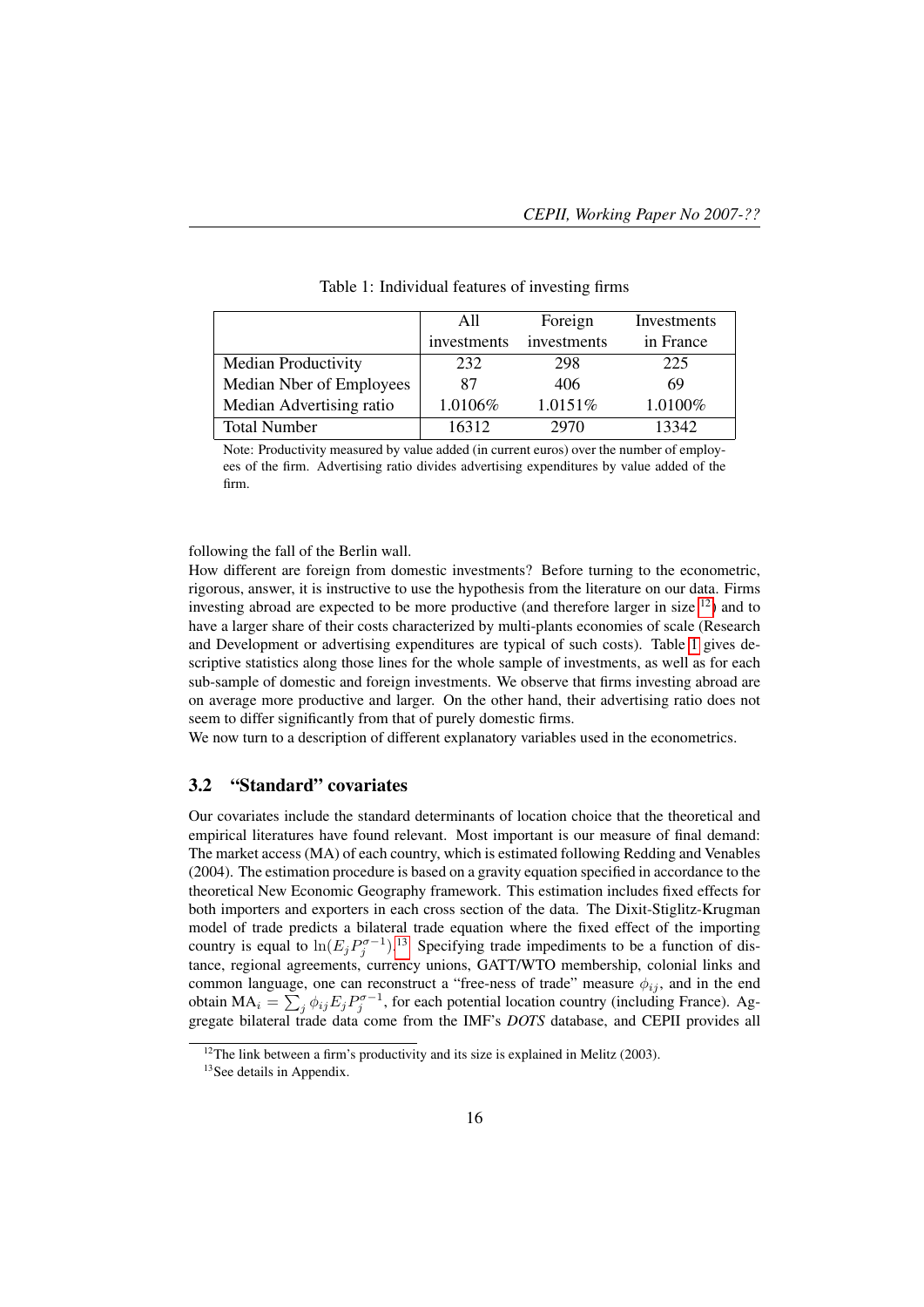other gravity variables.14 This market access variable (as most determinants having a time dimension) is calculated for the year of investment.

Three additional spatial variables measuring distance from France, common language and colonial linkages, are included to capture the extent of transaction costs involved by French investors in setting up a production affiliate abroad,  $TC_i$  in equation (5). It is likely that a short distance, a common language and past colonial links involve a higher knowledge of the country by the French business community. A natural reason for this would be that a large number of French or former French citizens are still located there for historical reasons, densifying social and business networks with France. Also, former colonies often kept parts of the French legal system, which reduces the information and legal costs needed to start and run a new firm in those countries. In addition, France imposed to the EU a large scheme of trade preferences for its former colonies, which makes those countries attractive compared to others when the goal is to re-export the product to France or other EU countries.

Another key proposed explanation for investing abroad relates to production costs. We proxy labour costs  $w_i$  by the level of GDP per capita, which we expect to enter negatively once demand  $MA_i$  is controlled for. The availability of high quality / low price intermediate inputs in the host country is controlled for by the supplier access  $SA_i$  variable described in detail below. Corporate taxes have also been shown to enter firms' investment decisions consistently (see de Mooij and Ederveen, 2003, for a survey). To check the robustness of our results to this motive (data for this determinant is not easily available for our entire sample), we add in one of our estimations the (log of the) host country's effective average tax rate, as computed by Devereux *et al.* (2002).

It has been repeatedly shown in all comparable empirical location choice papers, that one of the leading determinants of the location choice is the desire of investors to follow other foreign investors in the same industry. Head *et al.* (1995) were the first to empirically detect this behavior in a conditional logit model, followed by many others since then. We follow the literature here and include the cumulated count of French affiliates in the same industry located in each potential host country in year  $t - 1$ , where t is the year of choice. The interpretation of this type of variable can be quite broad. The first motivation given has been to capture agglomeration economies of the technological spillovers type. While this can be the source of the positive effect of this variable (almost invariably found), other channels of influence are possible. For instance, input-output linkages can be the source of such effects. The supplier access presented later tries to control for this more precisely however. More generally, note that any variable omitted from the regression and that makes a country attractive to an industry can be captured by this industry count of firms.15 Including this determinant is

 $14$ The method used is detailed in Redding and Venables (2004), which limit their analysis to one year –1996–, and a more reduced set of countries and trade costs. Other than that, we use their preferred (third) specification of trade costs, and the stata programme used to generate our MA, as well as the results are available upon request

 $<sup>15</sup>$ In particular, this variable probably accounts for the impact of other cost variables such as land</sup> prices or institutions, sometimes used in the literature but neglected in this paper because of data constraints. As our sample of investments abroad has a quite short time span but a much larger set of host countries than the usual, it is very hard to find consistent data for these specific cost variables. More-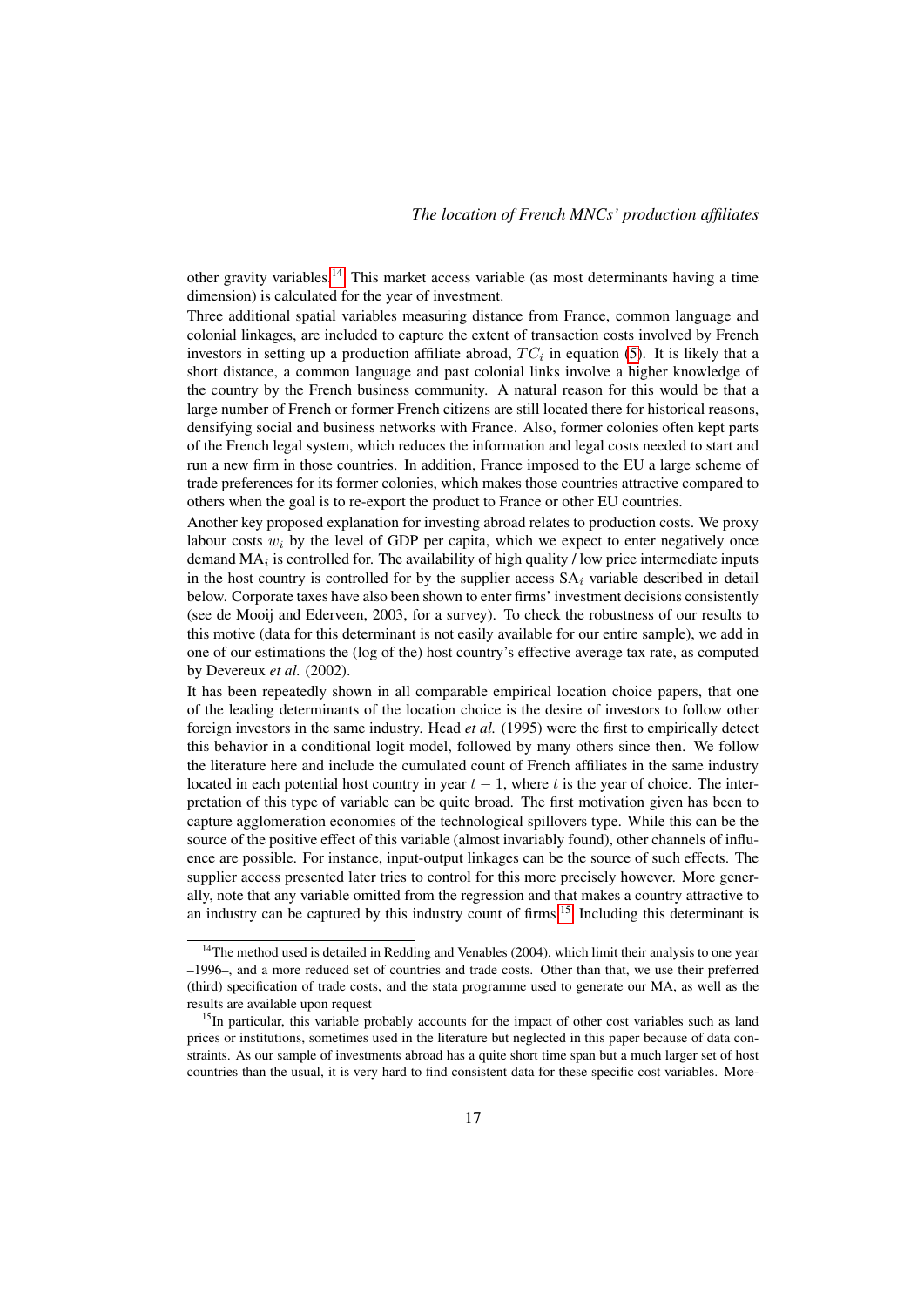therefore important if only to temper any industry-specific omitted variable bias, although the interpretation of the variable is admittedly unclear. We view this variable more as a control here, while focusing the interest on more innovative determinants such as the influence of the firm's financial network, and the inclusion of the home country in the choice set.

Finally all regressions include continental dummy variables that are meant to account for a possible nested structure in the choice of a foreign location. Indeed, it is quite likely that countries inside the Asian continent for instance are more comparable than countries belonging to different continents, for instance because firms choose first to serve each continental zone through a production affiliate, and then choose a precise country inside that zone. More generally, those dummies account also for all unobserved fixed differences across large regions of the world during the period under study. We now describe in greater detail the more novel and complex variables.

#### 3.3 Supply Access

In theoretical frameworks of the NEG type, a large number of local suppliers of inputs in a host country reduces the price index of intermediate inputs, and therefore production costs, which makes the country more attractive (Krugman and Venables, 1995, provide an early model of those interactions). Amiti and Javorcik (2006) were among the first to introduce a supplier access variable taking into account the actual matrix of inter-industry linkages in empirical location choice analysis.

Our measure of supply access is inspired from Amiti and Javorcik (2006) and relies on three assumptions. First, it assumes that an affiliate abroad uses intermediate inputs in the same proportion as firms of its industry in France. Second, we only account for the location of French affiliates producers of inputs, i.e. we restrict ourselves to the co-location of French firms that usually work together and neglect any belonging of these foreign affiliates to the same MNC.<sup>16</sup> This implicitly assumes that French affiliates abroad are more likely to buy intermediate inputs from other French affiliates (or that the location patterns of French affiliates abroad is a good representation of the distribution of other firms one can source inputs from). The availability of inputs within a country  $k$  that are used by industry  $s$  in year  $t$  is defined as:

$$
\mathbf{SA}_{s,t}^k = \frac{\beta_{s,t}}{D^{kk}} \left\{ \sum_{m=1}^S a_t^{sm} \psi_{m,t}^k \right\},\,
$$

where  $\beta_{s,t}$  is the share of all intermediate goods in the production of sector s and year t in France, and  $a_t^{sm}$  are the technical coefficients from French input-output tables for year t.

over, the use of regional and even country fixed effects will control for most of those determinants since the variance of land prices or institutions for instance should be mostly cross-sectional over the time period considered.

<sup>&</sup>lt;sup>16</sup> Any financial linkages between foreign affiliates are taken into account by our "network" variable. For a recent theoretical discussion of sourcing from affiliates belonging to the same MNC, see Antras and Helpman (2004).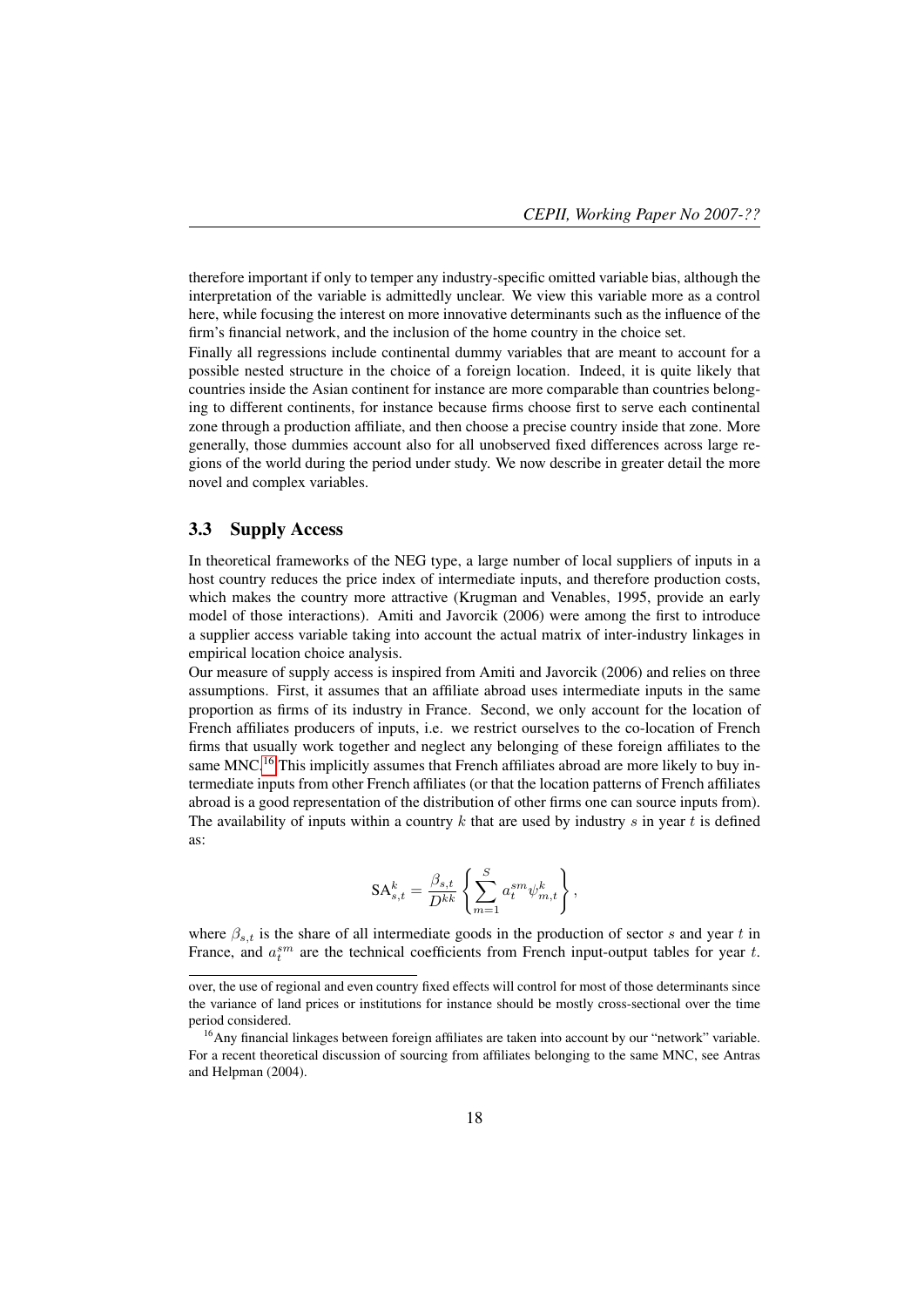The term  $\psi_{m,t}^k$  stands for the share of the world output of industry m produced (by French affiliates) in country  $k$  in year  $t$ . As a proxy for output shares, we use employment shares:  $\psi_{m,t}^k = \frac{l_{m,t}^k}{l_{m,t}^W}$ , with  $l_{m,t}^k$  being the overall employment of industry m in country  $k$ .<sup>17</sup> This measure is divided by the internal distance of country  $k$ ,  $D^{kk}$ , in order to account for the ease of access to suppliers inside  $k$ . We lag supplier access by one year, in order to limit endogeneity and most of all not count ones' own investment in this variable. When controlling for other production costs, supply access is a proxy for a low price index of intermediates in the considered country, and should therefore enter with a positive sign.



#### Figure 1: Supply access

Figure 1 provides an example of this variable for automobile sector. We plot the cumulated number of automobile investments in the different countries versus the supply access of one of the leading input in this industry: production of metal. The positive association between

<sup>&</sup>lt;sup>17</sup>In order to allow for some local trade in intermediate inputs by affiliates, we include in  $l_{m,t}^k$  both French affiliates' employment in  $k$  and in its immediate neighboring countries.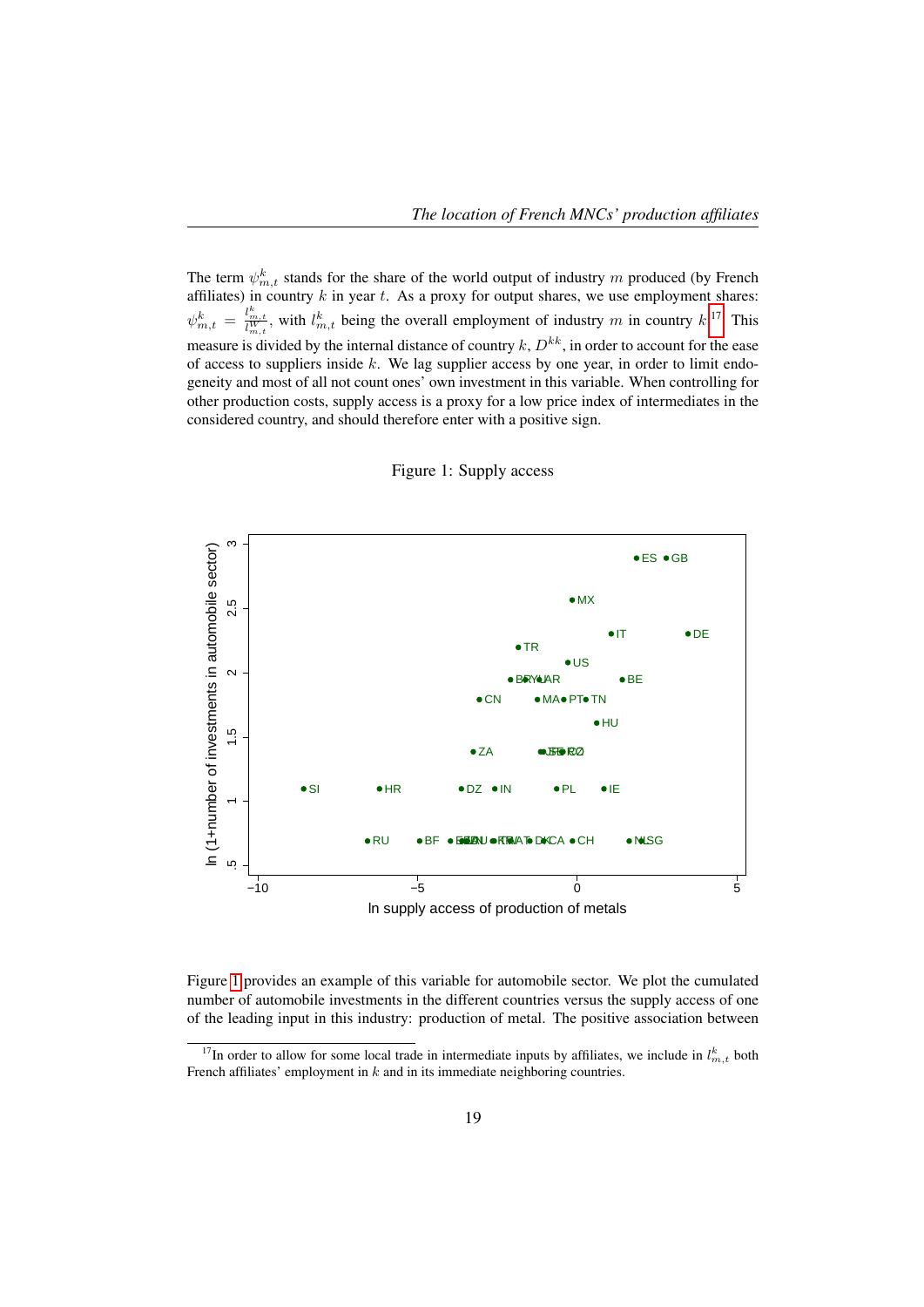the two variables is quite clear.

#### 3.4 Financial Network

The "financial network" variable is intended to take into account the web of affiliates that French large financial groups might have over the world. We use financial information available for affiliates known from LiFi (see above).18 It identifies all financial linkages between establishments and a "head" of group, but also describes the intensity of this linkage and therefore the depth of a group's presence in a country for a given year. It relies on two distinct variables: "share", which gives the percent ownership held by the group in the affiliate and "rank", which indicates the number of intermediates between the "head" and the affiliate. For each affiliate in a given country, we sum the ratio of "share" over "rank" for all affiliates belonging to the same group and located in the same country. This measure takes into account both the "length" and "strength" of the financial network of the group in each potential host country at a certain point in time.

$$
\text{NET}^k_t = \sum_{u < t} \left\{ \sum_{\omega \in g} \frac{\text{share}^k_u(\omega)}{\text{rank}^k_u(\omega)} \right\}
$$

where g is the group whom the  $\omega$  affiliate belongs to ( $\omega$  indexing all members of the group). This variable is thus a cumulative sum (starting in  $u = 1980$ ) of the financial linkages for a given affiliate until the year before the considered investment. As for the supply access variable, we add immediate neighboring countries to the sum. One interpretation of this variable is that it reduces transaction costs  $TC_i$  of operating in country i. It might also convey information about vertical linkages between French affiliates (ones that are not captured precisely enough by the industry level supply access variable). Those vertical integration networks have already been shown to yield agglomeration patterns in location choices by Japanese multinational firms (notably through estimates of vertical Keiretsus' influence, see Head *et al.* 1995 or Head and Mayer 2004).

#### 3.5 Trends in the location of French-owned manufacturing establishments

We start by describing the overall patterns of French investments at home and abroad in recent years for our sample. Figures 2 and 3 represent the evolution of the spatial distribution of investments (counts of new affiliates) among foreign countries and between France and the rest of the world respectively. Two trends appear particularly clearly. Inside Europe, French FDI seems to relocate Eastward, with a substantial fall of the share of new affiliates located in Western Europe, and a substantial increase of Eastern European countries as destination countries. Note that Western Europe still hosts a dominant part of French FDI at the end of

<sup>&</sup>lt;sup>18</sup>Note that information available in LiFi lies on the features of affiliates at the year of investment. As we canot follow these firms across time, we are forced to sum the LiFi variables to build the financial network in order to keep information about past investments in the considered country.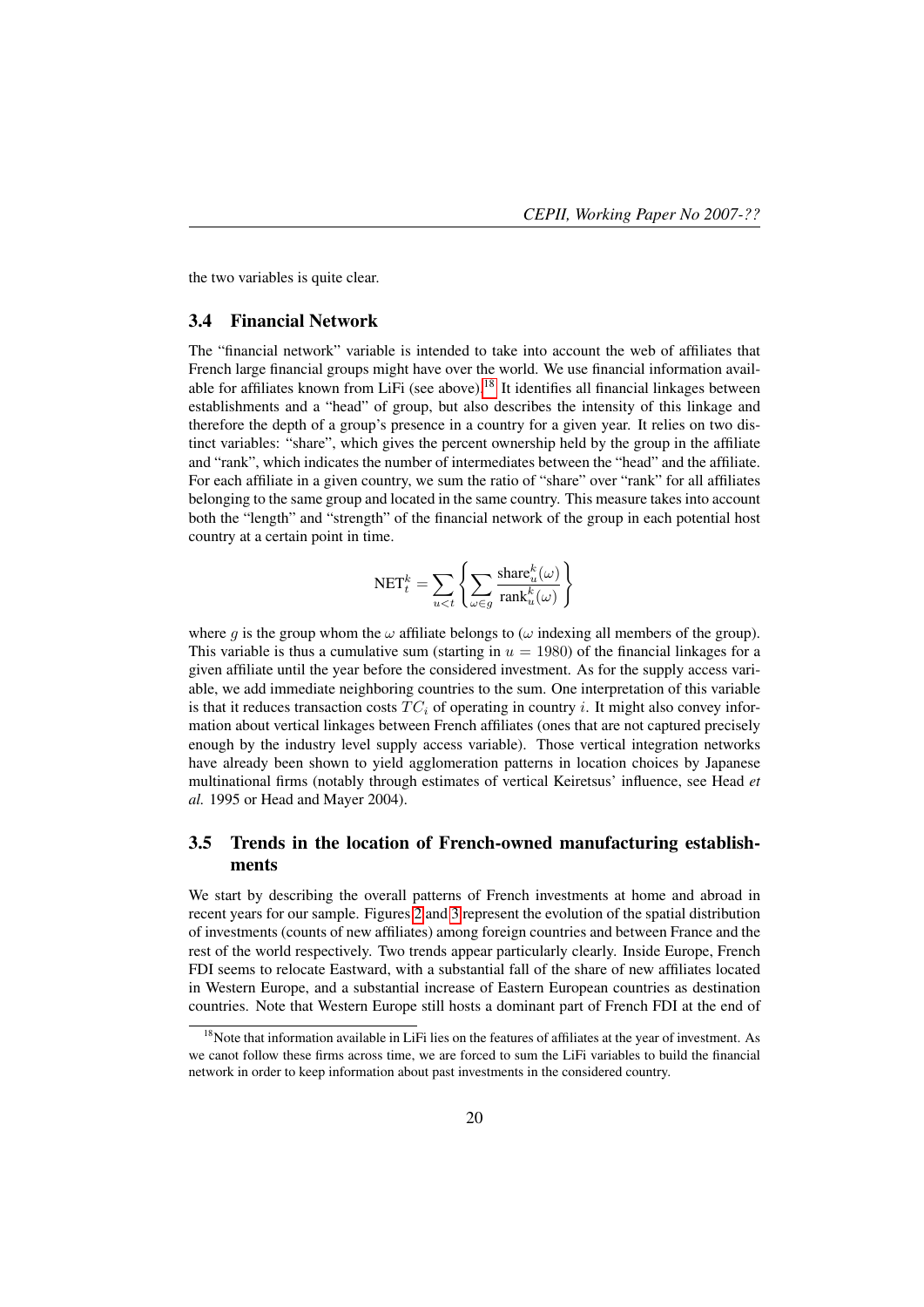the sample, while Europe's share as a whole decreases slowly but remains slightly under 60% in 2002. The other important trend is the rise of Asia in general, and China in particular, as a receiver of French production affiliates. Figure 3 shows that although the share of investments located in the domestic economy is clearly decreasing, it remains remarkably high.<sup>19</sup>

Therefore, although there seems to be an increase in the share of low cost locations, rich countries (including the domestic economy) still host a very large part of French FDI. Note that the two types of locations do not need to be seen as substitutes, as was recently emphasized by Yeaple (2003). Indeed, complex strategies of investment abroad might involve establishing affiliates in low cost countries that increase the overall productivity of the firm and makes it more likely to pass the efficiency threshold necessary to be able to serve other rich markets through FDI. In our sample, 574 out of the 1166 MNCs under study adopt such "mixed" FDI strategies whereas 336 only invest in poor countries and 543 have an expansion strategy limited to rich countries.<sup>20</sup> Figure 4 illustrates the pattern of FDIs for those MNCs that invest in both poor and rich countries. It plots, for each multinational firm, the number of affiliates located in rich countries (apart from France) against the number of affiliates located in poor countries. The size of each point is proportional to the number of multinational firms that have those respective numbers of affiliates in 2002. This figure shows that "mixed" FDI strategies involve investments in poor countries associated with investments in developed ones.

Finally, we provide a first graphical snapshot at some of the determinants we incorporate in the econometrics below. As stated above, the empirical literature on the topic has identified the size of the hosting market as one of the primary determinant in quantitative terms. Figure 5 graphs the cumulated number of investments between 1980 and 2002 against our measure of market access (MA, also often referred to as market potential) of the host country in 2002 (both in logs). It also identifies the countries that speak French officially, and the ones that are ex-French colonies. The estimated linear relationship gives a slope of .59 and a  $R<sup>2</sup>$  of .46. Other features of this global pattern are interesting. First, most of the ex-colonies and of the francophone countries are above the regression line, providing first support to the hypothesis on transaction costs of FDI being lowered by historical and language linkages. Second, France is a very large positive outlier in this graph. Both types of observations could be linked to a common factor, that is the proximity of ex colonies, francophone countries and of course the domestic economy for French investors. Figure 6 experiments with this idea, passes the right-hand side of the previous regression on the left-hand side, and plots the resulting figures on the log of distance. A clear negative relationship emerges, but ex-colonies, French-speaking countries, and most of all France remain clear positive outliers on average. One of the main interest of what follows will be to try and quantify more precisely the size of this "home bias" in investment patterns, its evolution and its explanations. Reasons for the size and relative decline in the share of domestic investment can be roughly classified

<sup>&</sup>lt;sup>19</sup>When restricting the sample to investments by firms that have at least one affiliate abroad, the qualitative evolution is very similar. The share of domestic investment peaks around 60% in 1992 to fall to 40% in 2002.

<sup>&</sup>lt;sup>20</sup>We consider as "poor" countries those belonging to the low, midlow and midup classes of the income classification found in the World Development Indicators database.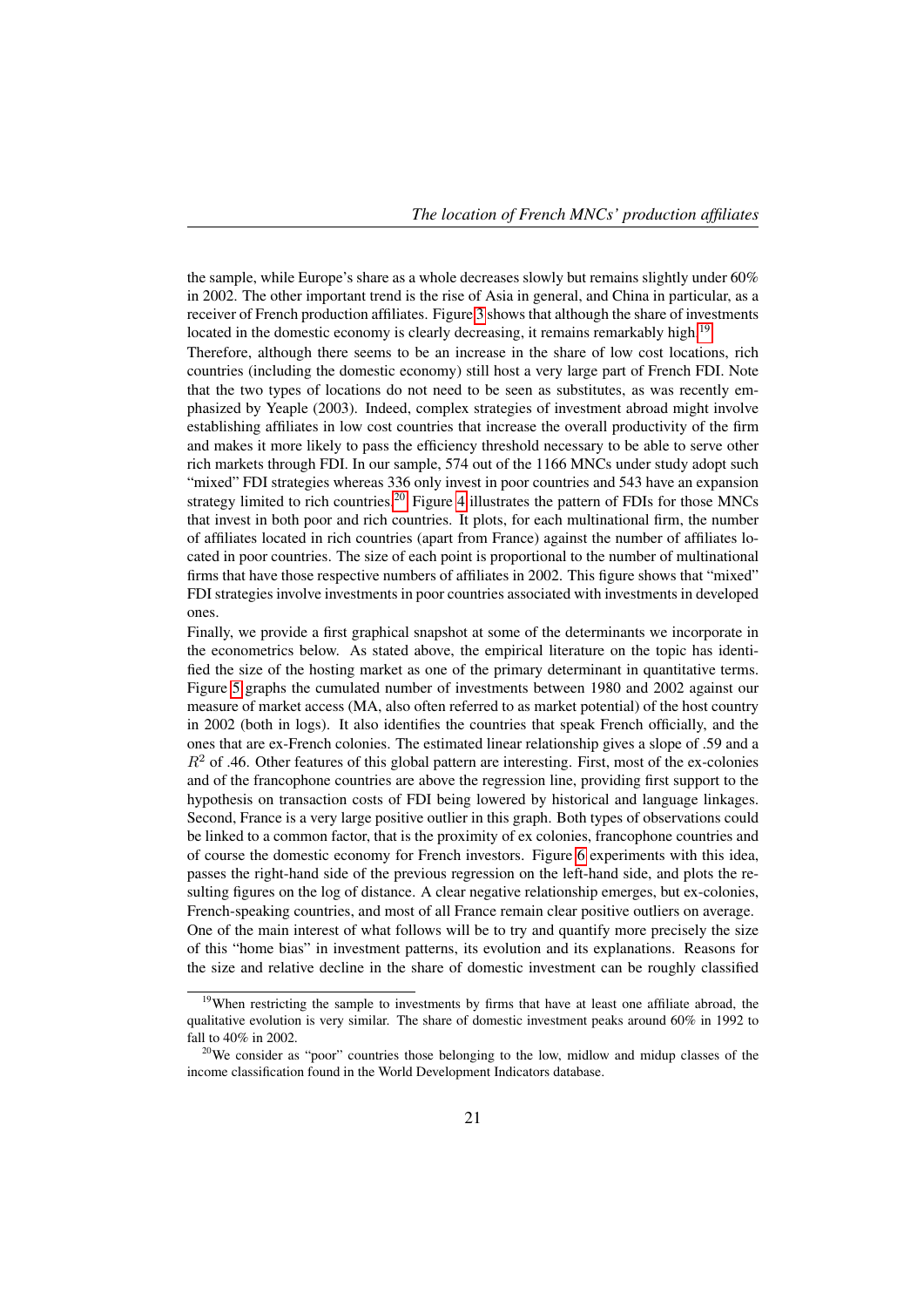

 .2 .4 .6 .8 1  $\infty$  $\ddot{\circ}$ 4  $\mathbf{a}$  $\circ$ 1987 1988 1989 1990 1991 1992 1993 1994 1995 1996 1997 1998 1999 2000 2001 2002 France Abroad Sources : EAE (1986−2002), LiFi (1986−2002) and DGTPE (2002) datasets

Figure 2: Distribution of French FDI by geographical zone

Figure 3: Investments by French firms: domestic / foreign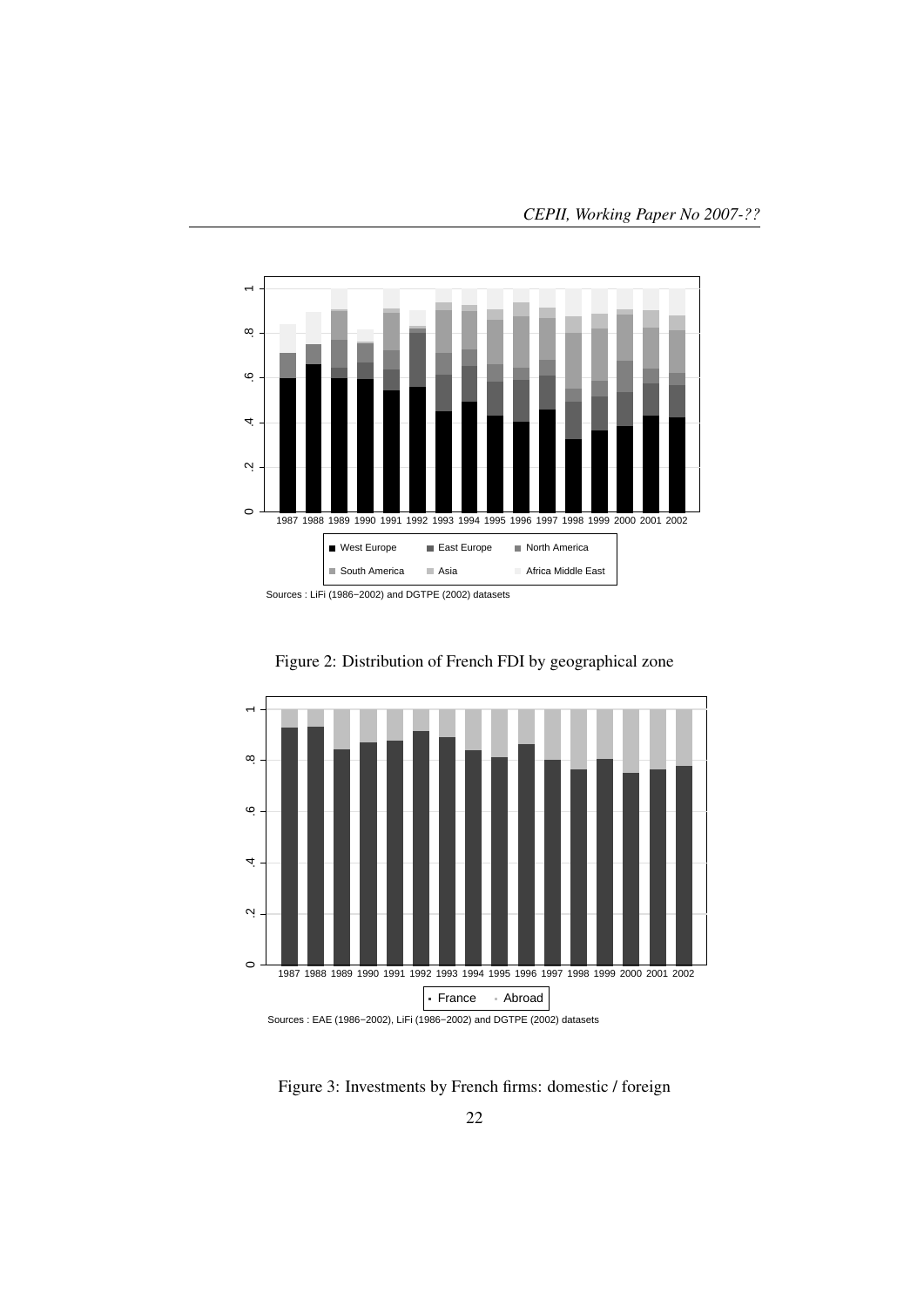



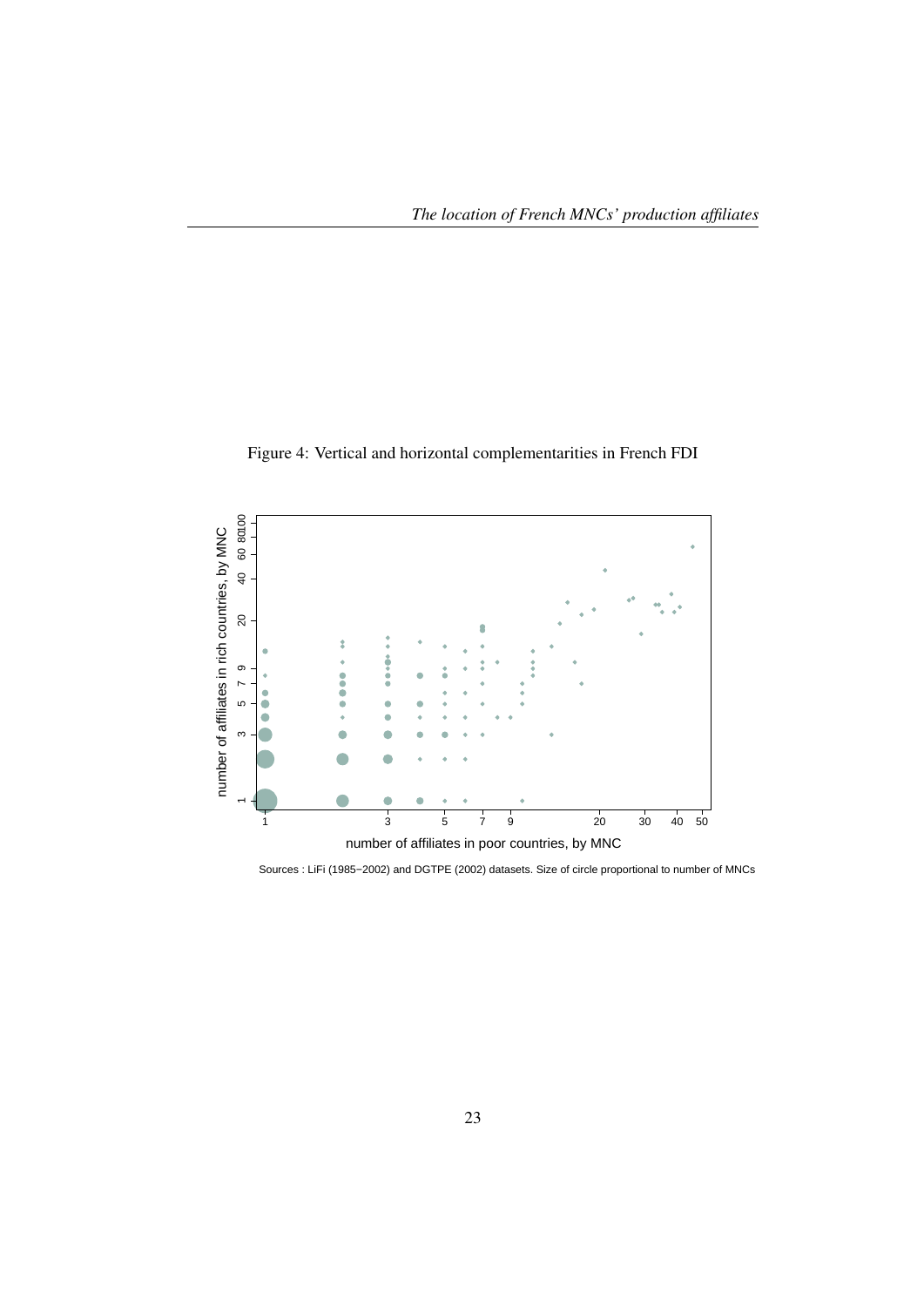





Figure 6: French investments and distance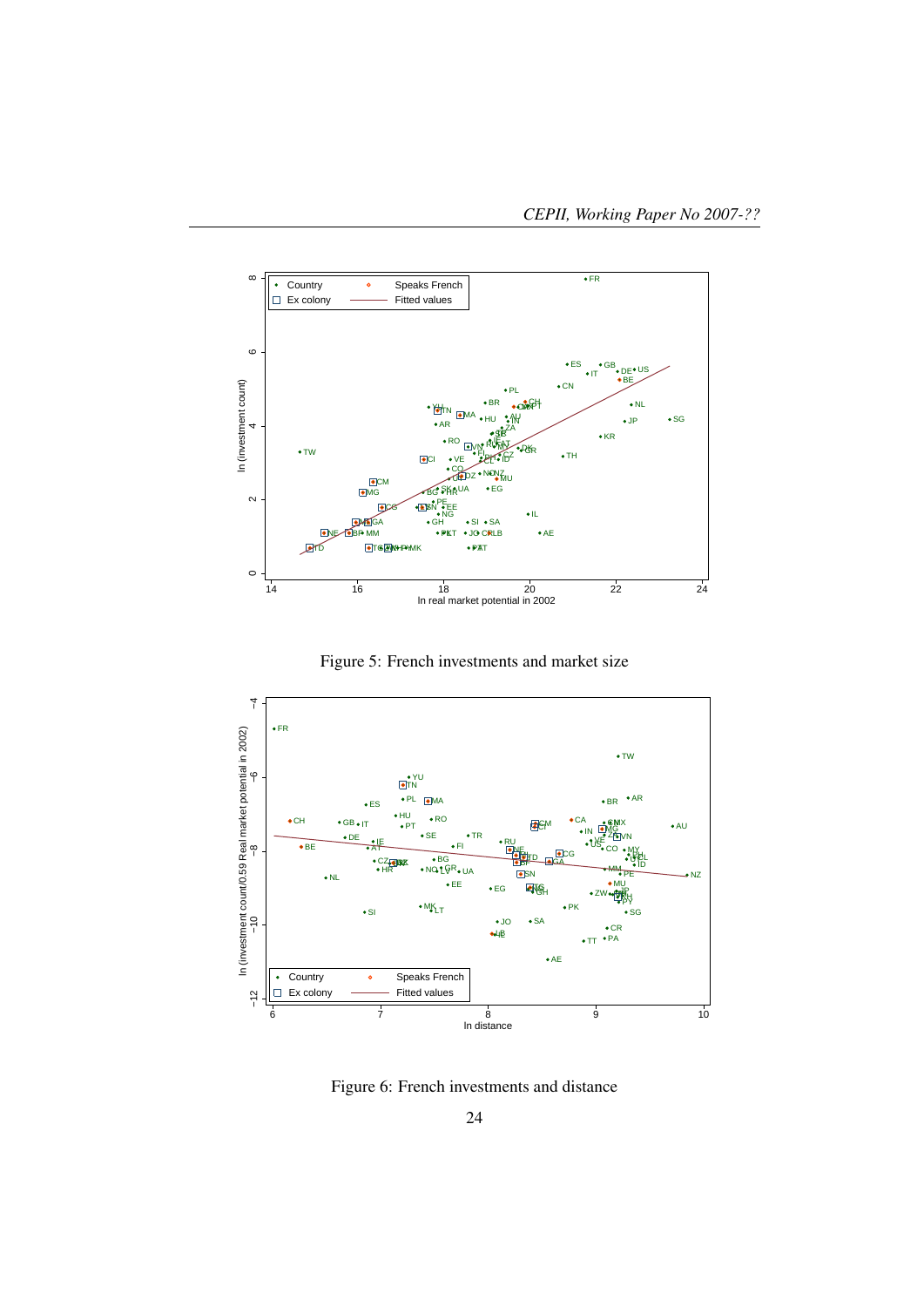in two parts. The first is quite simple: France is a large, rich, and familiar country to most French investors, and there might be no bias per se involved in its share, *once all location choice determinants are properly controlled for*. The same is true for the evolution of this share. In the time period covered by our sample, France has experienced a relatively low rate of growth compared to other developed or emerging economies. That and other evolutions of determinants might be enough to explain the fall in the share of investments located in the domestic economy. The other possible interpretation is that there is a genuine bias, emerging from an unobserved average preference of investors for their home country, or average difficulties to invest abroad (for instance because of the lack of knowledge and expertise on how to do business in a country other than France). Those biased preferences or barriers to FDI might be fading away with a gradual increase in the proportion of non-French shareholders in France-based multinational firms for instance. Those two channels have quite different policy implications, and we try below to quantify them.

### 4 Results on foreign affiliates

We start with the conditional logit estimation, focused on the choice of country for locating French affiliates abroad. There are 87 possible host countries for more than 2500 location choices pooled over the 1992-2002 period.

Table 2 provides results for five different specifications. Column (1) present benchmark results on standard determinants. Market access enters with the expected sign and its magnitude matches usual findings in the literature. With variables taken in logs (and a large number of location choices), the coefficient on each variable is very close to elasticities of the probability of choosing a country for the average investor (see Train, 2003). A 10% increase in market access therefore increases the probability of attracting French investors by about 5%. The three transaction costs variables (distance, language and colonial links) enter in the expected way, as do our proxy for labour costs (GDP/cap) which is significantly negative. The coefficient on the counts of firms in the same industry is as usual very robust, positive and extremely significant, also within the same order of magnitude as other findings in the literature.

Column (2) introduces the supply access variable, while column (3) introduces the financial networks. Supply access always has a significant and positive effect, which is consistent with results by Amiti and Javorcik (2006): Affiliates tend to be located where it is easier to find suppliers. Note also that the inclusion of this variable tends to reduce the influence of some covariates. Distance to France in particular sees its influence diminish in absolute value, suggesting that at least some of the effect of this variable comes from its power to proxy supply access determinants. The same is true for the financial network variable, although to a lesser extent. Those networks have a very powerful influence on location choice, that seem to leave unaffected the supply access motive.

Note that introducing supply access and financial networks simultaneously affects the point estimates of the count of firms in the same industry in an expected way (comparing columns 1 and 3). The count of firms variable has an ambiguous effect in theory. While the variable might capture positive technological spillovers, input-output linkages or unobserved attrac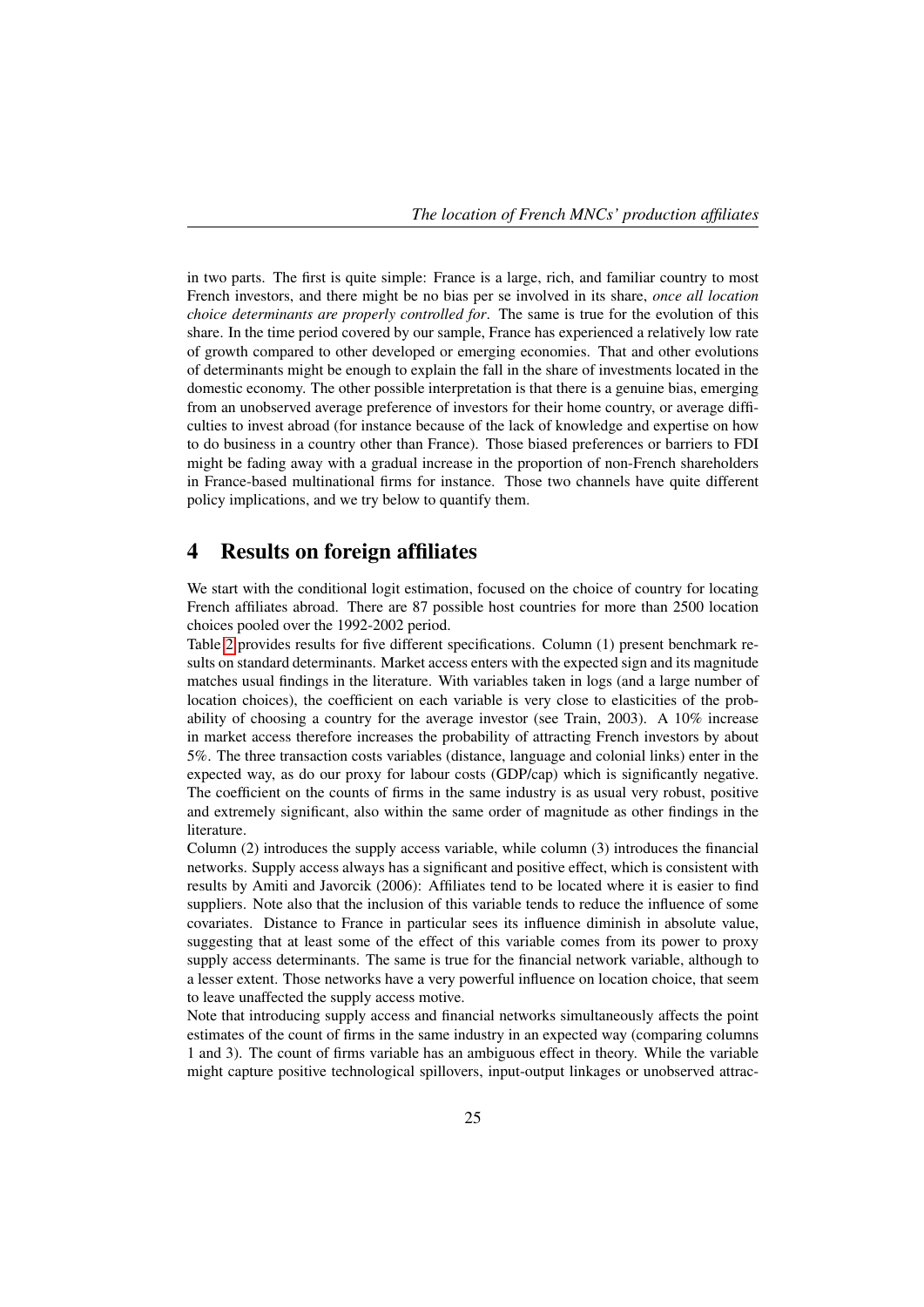tive features of countries, a high number of firms from the same industry also means a high level of local competition for both sales and inputs, which reduces attractiveness. Once controlling for supply access and financial networks, the negative competition effect should be more powerful, and the coefficient driven towards zero as a consequence. We observe such effect, although moderate.

Comparing the impact of variables should go beyond comparing elasticities (very closely approximated by coefficients here), since our different variables have different variance. For instance, in the sample of column (3), the coefficient of variation (standard deviation over mean) are 0.253 for market access, 2.998 for counts of firms, 4.863 for supply access, and 0.543 for financial networks. Head and Mayer (2004) propose the following thought experiment: Take an hypothetical country with mean value of explanatory variables and simulate a one standard deviation shock in the variable of interest (market access say). The ratio of new over baseline probabilities of being chosen is  $[1 + cv(MA)]^{\beta_{MA}}$ , with  $\beta_{MA}$  being the estimated coefficient, and cv(MA) the coefficient of variation of the variable in question. Carrying this one standard deviation shock exercice gives an increase in the "mean country"'s probability of being chosen of 10% for market access, 19% for supply access, 111% for counts of firms, and 48% for financial networks.

We check for the robustness of these results with two additional specifications. Column (4) adds a control variable measuring the host country's effective average tax rate, as fiscal competition has often been shown to affect FDI flows (see the survey by De Mooij and Ederveen, 2003). To this aim, we use Devereux *et al.* (2002) data that cover 18 OECD countries.<sup>21</sup> As expected, the coefficient associated with this variable is negative and (slightly) significant. Controlling for fiscal competition however strongly reduces the estimation sample which pushes downwards the point estimates of the market access and the count of firms variables.22

Last, column (5) of Table 2 introduces country fixed effects in the estimation. This accounts for every characteristic of location countries (some observable, some not) that do not vary over our time frame, 1992-2002. Distance to France, common language and ex-colony variables are naturally dropped in that specification, which identifies coefficients in the time dimension only. The biggest change is the fall of market access and GDP per capita coefficients into insignificance. In the short time period we use, the variance in both variables is clearly dominated by the cross-sectional differences rather than by evolution over time. It is therefore not extremely surprising that those variables loose impact when country fixed effects are introduced. On the contrary, the three last variables have very important variation over time in different countries. They retain very strong statistical significance, and the coefficients are little changed, with the exception of the count of firms. Again, this is not inconsistent with the "residual attractivity" interpretation of this variable, which can represent all omitted characteristics that make a country a desirable place to invest for most investors. If most

 $21$ The reduced spatial coverage explains why the number of observations strongly decreases between columns (3) and (4) and why the "ex colony" variable disappears from this specification.

 $22$ Note that this drop in the magnitude of coefficients is not attributable to a bias of omitted variable affecting estimations that neglect taxation. Indeed, when running the specification without the tax rate variable on the reduced sample, the estimated coefficients are reduced as well.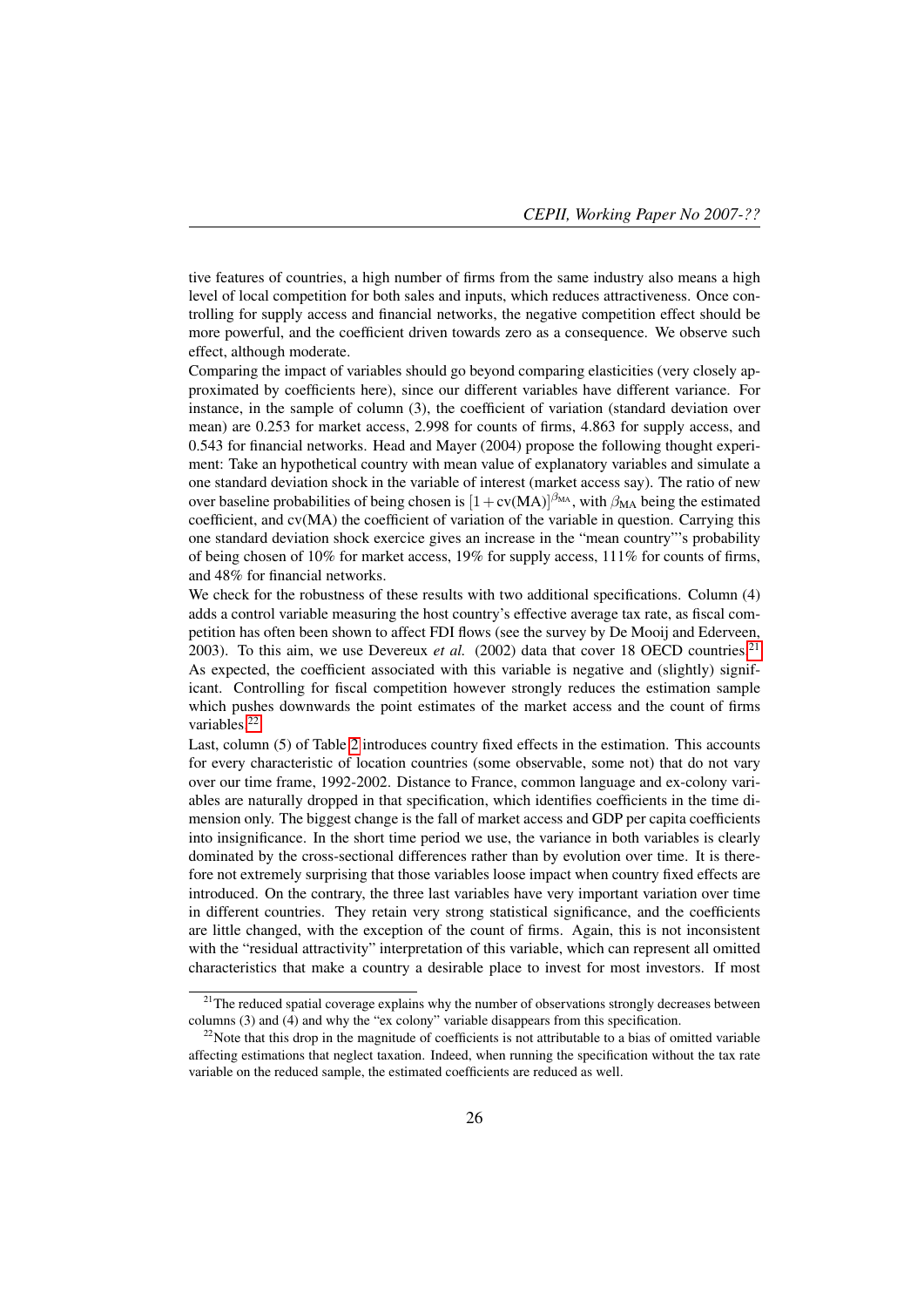|                                    |                   |           | Dependent Variable: Chosen Country |           |          |
|------------------------------------|-------------------|-----------|------------------------------------|-----------|----------|
| Model:                             | (1)               | (2)       | (3)                                | (4)       | (5)      |
| In market access                   | $0.49^a$          | $0.44^a$  | $0.43^a$                           | $0.26^a$  | $-0.01$  |
|                                    | (0.03)            | (0.03)    | (0.03)                             | (0.06)    | (0.11)   |
| In distance                        | $-0.44^a$         | $-0.32^a$ | $-0.29^a$                          | $-0.52^b$ |          |
|                                    | (0.07)            | (0.08)    | (0.08)                             | (0.22)    |          |
| common language                    | 0.03              | $-0.23^a$ | $-0.21^{b}$                        | $-0.65^a$ |          |
|                                    | (0.07)            | (0.08)    | (0.08)                             | (0.14)    |          |
| ex colony                          | 0.21 <sup>c</sup> | $0.40^a$  | $0.39^a$                           |           |          |
|                                    | (0.12)            | (0.12)    | (0.12)                             |           |          |
| In GDP per capita                  | $-0.34^a$         | $-0.33^a$ | $-0.32^{\alpha}$                   | $-0.49^a$ | 0.07     |
|                                    | (0.03)            | (0.03)    | (0.03)                             | (0.12)    | (0.17)   |
| $\ln$ (# of same ind. firms $-1$ ) | $0.62^a$          | $0.56^a$  | $0.54^{\rm a}$                     | $0.25^a$  | $0.20^a$ |
|                                    | (0.04)            | (0.04)    | (0.04)                             | (0.06)    | (0.04)   |
| In (supply access $-1$ )           |                   | $0.10^a$  | $0.10^a$                           | $0.16^a$  | $0.16^a$ |
|                                    |                   | (0.01)    | (0.01)                             | (0.02)    | (0.03)   |
| In (financial network $-1$ )       |                   |           | $0.91^a$                           | $1.07^a$  | $0.94^a$ |
|                                    |                   |           | (0.09)                             | (0.15)    | (0.09)   |
| In (1+effective average tax rate)  |                   |           |                                    | $-1.60^c$ |          |
|                                    |                   |           |                                    | (0.95)    |          |
| Region fixed effects               | yes               | yes       | yes                                | yes       | no       |
| Country fixed effects              | no                | no        | no                                 | no        | yes      |
| Investments $\times$ countries     | 221286            | 207331    | 207331                             | 22882     | 207331   |
| Investments                        | 2645              | 2639      | 2639                               | 1346      | 2639     |
| Pseudo $R^2$                       | 0.115             | 0.113     | 0.117                              | 0.093     | 0.162    |

## Table 2: Conditional logit for investments abroad

Note: Standard errors in parentheses with  $\alpha$ ,  $\beta$  and  $\beta$  respectively denoting significance at the 1%, 5% and 10% levels.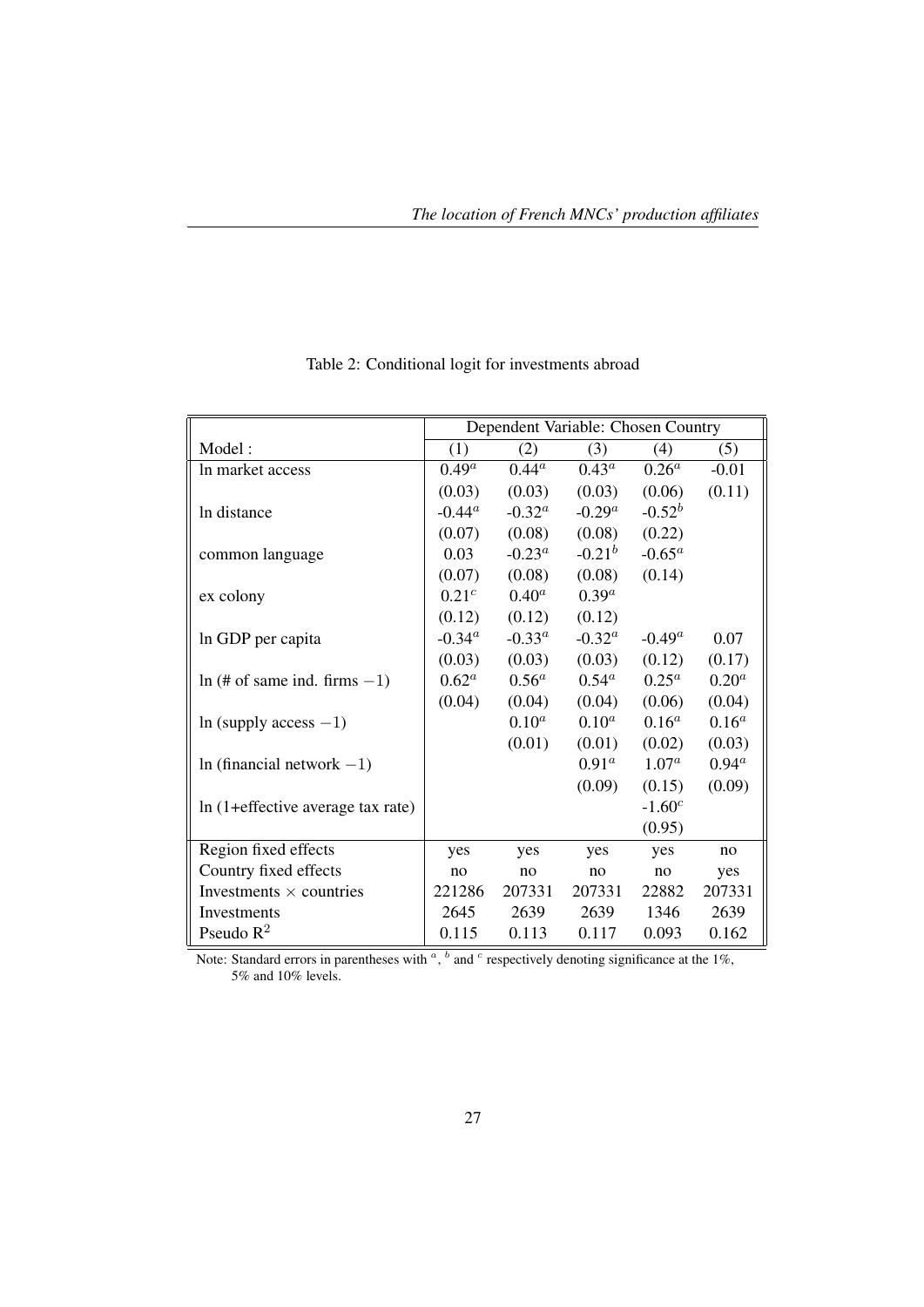of those unobservables are fixed factors, the coefficient will be dampened accordingly after fixed effects are introduced.

### 5 Results on foreign and domestic investments

We now introduce in the location choice the possibility for firms to invest in their own country, France. So doing, we try to answer the following question: How different is the domestic economy in location choice of manufacturing affiliates? We first replicate the above conditional logit estimation on the full set of investments with a dummy indicating domestic ones. In a second step, we allow for specific substitution patterns among domestic and foreign locations using the nested logit model.

#### 5.1 Conditional logit

Results of the conditional logit estimation on the whole set of location choices are presented in Table  $3<sup>23</sup>$  In comparison with Table 2, adding investments in France increases the pseudo- $R<sup>2</sup>$  in an impressive way. This means that our logit specification is especially well designed to explained domestic investments. Column (1) contains our baseline estimates. All coefficients are left almost unchanged, except for the count of firms, that increases slightly. However, this is not sufficient to account for the very large number of investments in France compared to investments in other countries. The coefficient on domestic investments in Column (1) reveal that the odds ratio of investing in France rather than in a country of comparable market access, distance, GDP per capita and same count of firms in the industry is slightly over ten. Turning to column (2) we see that part of this "excessive" domestic investment can be accounted for by supply access, but column (3) shows that most of it comes from the higher domestic financial networks. The ratio of probabilities of investing in France rather than in a comparable country in terms of financial network is reduced to a factor of  $\exp(0.97) \simeq 2.6$ , and only 1.84 if the foreign country is a former colony ( $\exp(0.97 - 0.36)$ ).

We therefore have a first answer to our question concerning the specificity of domestic over foreign investment. While the initial difference in the number of investments might yield to an interpretation in terms of massive "home bias" by investors, a large part of it can be accounted by standard determinants of location choices. In particular, the much higher financial linkages of investors in their domestic economy explain a very large proportion of the difference, leaving little difference to be explained by a specific preference for the domestic economy.

We then ask for the stability of the "French exception" by running the regression of column (3) in Table 3 over three-years windows. Results can be summarized graphically by looking at this "French exception" coefficient over time. Figure 7 presents point estimates for each middle year of the windows with 5% confidence intervals. What we observe in this graph

 $23$ Note that we chose to set the colonial and language dummies to 0 for France in this table, which is of course just a matter of rescaling coefficients. We find the interpretation more natural this way. As for the distance variable, we take the internal distance.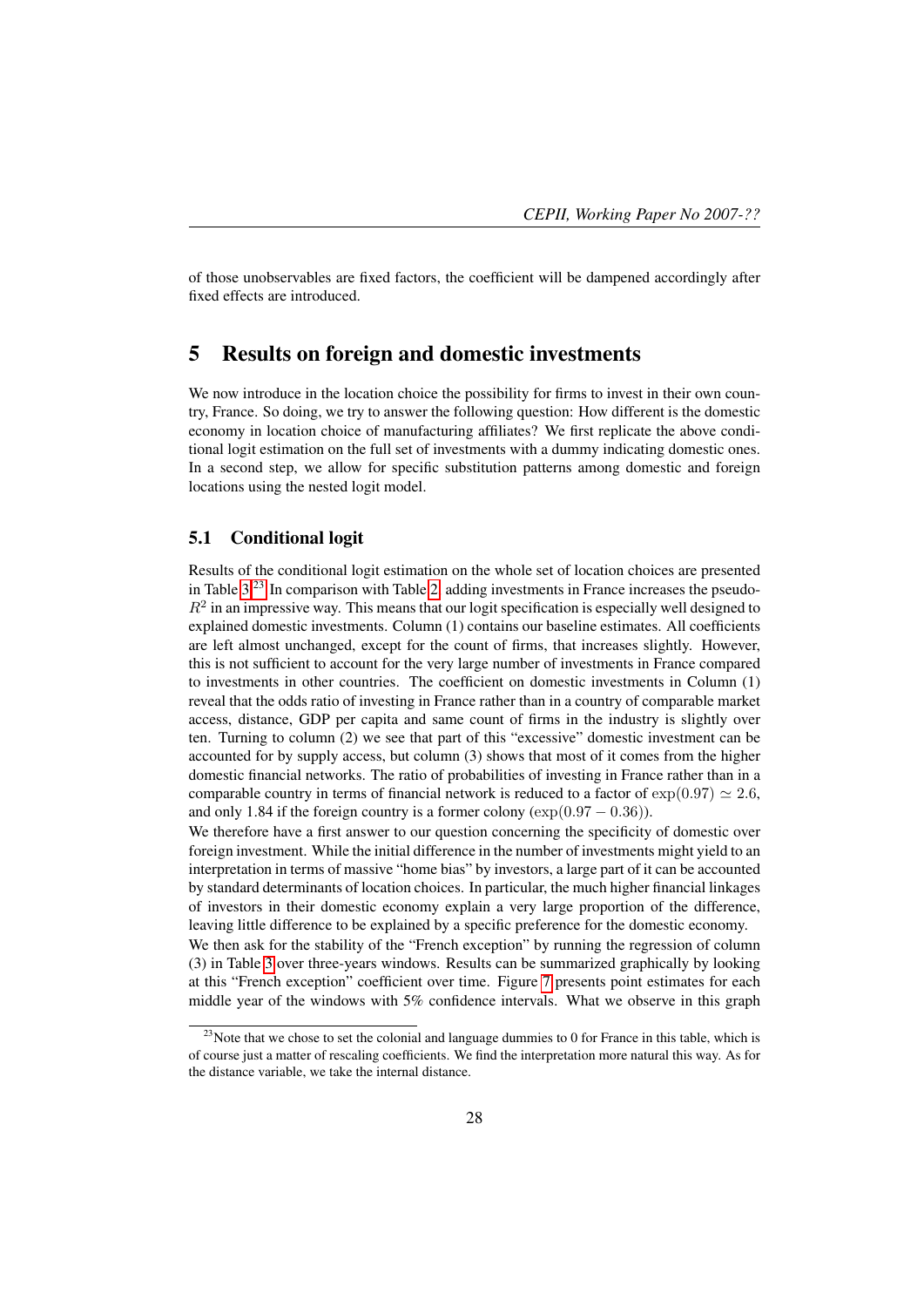|                                       |                   |                   |            | Dependent Variable: Chosen Country |                  |                   |                   |
|---------------------------------------|-------------------|-------------------|------------|------------------------------------|------------------|-------------------|-------------------|
| Model:                                | (1)               | (2)               | (3)        | (4)                                | (5)              | (6)               | (7)               |
| In market access                      | $0.44^a$          | $0.36^{a}$        | $0.37^{a}$ | $\overline{0.34^a}$                | $0.35^{a}$       | $0.36^{a}$        | $0.35^{\alpha}$   |
|                                       | (0.02)            | (0.03)            | (0.03)     | (0.03)                             | (0.03)           | (0.03)            | (0.03)            |
| In distance                           | $-0.44^a$         | $-0.26^a$         | $-0.26^a$  | $-0.27^a$                          | $-0.27^a$        | $-0.23^a$         | $-0.27^a$         |
|                                       | (0.07)            | (0.08)            | (0.08)     | (0.09)                             | (0.09)           | (0.08)            | (0.09)            |
| common language                       | 0.05              | $-0.27^a$         | $-0.23^a$  | $-0.19b$                           | $-0.17c$         | $-0.21^a$         | $-0.18^{c}$       |
|                                       | (0.07)            | (0.08)            | (0.08)     | (0.09)                             | (0.09)           | (0.08)            | (0.09)            |
| ex colony                             | 0.19              | 0.38 <sup>a</sup> | $0.36^a$   | 0.21                               | 0.21             | $0.35^{\alpha}$   | 0.21              |
|                                       | (0.12)            | (0.12)            | (0.12)     | (0.14)                             | (0.14)           | (0.12)            | (0.14)            |
| In GDP per capita                     | $-0.28^a$         | $-0.27^a$         | $-0.27^a$  | $-0.24^a$                          | $-0.25^{\alpha}$ | $-0.26^a$         | $-0.24^a$         |
|                                       | (0.03)            | (0.03)            | (0.03)     | (0.04)                             | (0.04)           | (0.03)            | (0.04)            |
| France                                | 2.37 <sup>a</sup> | 2.20 <sup>a</sup> | $0.97^a$   | 3.97 <sup>a</sup>                  | $4.47^{\circ}$   | 5.16 <sup>a</sup> | $1.32^{\alpha}$   |
|                                       | (0.07)            | (0.08)            | (0.09)     | (0.29)                             | (0.17)           | (0.39)            | (0.10)            |
| $ln(H \text{ of same ind. firms -1})$ | $0.88^a$          | 0.87 <sup>a</sup> | $0.85^a$   | 0.87 <sup>a</sup>                  | $0.82^a$         | $0.82^a$          | 0.87 <sup>a</sup> |
|                                       | (0.01)            | (0.01)            | (0.02)     | (0.02)                             | (0.02)           | (0.02)            | (0.02)            |
| $ln$ (supply access $-1$ )            |                   | $0.14^{\rm a}$    | $0.12^a$   | $0.10^a$                           | $0.10^a$         | $0.12^a$          | $0.10^a$          |
|                                       |                   | (0.01)            | (0.01)     | (0.02)                             | (0.02)           | (0.01)            | (0.02)            |
| $ln (final network -1)$               |                   |                   | $0.86^a$   | 0.79 <sup>a</sup>                  | $0.82^{\alpha}$  | 1.70 <sup>a</sup> | $0.79^a$          |
|                                       |                   |                   | (0.03)     | (0.03)                             | (0.03)           | (0.08)            | (0.03)            |
| France $\times$ ln productivity       |                   |                   |            | $-0.49^a$                          |                  |                   |                   |
|                                       |                   |                   |            | (0.05)                             |                  |                   |                   |
| France $\times$ ln employment         |                   |                   |            |                                    | $-0.58^a$        |                   |                   |
|                                       |                   |                   |            |                                    | (0.03)           |                   |                   |
| France $\times$ ln financial network  |                   |                   |            |                                    |                  | $-0.86^a$         |                   |
|                                       |                   |                   |            |                                    |                  | (0.08)            |                   |
| France $\times$ ln advertising        |                   |                   |            |                                    |                  |                   | $-1.53^a$         |
|                                       |                   |                   |            |                                    |                  |                   | (0.29)            |
| Region fixed effects                  | yes               | yes               | yes        | yes                                | yes              | yes               | yes               |
| Investments $\times$ countries        | 1266123           | 1183772           | 1183772    | 1131094                            | 1138197          | 1183772           | 1136625           |
| Investments                           | 14966             | 14960             | 14960      | 14294                              | 14384            | 14960             | 14364             |
| <b>French Investments</b>             | 12321             | 12321             | 12321      | 12238                              | 12321            | 12321             | 12306             |
| Pseudo $R^2$                          | 0.784             | 0.783             | 0.796      | 0.830                              | 0.834            | 0.797             | 0.830             |

### Table 3: Conditional logit global for investments abroad and in France

Note: Standard errors in parentheses with  $\alpha$ ,  $\beta$  and  $\beta$  respectively denoting significance at the 1%, 5% and 10% levels.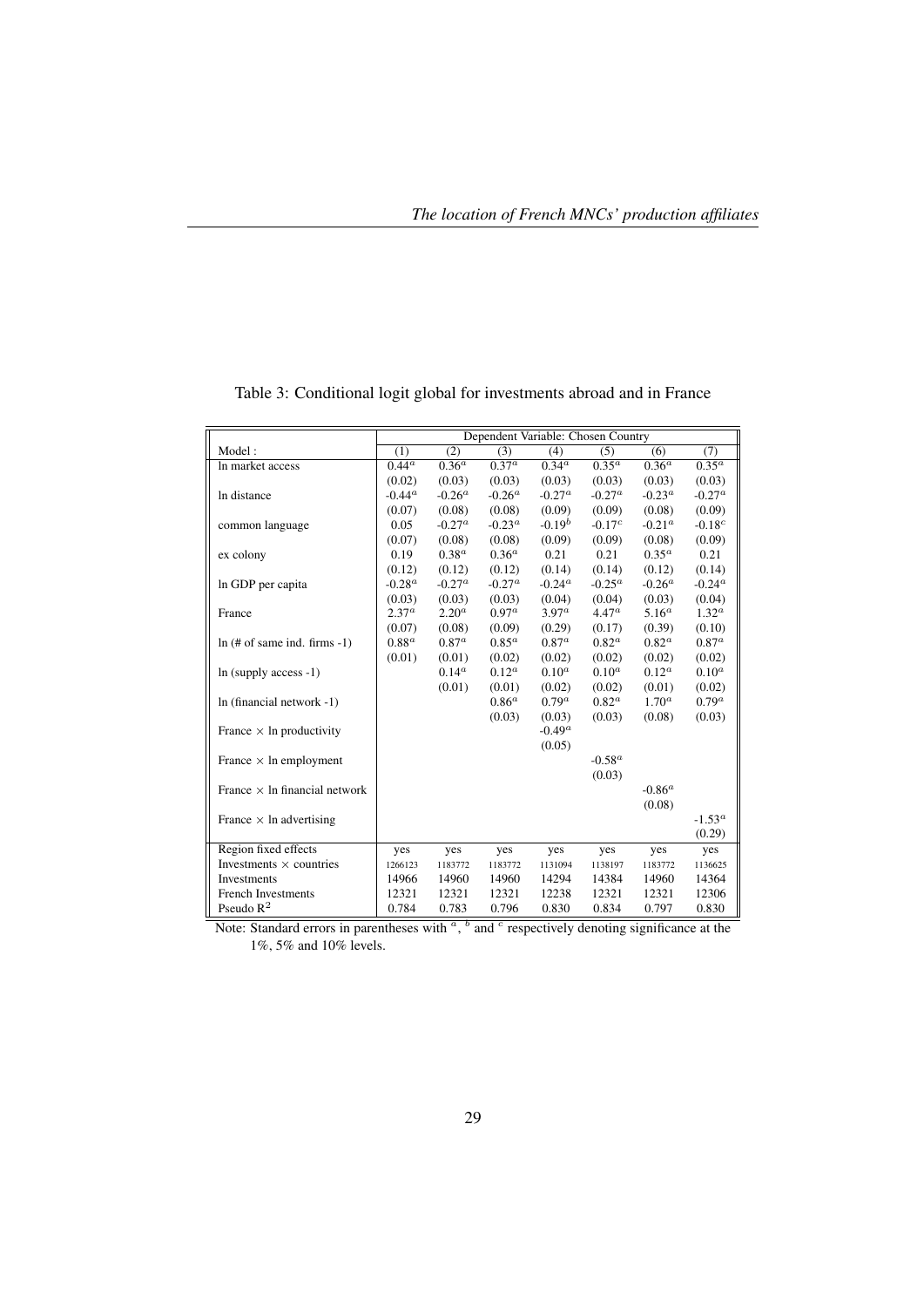is a relative stability of the coefficient over the time period used in the regression (1992- 2002). This graph suggests that the fall of the share of manufactured investments located in France over this period can be mostly accounted for by the other determinants identified in the regressions. Note that while the French exception coefficient is quite stable, not all of them are. An interesting one relates to colonial links, as illustrated in Figure 8. Here, ex-colonies pass from a largely favored status to a relatively neutral one over the decade (apart from their growth performance and other determinants which are controlled for in the regression).

Our results thus suggest that a large share of the "French exception" can be explained by the determinants of location choices, among which the financial network seems to be of particular interest. Still however, the "France" dummy remains significant even when controlling for the supply access and financial network determinants. According to Helpman *et al.* (2004), this home bias can be explained by the heterogeneity of firms in terms of their productivity: If there is an additional fixed cost for investing abroad, only the most productive firms can do FDI. This explanation of the "Export vs. FDI" arbitrage thus suggests that the number of domestic investments should be linked to the distribution of productivity among firms. So as to investigate this, we interact the "France" dummy variable with the productivity measured at the firm-level (apparent labor productivity, measured as average value added per worker in the firm). Results are given in column (4) of Table 3. As expected, the interaction between the "France" dummy and the individual productivity is negative and significant, which means that the home bias of French investors is much less pronounced when the firm is more productive. A drawback of this approach is that the magnitude of coefficients in the conditional logit model with interacted terms can no more be interpreted as elasticities (Ai and Norton, 2003). To get an idea of the size of the productivity effect, we thus run a simulation exercise. Using the estimated coefficients of column (4), we first compute the median probability of investing abroad in the sample of 23,221 firms, which is 2.7%. Then, we simulate a one standard deviation positive shock in productivity affecting the whole distribution of firms. The probability of investing abroad increases to 5.1% as a consequence. As a robustness check of this finding, column (5) interacts the "France" dummy with the firm's employment, used as proxy of its size. Again, the interaction between the "France" dummy and the individual variable is significantly negative and sizeable. Indeed, a one standard deviation shock in employment increases the probability of investing abroad from 1.9 to 12.7%.

In column (6), we then interact the "France" dummy with the financial network measure to ask if, beyond its impact on the variable cost, this variable is also correlated with the fixed cost of investing abroad in which case firms will be more likely to locate their affiliate abroad when their financial linkages around the world are more developed. Here also, the obtained coefficient is negative and strongly significant. Simulations suggest that a one standard deviation shock in this variable increases the probability for a firm to invest abroad from 4.5 to 6.6%. Last, column (7) reports results from an estimation interacting the "France" dummy with the ratio of advertising expenditures on value added to ask for the impact of "intangible assets" on the choice of investing abroad. The obtained coefficient is significantly negative and simulations suggest that a one standard deviation increase in advertising expenditures raises the probability to settle an affiliate abroad from 3.0 to 5.2%.

Results in the last four columns of table 3 thus suggest that firm-specific features influence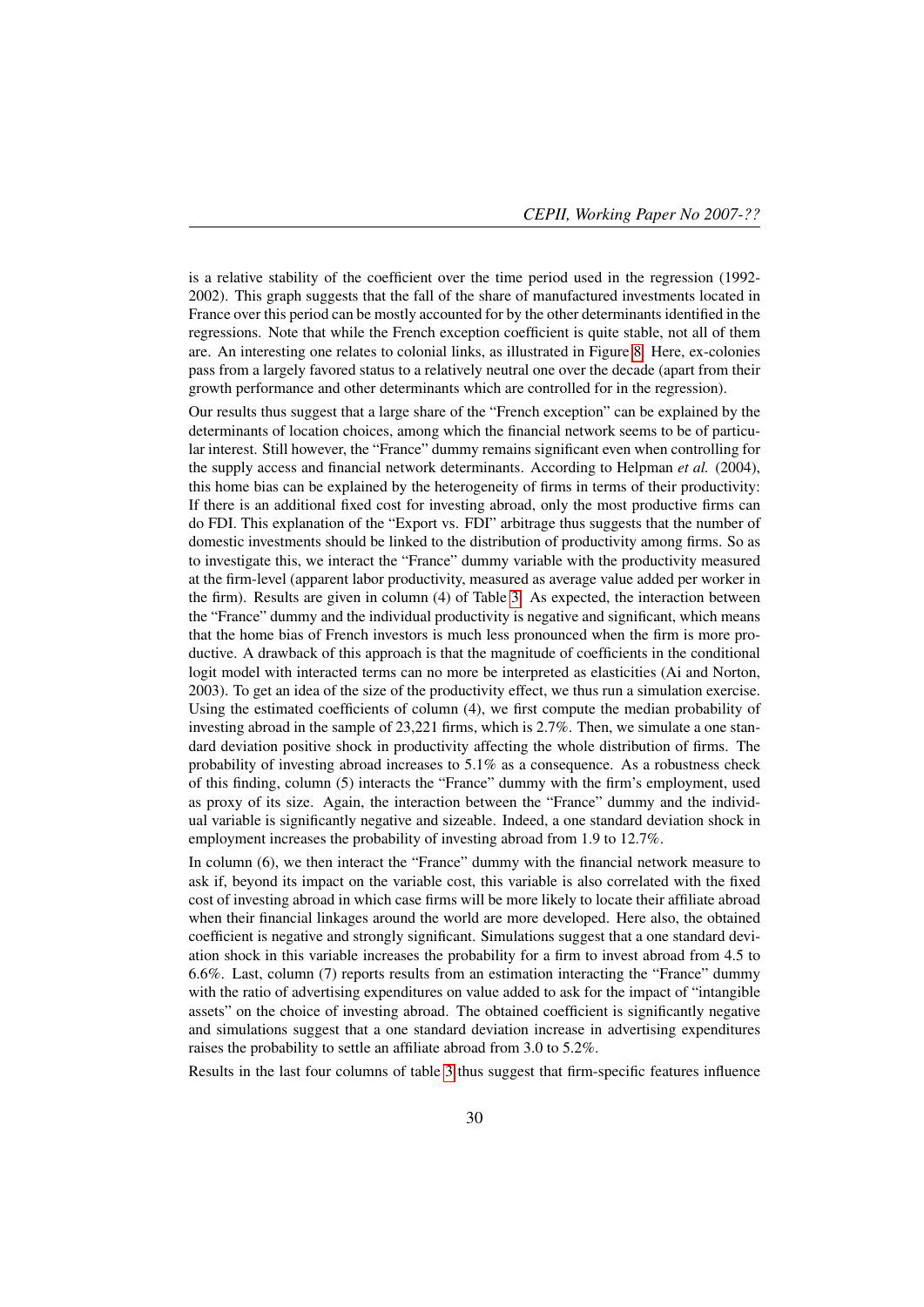

Figure 7: Coefficient on domestic investment over time



Figure 8: Coefficient on investment in ex-colonies over time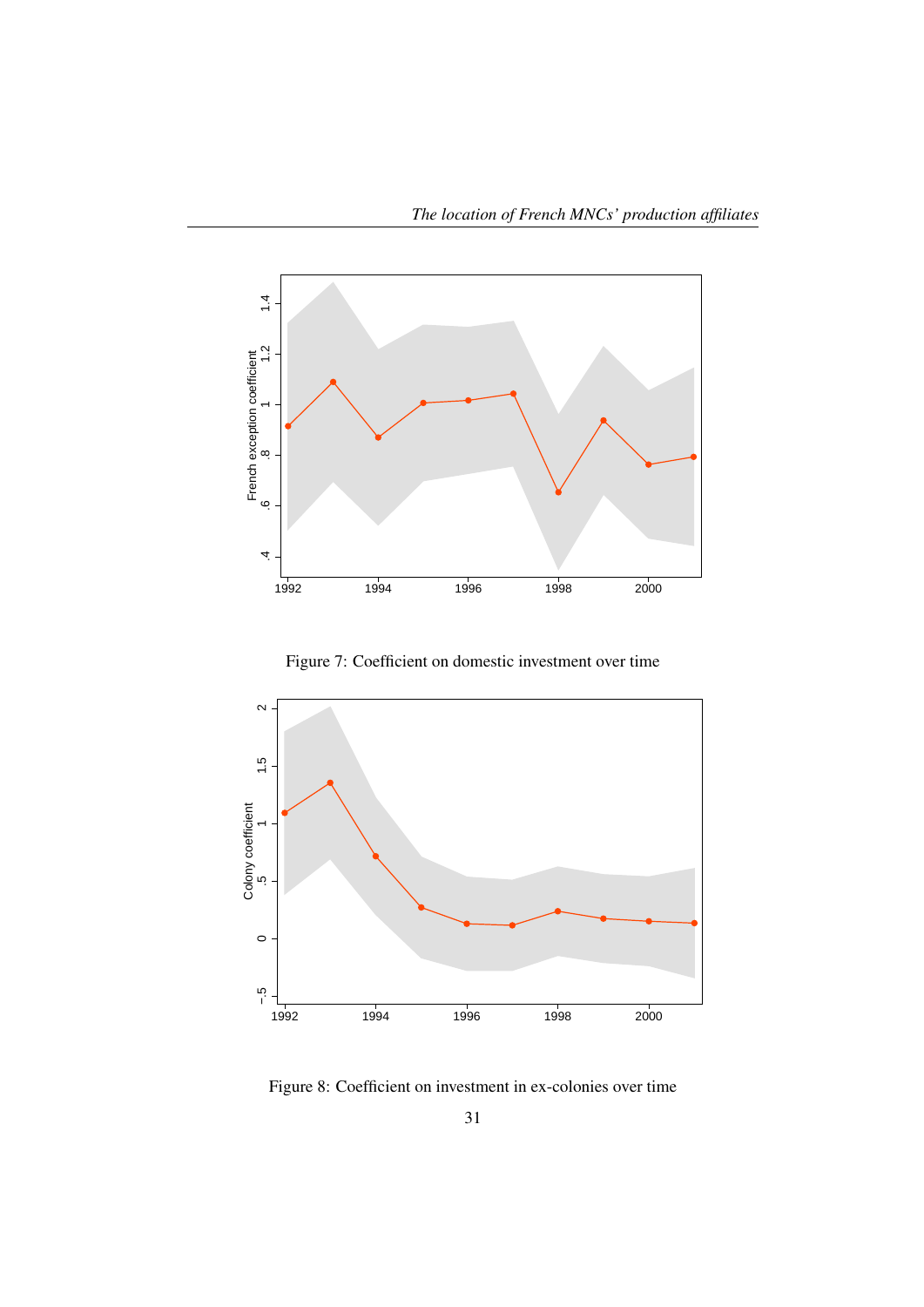|                                             |                       |                     | Dependent Variable: Chosen Country |                   |                   |                     |                   |
|---------------------------------------------|-----------------------|---------------------|------------------------------------|-------------------|-------------------|---------------------|-------------------|
| Model:                                      | (1)                   | (2)                 | (3)                                | (4)               | (5)               | (6)                 | (7)               |
| In market access                            | $0.47^{\overline{a}}$ | $0.4\overline{1^a}$ | $\overline{0.39^a}$                | 0.38 <sup>a</sup> | 0.38 <sup>a</sup> | $\overline{0.39^a}$ | 0.38 <sup>a</sup> |
|                                             | (0.02)                | (0.03)              | (0.03)                             | (0.03)            | (0.03)            | (0.03)              | (0.03)            |
| In distance                                 | $-0.44^{\alpha}$      | $-0.30^a$           | $-0.27^a$                          | $-0.29^a$         | $-0.29^a$         | $-0.26^a$           | $-0.29^{a}$       |
|                                             | (0.07)                | (0.08)              | (0.08)                             | (0.09)            | (0.09)            | (0.08)              | (0.09)            |
| common language                             | 0.04                  | $-0.23^a$           | $-0.21^{b}$                        | $-0.15^{c}$       | $-0.15^{c}$       | $-0.20b$            | $-0.15$           |
|                                             | (0.07)                | (0.08)              | (0.08)                             | (0.09)            | (0.09)            | (0.08)              | (0.09)            |
| ex colony                                   | 0.20 <sup>c</sup>     | 0.39 <sup>a</sup>   | $0.37^{\alpha}$                    | 0.22              | 0.22              | $0.36^a$            | 0.22              |
|                                             | (0.12)                | (0.12)              | (0.12)                             | (0.14)            | (0.14)            | (0.12)              | (0.14)            |
| In GDP per capita                           | $-0.32^a$             | $-0.31^a$           | $-0.29^a$                          | $-0.27^a$         | $-0.27^{a}$       | $-0.29^a$           | $-0.28^{a}$       |
|                                             | (0.03)                | (0.03)              | (0.03)                             | (0.04)            | (0.04)            | (0.03)              | (0.04)            |
| France                                      | $1.14^{a}$            | 1.01 <sup>a</sup>   | 0.31 <sup>a</sup>                  | 2.04 <sup>a</sup> | $1.90^a$          | 2.36 <sup>a</sup>   | $0.69^a$          |
|                                             | (0.08)                | (0.09)              | (0.10)                             | (0.33)            | (0.20)            | (0.39)              | (0.11)            |
| $ln(H \text{ of same ind. firms -1})$       | $0.72^{\alpha}$       | 0.70 <sup>a</sup>   | $0.73^{\alpha}$                    | $0.74^{\alpha}$   | $0.72^{\alpha}$   | $0.72^{\alpha}$     | $0.74^{\rm a}$    |
|                                             | (0.02)                | (0.02)              | (0.02)                             | (0.02)            | (0.02)            | (0.02)              | (0.02)            |
| $ln$ (supply access -1)                     |                       | $0.12^a$            | $0.11^{\alpha}$                    | 0.09 <sup>a</sup> | 0.09 <sup>a</sup> | $0.11^{\alpha}$     | 0.09 <sup>a</sup> |
|                                             |                       | (0.01)              | (0.01)                             | (0.02)            | (0.02)            | (0.01)              | (0.02)            |
| $ln (final network -1)$                     |                       |                     | $0.66^a$                           | 0.59 <sup>a</sup> | $0.64^{\rm a}$    | $1.05^a$            | $0.57^a$          |
|                                             |                       |                     | (0.04)                             | (0.04)            | (0.04)            | (0.08)              | (0.04)            |
| France $\times$ ln productivity             |                       |                     |                                    | $-0.25^a$         |                   |                     |                   |
|                                             |                       |                     |                                    | (0.06)            |                   |                     |                   |
| France $\times$ ln employment               |                       |                     |                                    |                   | $-0.22^a$         |                     |                   |
|                                             |                       |                     |                                    |                   | (0.03)            |                     |                   |
| France $\times$ ln financial network        |                       |                     |                                    |                   |                   | $-0.41^{\alpha}$    |                   |
|                                             |                       |                     |                                    |                   |                   | (0.08)              |                   |
| France $\times$ ln advertising expenditures |                       |                     |                                    |                   |                   |                     | $-0.99^a$         |
|                                             |                       |                     |                                    |                   |                   |                     | (0.38)            |
| Region fixed effects                        | yes                   | yes                 | yes                                | yes               | yes               | yes                 | yes               |
| Investments $\times$ countries              | 397293                | 372330              | 372330                             | 324693            | 326755            | 372330              | 325967            |
| Investments                                 | 4694                  | 4688                | 4688                               | 4086              | 4112              | 4688                | 4102              |
| <b>French Investments</b>                   | 2049                  | 2049                | 2049                               | 2030              | 2049              | 2049                | 2044              |
| Pseudo $R^2$                                | 0.402                 | 0.401               | 0.409                              | 0.462             | 0.465             | 0.41                | 0.463             |

Table 4: Conditional logit global for investments abroad and in France by MNCs

Note: Standard errors in parentheses with  $\alpha$ ,  $\beta$  and  $\beta$  respectively denoting significance at the 1%, 5% and 10% levels.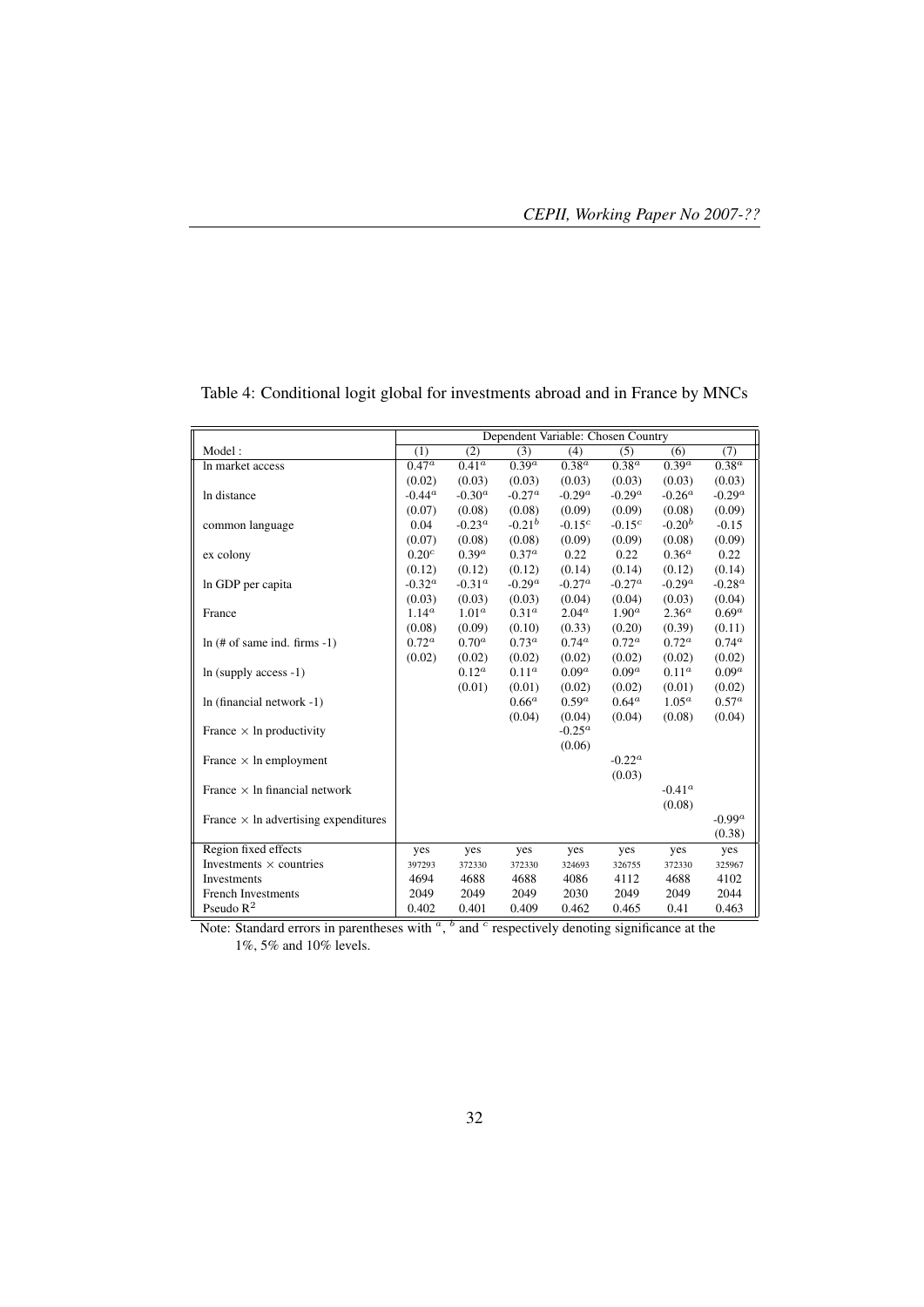the probability that French investors locate their affiliate abroad. This results will be studied in a more structural way in section 5.2 using the nested logit model. Before this however, estimations of table 3 are run on a restricted sample of multi-national firms that do invest abroad at some point in our sample. This selection drops investments in France by firms that are purely domestic. Another interpretation is that we now concentrate on those investors that are productive enough to have been able to locate at least one affiliate abroad at some point in the last 20 years. Those investors also sometimes choose to locate new affiliates in France, in fact roughly half the time so in our sample which is now much more balanced. Results are summarized in Table 4. With respect to estimations based on the whole sample (Table 3), the main difference lies in the France coefficient. It starts two times lower in magnitude than in the full sample (see the comparison of column (1) in Tables 3 and 4), and is reduced to a small figure in column (3), when supply access and financial network are included in the regression. In the same way, coefficients obtained with the interacted variables in columns (4)-(7) are smaller (in absolute value). These estimations thus suggest that the "French exception" is less pronounced among large multinational companies.

In short, location choice determinants, notably our new financial network variable, are able to explain more than 70% of the difference between investments abroad and at home in this reduced sample where only large internationalized (*i.e.* more productive) groups are studied. This last result confirms the role of firm-specific determinants in explaining the choice between investing in France or doing FDI. This decision is studied in a more structural way in the next section using the nested model.

#### 5.2 Nested logit

In this section, we investigate the trade-off between location at home or abroad using a nested decision tree to model the investors' choices. This method allows to integrate in the model potentially richer substitution patterns that the conditional logit estimates. In the nested logit estimation, we explicitly account for the specificity of France as a potential location of investment. The simplest estimation procedure solves the problem backwards. We first estimate the "bottom" model explaining the choice of a given foreign country among the whole set of alternatives (87 foreign countries). To this aim, we use the same explanatory variables as above. With the obtained coefficients, the inclusive value is then calculated as the sum of utilities of all choices inside each nest (foreign countries and France). This inclusive value sums up the expected profits that can be expected by the chooser based on the characteristics of all underlying host countries. It is then included in the conditional logit explaining the decision to invest at home or abroad (the "upper" model). In addition to this inclusive value, we add other covariates that take into account the role of firms' heterogeneity in explaining the decision to invest abroad.

Results are summarized in Table 5. For all columns, the "bottom" estimation (column (1)) remains unchanged. It explains the choice of a foreign location by the destination country's market access, its GDP per capita, supply access, as well as the gravity variables, the financial network and the count of past investments in this country. Results are the same as in Table 2. As for the "upper" model, column (2) gives results obtained when only the inclusive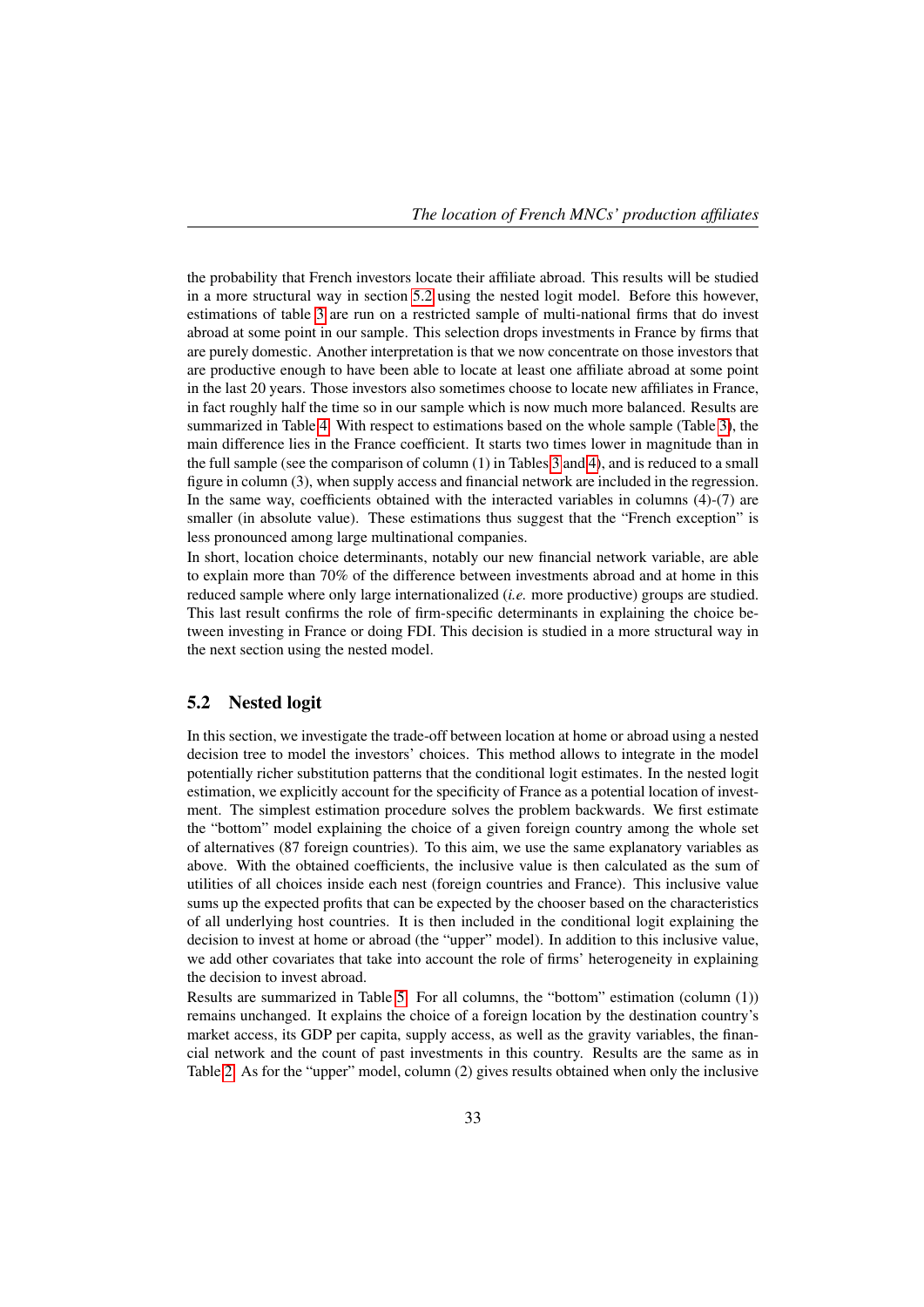|                                        |                   |                   |                  |                   | Dependent Variable: Chosen Country |                |                  |
|----------------------------------------|-------------------|-------------------|------------------|-------------------|------------------------------------|----------------|------------------|
| Model:                                 | $\overline{(1)}$  | (2)               | $\overline{(3)}$ | (4)               | $\overline{(5)}$                   | (6)            | (7)              |
| In market potential                    | $0.43^{\alpha}$   |                   |                  |                   |                                    |                |                  |
|                                        | (0.03)            |                   |                  |                   |                                    |                |                  |
| In distance                            | $-0.29^a$         |                   |                  |                   |                                    |                |                  |
|                                        | (0.08)            |                   |                  |                   |                                    |                |                  |
| common language                        | $-0.21^{b}$       |                   |                  |                   |                                    |                |                  |
|                                        | (0.08)            |                   |                  |                   |                                    |                |                  |
| ex colony                              | 0.39 <sup>a</sup> |                   |                  |                   |                                    |                |                  |
|                                        | (0.12)            |                   |                  |                   |                                    |                |                  |
| In GDP per capita                      | $-0.32^a$         |                   |                  |                   |                                    |                |                  |
|                                        | (0.03)            |                   |                  |                   |                                    |                |                  |
| $ln(H \text{ of same ind. firms -1})$  | $0.54^{\alpha}$   |                   |                  |                   |                                    |                |                  |
|                                        | (0.04)            |                   |                  |                   |                                    |                |                  |
| In (financial network -1)              | 0.91 <sup>a</sup> |                   |                  |                   |                                    |                |                  |
|                                        | (0.09)            |                   |                  |                   |                                    |                |                  |
| $ln$ (supply access $-1$ )             | $0.10^a$          |                   |                  |                   |                                    |                |                  |
|                                        | (0.01)            |                   |                  |                   |                                    |                |                  |
|                                        |                   |                   |                  |                   | Dependent Variable: Chosen Nest    |                |                  |
| inclusive value                        |                   | 1.07 <sup>a</sup> | $1.33^{a}$       | 1.31 <sup>a</sup> | 1.29 <sup>a</sup>                  | $1.68^a$       | $1.30^{a}$       |
|                                        |                   | (0.02)            | (0.03)           | (0.03)            | (0.03)                             | (0.03)         | (0.03)           |
| France                                 |                   |                   | $1.90^a$         | $4.76^a$          | 5.61 <sup>a</sup>                  | $6.04^{\circ}$ | $2.12^a$         |
|                                        |                   |                   | (0.04)           | (0.27)            | (0.16)                             | (0.20)         | (0.04)           |
| France $\times$ ln firm's productivity |                   |                   |                  | $-0.49^a$         |                                    |                |                  |
|                                        |                   |                   |                  | (0.05)            |                                    |                |                  |
| France $\times$ ln firm's employment   |                   |                   |                  |                   | $-0.65^a$                          |                |                  |
|                                        |                   |                   |                  |                   | (0.03)                             |                |                  |
| France $\times$ ln financial network   |                   |                   |                  |                   |                                    | $-0.69^a$      |                  |
|                                        |                   |                   |                  |                   |                                    | (0.03)         |                  |
| France $\times$ ln advertising         |                   |                   |                  |                   |                                    |                | $\text{-}1.29^a$ |
|                                        |                   |                   |                  |                   |                                    |                | (0.31)           |
| $\overline{\rm N}$                     | 207331            | 29998             | 29998            | 28658             | 28838                              | 29998          | 28798            |
| $R^2$                                  | 0.117             | 0.477             | 0.676            | 0.702             | 0.734                              | 0.700          | 0.698            |

## Table 5: Nest Logit France/Row Choice

Note: Standard errors in parentheses with  $\alpha$ ,  $\beta$  and  $\beta$  respectively denoting significance at the 1%, 5% and 10% levels.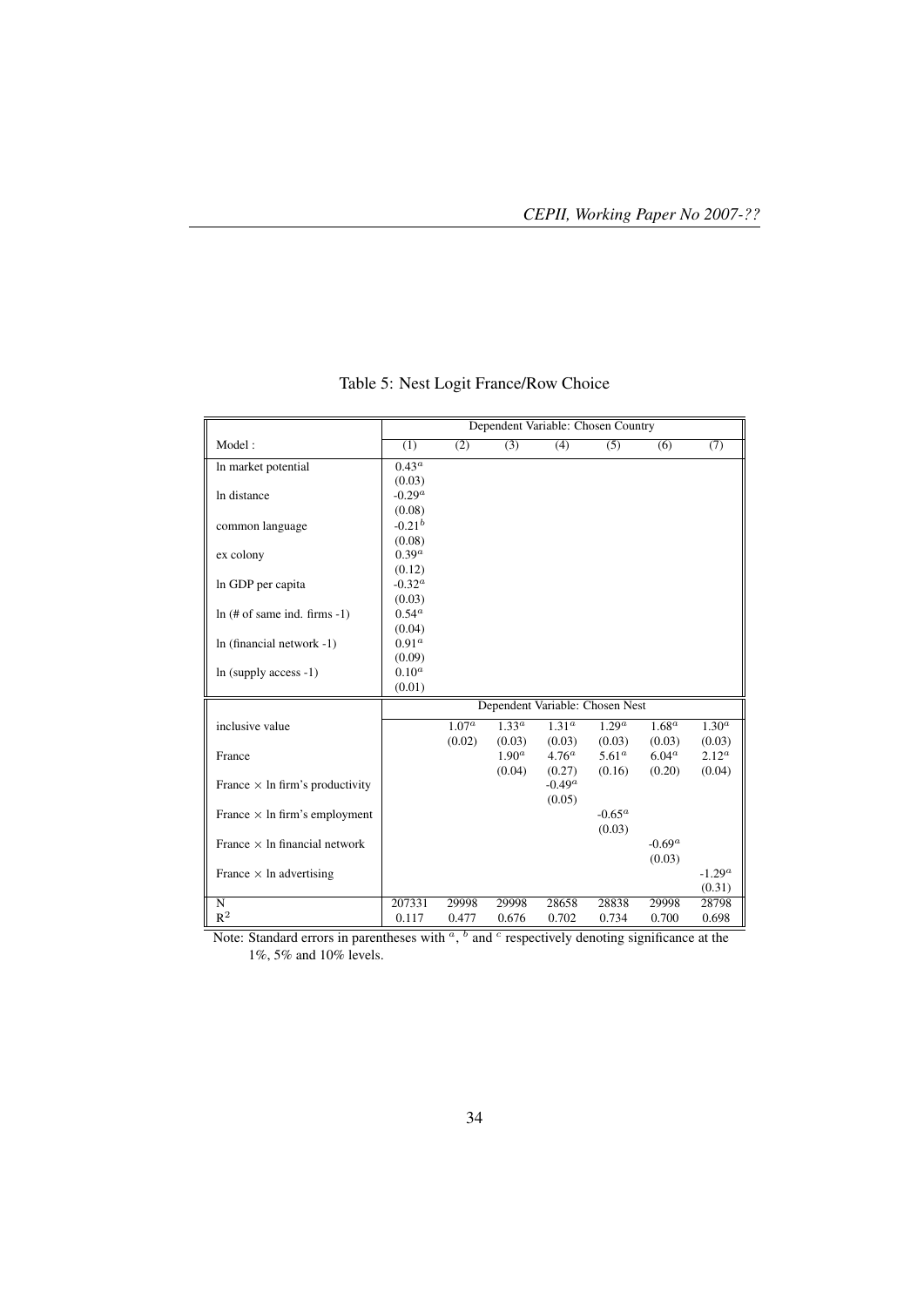value is introduced to explain the foreign versus domestic investment decision. The estimated coefficient is strongly significant and near unity, meaning that the correlation between the unobserved components of utility for alternatives within each nest is weak in comparison with the correlation of errors between nests. As mentioned earlier, with an inclusive value coefficient of one, the nested logit model collapses to the conditional logit model. Hence, our results suggest that the substitution patterns among locations are not crucially different whether or not one of the considered country of operation is the domestic economy. This seems to go in the same direction than our results from the former section: Once the determinants of location choice are taken into account, conditional logit estimates reveal that the level of the very large home bias observed initially is drastically reduced. The unitary value of the inclusive value coefficient adds that the national economy is not that different from the rest of the world in terms of substitution patterns.

In columns (3)-(7), we add a "France" dummy as well as several firm-specific features interacted with this dummy. As already suggested in conditional logit estimations, the propensity to invest in France decreases with firm's productivity (column (4)) and size (column (5)), as expected from Helpman *et al.* (2004). Replicating the simulation exercice of section 5.1, a one standard deviation productivity shock affecting the whole distribution of firms increases the probability of investing abroad from 3.0 to 5.6%. On the other hand, an equivalent shock on the size of investing firms raises this probability from 2.0 to 15.6%. The "Export vs. FDI" decision seems also to be influenced by the firm's financial network and the size of its intangible assets (columns (5) and (6)). A one standard deviation increase in the financial network raises the probability to invest in a foreign country from 4.7 to  $15.5\%^{24}$  whereas an equivalent shock on the distribution of advertisement expenditure ratios increases it from 3.2 to 5.1%.

## 6 Conclusion

Using a unique dataset of individual investment decisions, this paper analyzes the determinants of French firms' choices about where to locate their affiliates. The main originality of this work is that it allows to account for both investments at home and abroad. We are thus able to assess whether the determinants of a domestic investment are the same as the ones for foreign investment. The dataset also contains details concerning the financial links between firms and their affiliates worldwide. This allows to measure the role of the firm's financial network in future investment decisions.

We first concentrate on location decisions abroad. Our conditional logit estimation confirms several results of the empirical literature. Namely, we find that location decisions are positively influenced by host country's market access and supply access, while they are negatively linked to our proxies for labour and transaction/coordination costs. Moreover, we find that the probability to invest in a given country increases when the firm's financial network in this country is more developed.

In a second step, we incorporate France as a possible location in the choice set, and ask

<sup>&</sup>lt;sup>24</sup>This result only takes into account the impact of the network variable on the upper model, thus neglecting the effect of the shock on the inclusive value.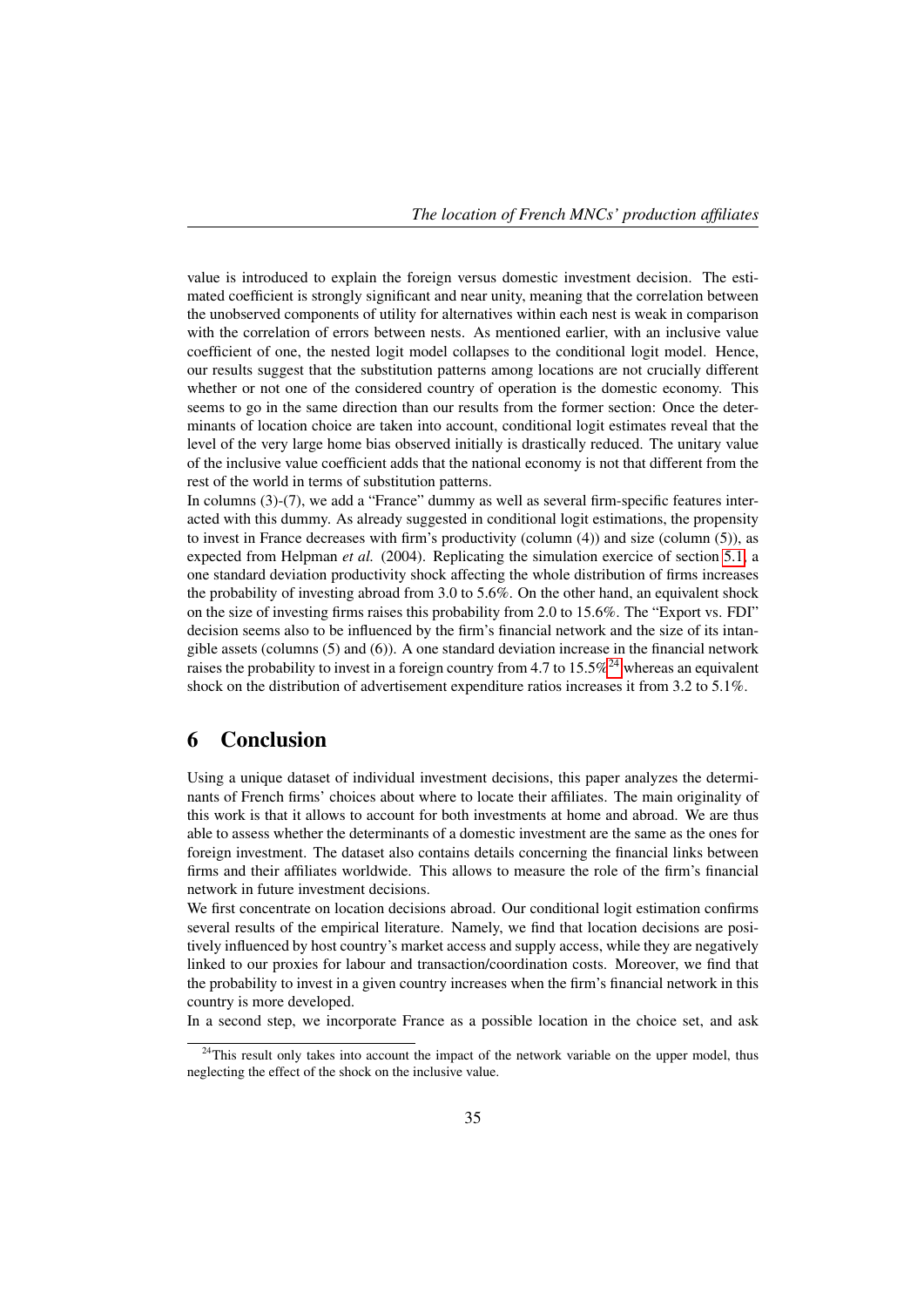whether the domestic economy can be considered as a potential location site like any other country. Conditional logit estimates suggest on the contrary that there is a strong "French exception" leading to a much higher probability to invest in France than abroad for French firms. A large part of this "home bias" in investment decisions can however be accounted for by a better supply access and a higher density of financial networks in France. The residual premium on the domestic economy is then investigated further using the nested logit model that allows for different substitution patterns between France and the rest of the world. This third step shows that firms investing abroad are, on average, more productive and larger, which confirms results by Helpman *et al.* (2004). The "knowledge capital" model is also supported by the data since firms with more intangible assets are more likely to invest abroad than domestically. These results suggest that firms investing abroad pay an additional fixed cost that increases the threshold of operating profit that a firm must achieve to consider FDI to be profitable. This explains why only the most productive, larger firms invest abroad. However, FDI can also be seen as a way to keep control over the relationship with customers, notably for firms with more intangible assets.

## 7 References

- Ai, C. and E. Norton, 2003, "Interaction terms in logit and probit models", *Economics Letters* 80(1): 123-129.
- Amiti, M. and B. Javorcik, 2006, "Trade Costs and Location of Foreign Firms in China", forthcoming in *Journal of Development Economics*.
- Antras, P. and E. Helpman, 2004, "Global Sourcing", *Journal of Political Economy*, 112(3):552- 580.
- Brainard S., 1997, "An empirical assessment of the proximity-concentration trade-off between multinational sales and trade", *American Economic Review*, 57: 520-544.
- Castellani, D. and G.B. Navaretti, 2004, "Investments Abroad and Performance at Home: Evidence from Italian Multinationals", *CEPR Discussion Papers* 4284.
- Coughlin, C., J. Terza and A. Vachira, 1991, "State Characteristics and the Location of Foreign Direct Investment within the United States", *The Review of Economics and Statistics*, 73(4):675-83.
- Debaere, P., H. Lee and J. Lee, 2006, "Does Where You Go Matter? The Impact of Outward Foreign Direct Investment on Multinationals' Employment at Home", *CEPR Discussion Papers* 5737.
- Devereux, M., R. Griffith and A. Klemm, 2002, "Corporate income tax reforms and international tax competition", *Economic Policy*, 17(35):449-495.
- De Mooij, R. and S. Ederveen, 2003, "Taxation and foreign direct investment: A synthesis of empirical research", *International Tax and Public Finance*, 10:673–93.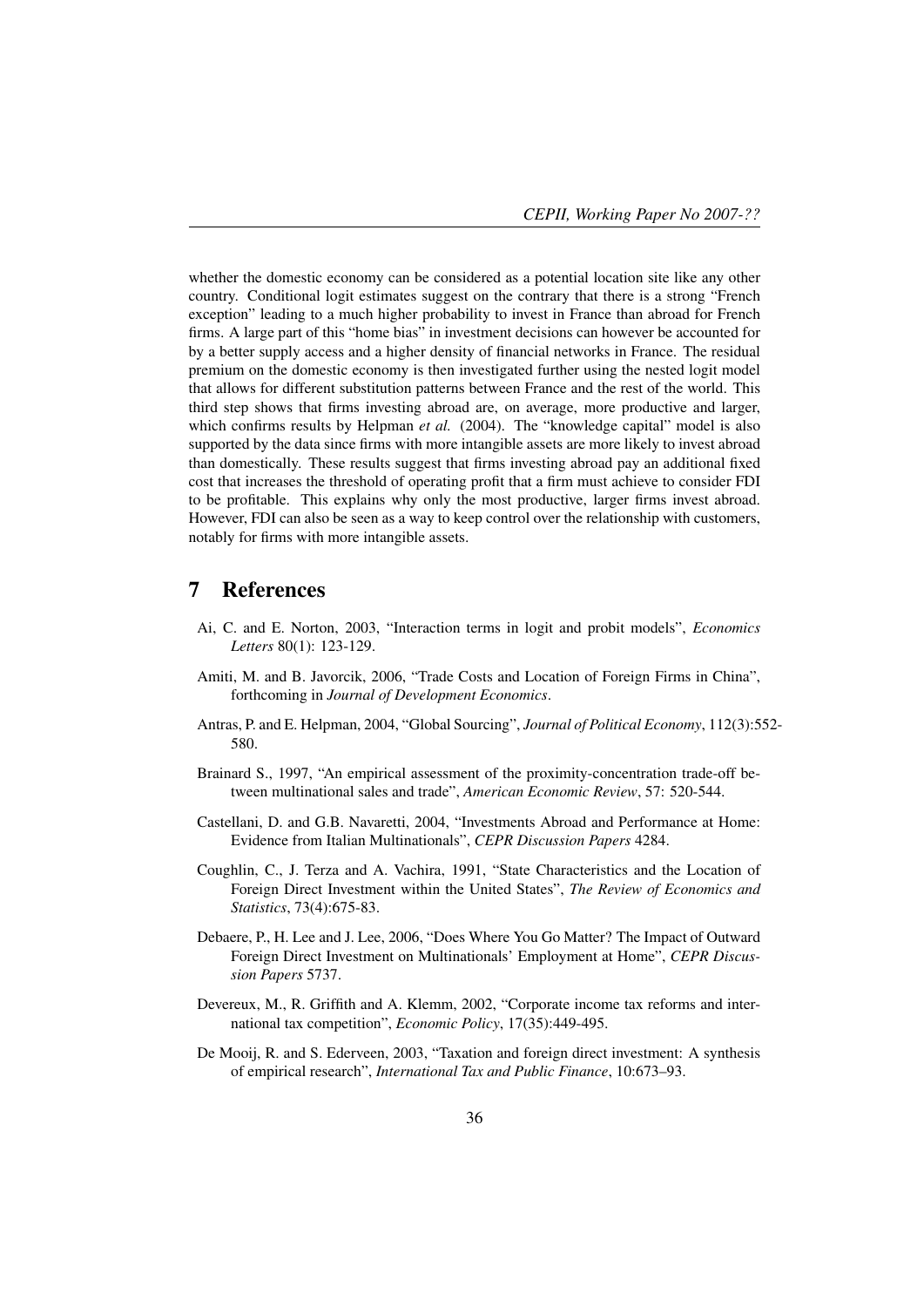- Ekholm K., 1998, "Proximity advantages, scale economies, and the location of production", in *The geography of multinational firms*, ed. P. Braunerhjelm and K. Ekholm. Kluwer.
- Eurobarometer, European Commission, TNS Sofres, 2005, "La Constitution européenne: Sondage post-référendum en France", *Flash Eurobaromètre*, 171,
- Fujita, M., P. Krugman and A. Venables, 1999, *The Spatial Economy*, MIT Press.
- Guimarães, P., O. Figueiredo and D. Woodward, 2000, "Agglomeration and the Location of Foreign Direct Investment in Portugal", *Journal of Urban Economics* 47(1) : 115-135.
- Head, K. and T. Mayer, 2004, "Market Potential and the Location of Japanese Investment in the European Union", *Review of Economics and Statistics* 86(4): 959-972.
- Head, K. and J. Ries, 2003, "Heterogeneity and the FDI versus Export Decision of Japanese Manufactures", *Journal of the Japanese and International Economies* 17:448– 467.
- Head, K., T. Mayer and J. Ries, 2007, "", *mimeo*.
- Head, K., J. Ries and D. Swenson, 1995, "Agglomeration benefits and location choice: Evidence from Japanese manufacturing investments in the United States", *Journal of International Economics* 38(3-4): 223-247.
- Head, K., J. Ries and D. Swenson, 1999, "Attracting foreign manufacturing: Investment promotion and agglomeration", *Regional Science and Urban Economics*, 29(2):197- 218.
- Helpman, E., M. Melitz and S. Yeaple, 2004, "Export versus FDI with Heterogeneous Firms", *American Economic Review* 94(1): 300-316.
- Horstmann, I and J. Markusen, 1987, "Licensing versus direct investment: a model of internalization by the multinational enterprise", *Canadian Journal of Economics* 20: 464-481.
- Krugman, P., 1991, "Increasing Returns and Economic Geography", *Journal of Political Economy* 99(3): 483-99.
- Krugman, P. and A. Venables, 1995, "Globalization and the Inequality of Nations", *The Quarterly Journal of Economics*, 110(4): 857-80.
- Markusen, J., 2002, *Multinational firms and the theory of international trade*, MIT Press.
- Markusen, J. and Venables, A., 1998, "Multinational firms and the new trade theory", *Journal of International Economics*, 46(2):183-203.
- McFadden, D., 1978, "Modelling the Choice of Residential Location," in A. Karlquist et al. (eds), *Spatial Interaction Theory and Residential Location.*, pp. 75-96. Amsterdam: North-Holland.
- Melitz, M., 2003, "The Impact of Trade on Intra-Industry Realoocations and Aggregate Industry Productivity", *Econometrica*, 71(6):1695-1725.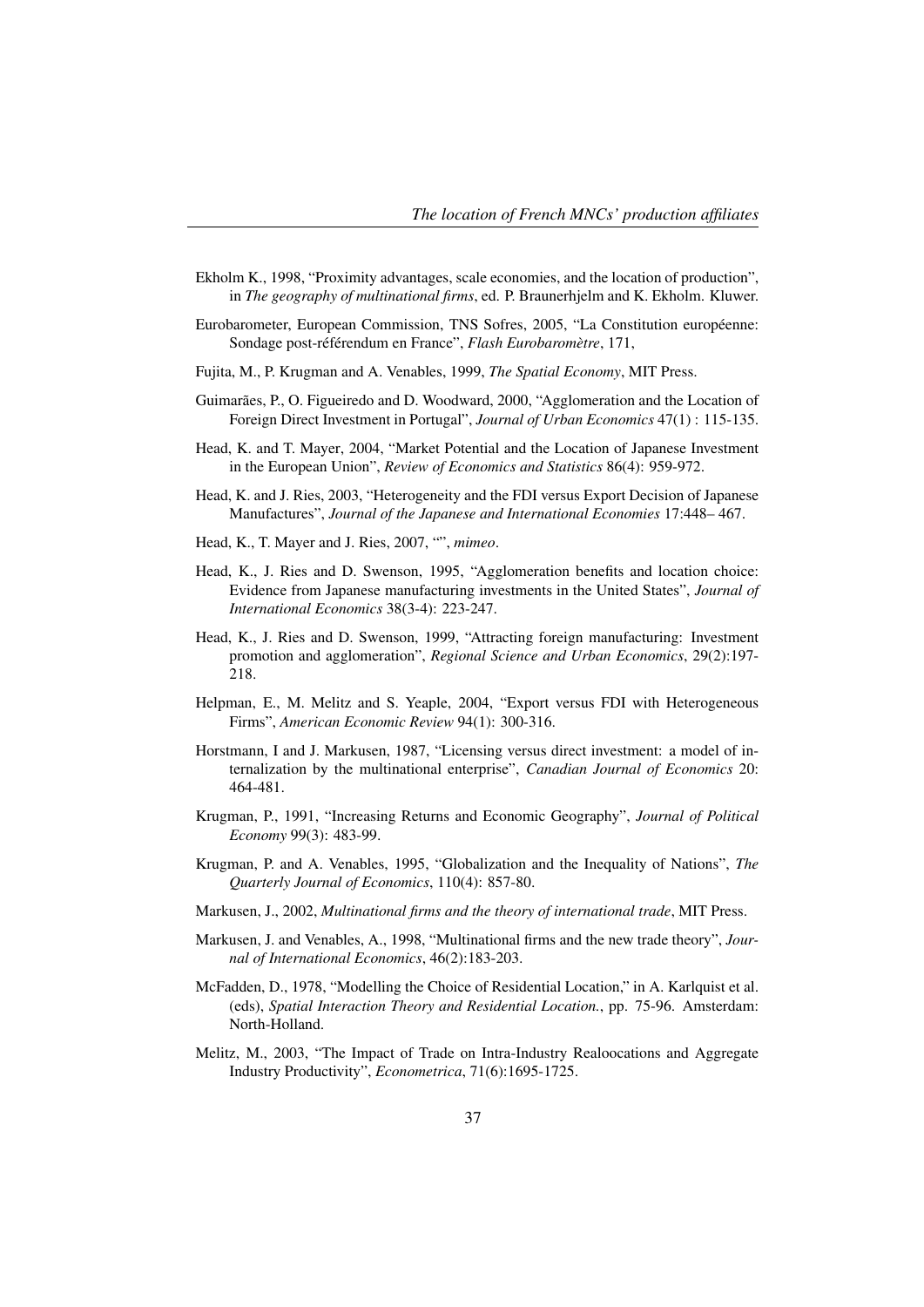- de Mooij, R. and S. Ederveen, 2003, "Taxation and Foreign Direct Investment: A Synthesis of Empirical Research", *International Tax and Public Finance*, 10(6):673-93.
- Navaretti, G.B. and A. Venables, 2004, *Multinational Firms in the World Economy*, Princeton University Press.
- Redding, S. and A. Venables, 2004, "Economic geography and international inequality", *Journal of International Economics*, 62(1): 53-82.
- Train, K., 2003, *Discrete Choice Methods with Simulation*, Cambridge University Press.
- Yeaple, S., 2003, "The complex integration strategies of multinationals and cross country dependencies in the structure of foreign direct investment", *Journal of International Economics* 60(2): 293–314.

## A.1 Data appendix

#### A.1.1 Investment data

Our dependent variable is built using several micro datasets merged to get information about investment decisions in France and abroad by French firms.

There are essentially two types of information required: The characteristics of firms engaging in domestic or foreign investments and the location of the investments in the latter case.

Information on the characteristics of firms creating new affiliates abroad or at home comes from a survey called EAE ("Enquête Annuelle d'Entreprise") available to us over the 1985- 2002 period. This source is an annual survey of all French firms larger than 20 employees with information such as employment, value added, intermediate consumption, and wages. Notably, this survey allows us to measure the firm's productivity, as the ratio of value added over employment.

For each firm, the EAE contains information concerning their establishments in France, distinguishing "producing" and "non producing establishments". We use the time-dimension of the variable called "Number of producing establishments" to detect investments in France. More precisely, we count as a location choice in France, every increase in the number of producing establishments<sup>25</sup> by a firm over a fiscal year. This procedure gives 19,309 establishment creations in France over the 1985-2002 period. As the EAE can be merged with the other two datasets using the firm's "SIREN" number, we are able to know whether those firms that invest in France also invest abroad at some point in time, in what case they can be called a multi-national company (MNC).

The data used to identify location choices of foreign affiliates come from two sources. First we use an annual survey called "LiFi", conducted by the French statistical institute. It focuses

 $25$ We drop the observations where the increase in the number of producing establishments is larger than 3 (from one year to the next), in order to minimize the number of mergers and acquisitions in our dataset (more than 75% of all creations we observe involve only one establishment, with an additional 20% involving two).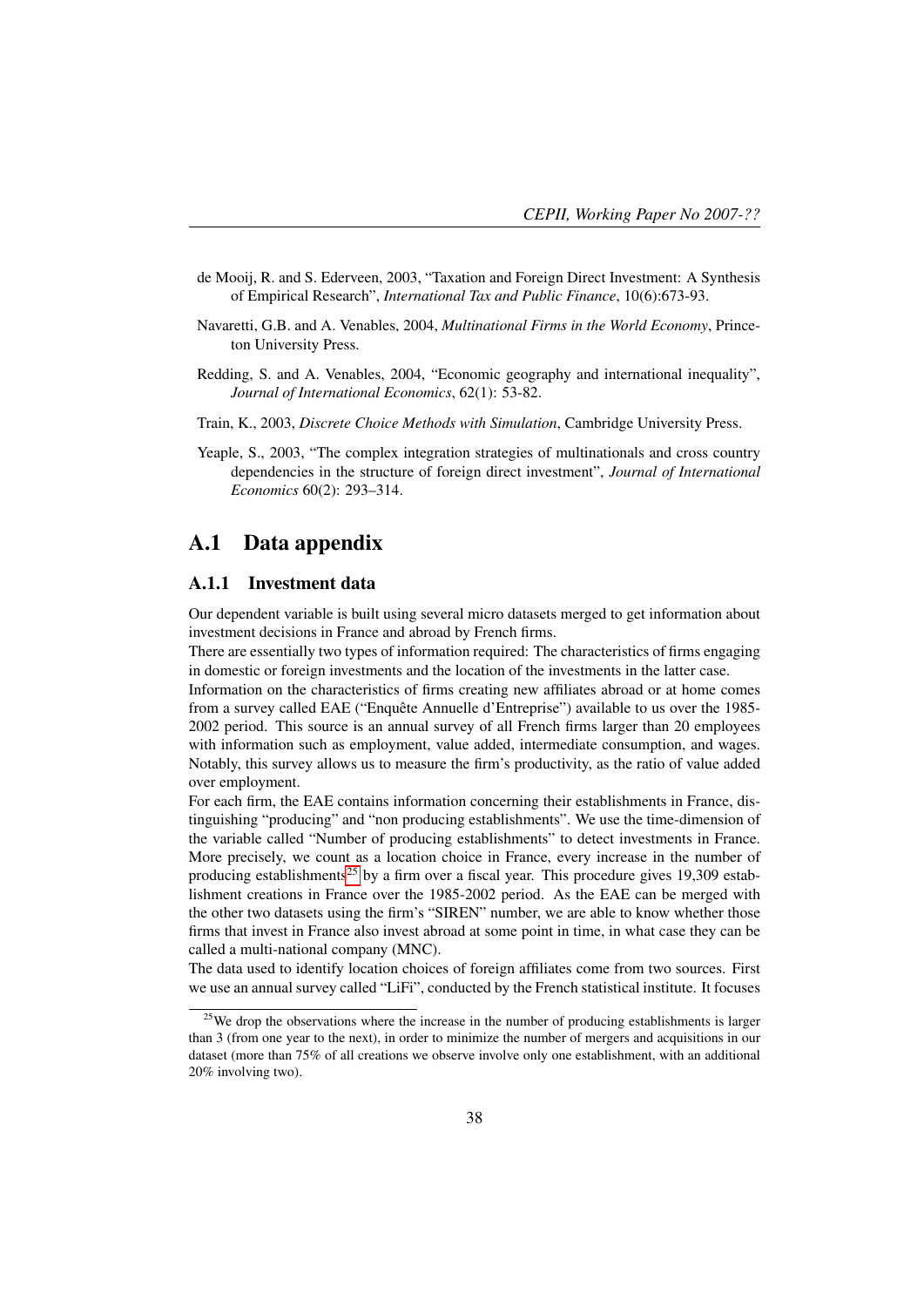on financial participation between firms. Firms above certain thresholds of portfolio participations (1.2 millions euros), shipments (60 millions euros) or employment (500 employees) are interviewed and asked their list of financial participations in different companies in France and abroad. For each of those companies, the following information is available: The "head" firm identification number (the final shareholder), the location (address plus a country code), the industry, the share held by the head in the affiliate, "the rank" of the affiliate, defined as the number of firms between the "head" and the affiliate and the year of investment. We call the entity formed from LiFi with at least one head and one affiliate in France or abroad, a "group". We detail in the following how we compute, for each of these group it "financial network" in a given country. LiFi is available from 1986 to 2002.

We complete this data using another source. The General Direction for Economic Policy in the French Ministry of Finance (DGTPE) provides independently-collected information on affiliates abroad of French firms (mostly based on surveys by French embassies abroad). For each of them, this source lists the country of residence, the industry, the year of investment, and other information such as employment and, sometimes, sales. Each of these foreign affiliates has been given an identifier and the French national statistical institute has identified a head in France. Some of these affiliates (and associated heads) are common to the two sources, but DGTPE brings some additional information. These two sources together provide information on 4081 manufacturing foreign affiliates linked to a French MNC since 1970. In our estimations, we focus on manufacturing industries, drop investments in small islands for data availability reasons and restric ourselves to the 1992-2002 period.

#### A.1.2 Explanatory variables

Market access: Our measure of market access is built along the lines of the method first proposed by Redding and Venables (2004) and recently used by Head, Mayer and Ries (2007). The estimation procedure is based on a gravity equation specified in accordance to the theoretical NEG framework. The Dixit-Stiglitz-Krugman framework predicts a bilateral trade equation from country  $i$  to importer  $j$  of the following form :

$$
X_{ij} = n_i p_i^{1-\sigma} \phi_{ij} E_j P_j^{\sigma - 1}
$$

where  $n_i$  is the number of exporters located in i,  $p_i$  is their (homogenous) FOB export price,  $\sigma$  is the elasticity of substitution between differentiated varieties,  $\phi_{ij} \equiv \tau_{ij}^{1-\sigma}$  is a measure of barriers to trade linked to the size of trade costs  $(\tau_{ij})$  and the substituability between competing goods,  $E_j$  is j's nominal expenditure, and  $P_j$  is the price level, correlated with the degree of competition in market j. The estimated equation proxies  $n_i p_i^{1-\sigma}$  using exporterspecific fixed effects and  $E_j P_j^{\sigma-1}$  with importer fixed effects:

$$
\ln X_{ij} = FE_i + \ln \phi_{ij} + FE_j
$$

Trade impediments  $\phi_{ij}$  are specified to be a function of distance, regional agreements, currency unions, GATT/WTO membership, colonial links and common language, these variables being obtained from the CEPII "Distance" database. Aggregate bilateral trade data over the 1970-2004 period are taken from the IMF's "Dots".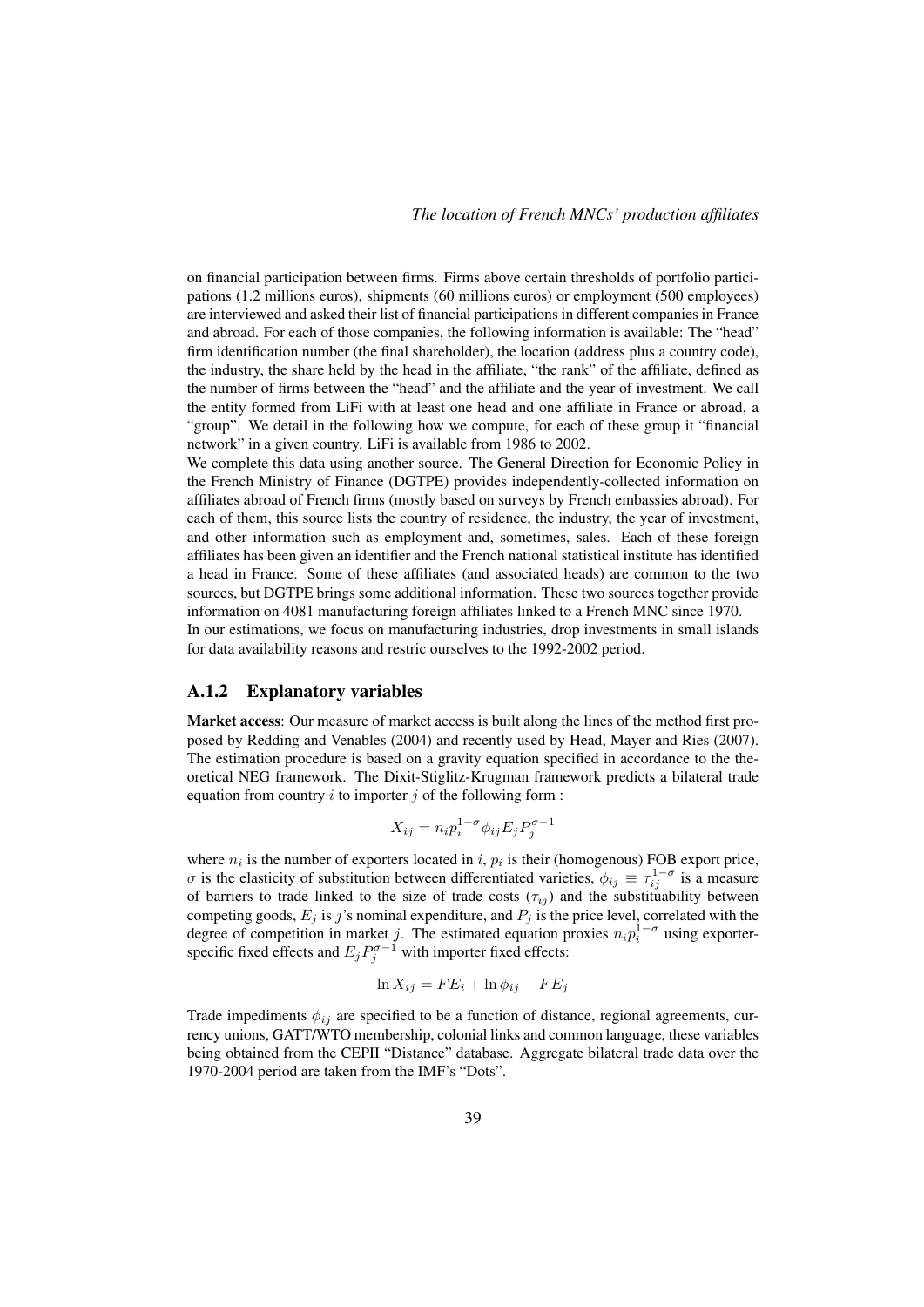Estimating this gravity equation for each year of the sample provides us with time-varying estimates for  $FE_i$  and  $\phi_{ij}$  that can be used to measure location-specific market access at the year of investment. More specifically, for each country  $i$  and each year  $t$ , the market access  $MA_{it} \equiv \sum_{j} \phi_{ijt} E_{jt} P_{jt}^{\sigma-1}$  is defined as :

$$
MA_{it} = \sum_{j} exp(\hat{FE}_{j})\hat{\phi}_{ij}
$$

Transaction costs: Three variables measuring distance from France, common language and colonial linkages, are included to capture the extent of transaction costs involved by French investors in setting up a production affiliate abroad. These variables are also taken from the CEPII "Distance" database.

**Production costs:** We proxy labour costs  $w_i$  by the level of GDP per capita, which we expect to be correlated with wages, corrected for productivity differentials. The GDP (in current US dollars) and population series are taken from the World Bank's "World Development Indicators".

Supply access: The availability of high quality / low price intermediate inputs in the host country is controlled for by the supplier access variable  $(SA_i)$ . To compute it, we use the French input/output tables to get the technical coefficients measuring the intensity of intermediate use at the industry level ( $a_t^{sm}$  = share of intermediates m used in the production process of sector  $s$  in year  $t$ ) as well as the global share of all intermediate goods in the production of sector s and year t (called  $\beta_{s,t}$ ). The other required information are directly taken from our firm-level dataset. Namely, the share of the world output of industry  $m$  produced in year t in the host country  $k$  and its immediate neighboring countries is approximated by the share of those countries in the overall employment by affiliates from this sector:  $\psi_{m,t}^k = \frac{\sum_{i \in \{k,neigh\}} l_{m,t}^i}{\sum_{i \in world} l_{m,t}^i}.$ 

From these coefficients, the availability of inputs within a country  $k$  that are used by industry  $s$  in year  $t$  is computed as:

$$
SA_{s,t}^k = \frac{\beta_{s,t}}{D^{kk}} \left\{ \sum_{m=1}^S a_t^{sm} \psi_{m,t}^k \right\}
$$

This measure is divided by the internal distance of country  $k$ ,  $D^{kk}$ , in order to account for the ease of access to suppliers inside  $k$ .

We lag supplier access by one year, in order to limit endogeneity and most of all not count ones' own investment in this variable. Supply access is a proxy for a low price index of intermediates in the considered country, and should therefore enter with a positive sign.

Tax rate: We use as a proxy for corporate fiscality the host country's effective average tax rate. These data are described in Devereux *et al.* (2002) and are available on the IFS website (www.ifs.org.uk/publications.php?publication\_id= 3210).

Financial Network: This variable is built using financial information available for affiliates known from LiFi (see above). It measures the number and intensity of financial linkages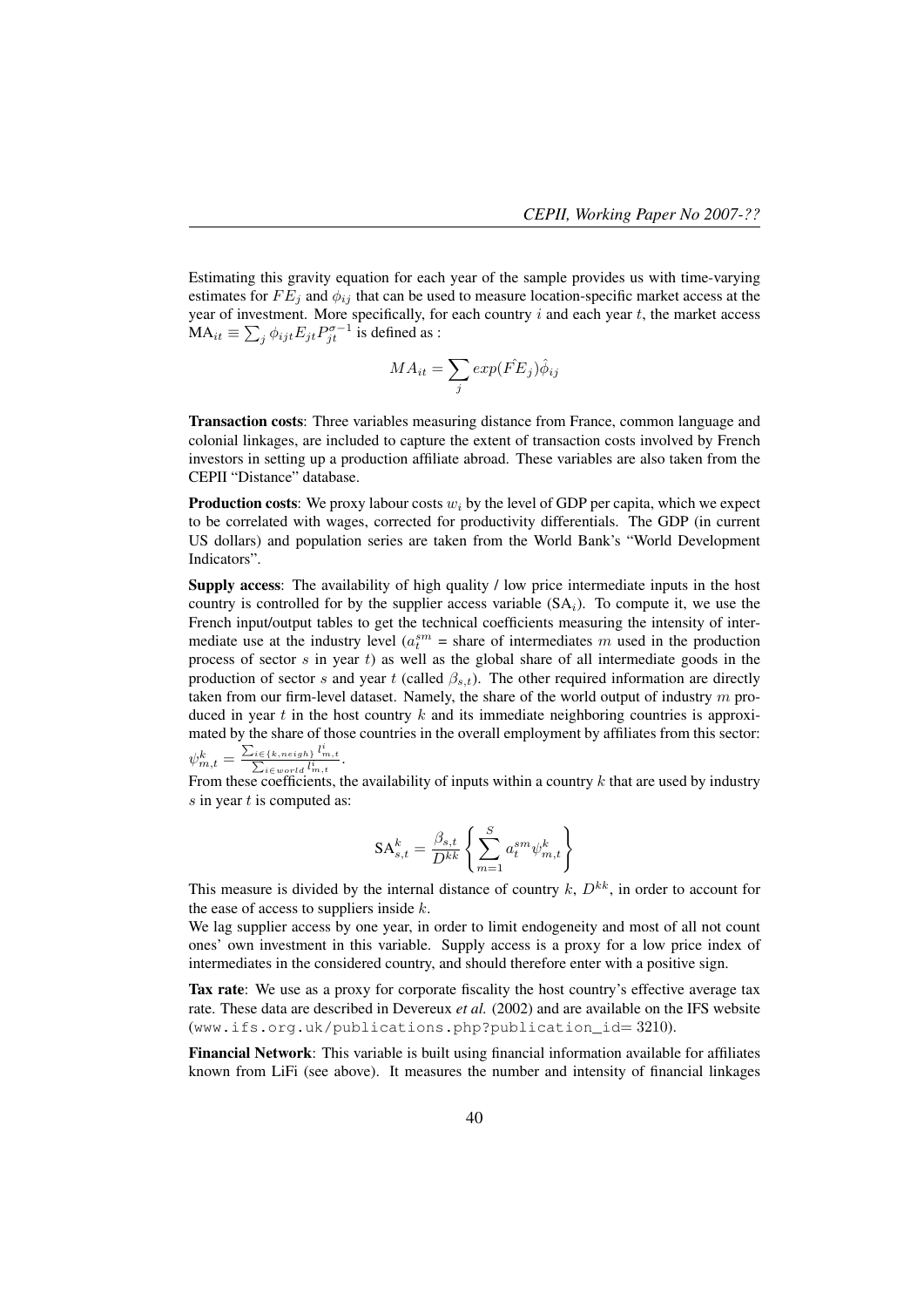between the foreign affiliates located in a given country and the common "head" of the group they belong to. Its computation relies on two distinct variables : "share", which gives the percent ownership held by the group in the affiliate and "rank", which indicates the number of intermediate companies between the "head" and the affiliate. For each affiliate in a given country, we sum the ratio of "share" over "rank" for all affiliates belonging to the same group g and located in the same country:

$$
\mathrm{NET}^k_t(g) = \sum_{u < t} \left\{ \sum_{\omega \in g} \frac{\mathrm{share}^k_u(\omega)}{\mathrm{rank}^k_u(\omega)} \right\}
$$

where g is the group whom the  $\omega$  affiliate belongs to ( $\omega$  indexing all members of the group). This variable is thus a cumulative sum (starting in  $u = 1980$ ) of the financial linkages for a given group until the year before the considered investment. As for the supply access variable, we add immediate neighboring countries to the sum.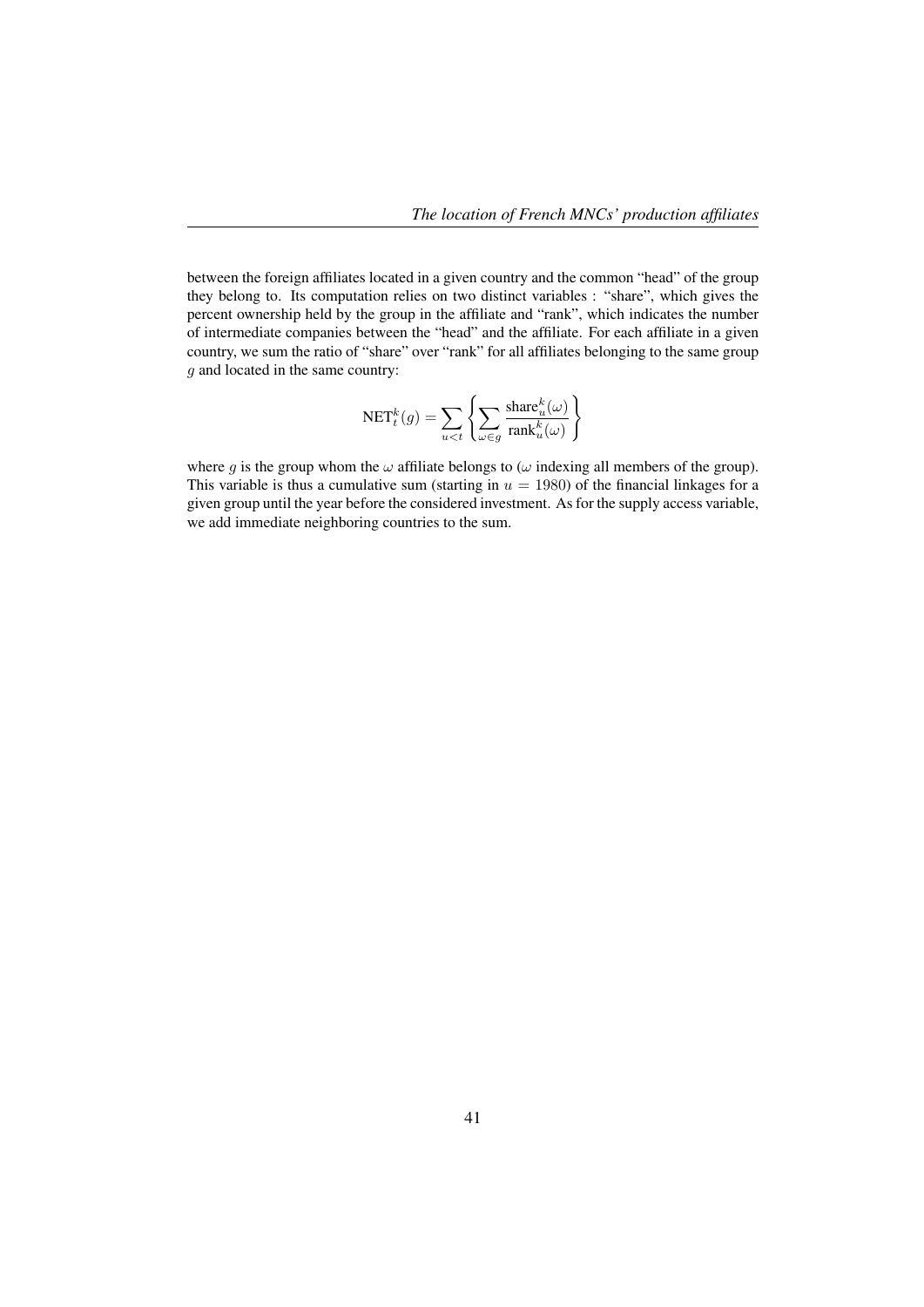| $N_{0}$ | <b>Title</b>                                                                                                                             | <b>Authors</b>                                                                                  |
|---------|------------------------------------------------------------------------------------------------------------------------------------------|-------------------------------------------------------------------------------------------------|
| 2007-06 | Specialisation across Varieties within Products and<br>North-South Competition                                                           | L. Fontagné,<br>G. Gaulier<br>& S. Zignago                                                      |
| 2007-05 | Trade Costs and the Home Market Effect                                                                                                   | M. Crozet<br>& F. Trionfetti                                                                    |
| 2007-04 | The Impact of Regulations on Agricultural Trade:<br>Evidence from SPS and TBT Agreements                                                 | A.-C. Disdier,<br>L. Fontagné<br>& M. Mimouni                                                   |
| 2007-03 | International Comparisons of Living Standards by<br><b>Equivalent Incomes</b>                                                            | M. Fleurbaey &<br>G. Gaulier                                                                    |
| 2007-02 | Does Risk Aversion Drive Financial Crises? Testing<br>the Predictive Power of Empirical Indicators                                       | V. Coudert & M. Gex                                                                             |
| 2007-01 | Asian Catch Up, World Growth and International<br>Capital Flows in the XXIst Century: A Prospective<br>Analysis with the INGENUE 2 Model | M. Aglietta, V. Borgy,<br>J. Château, M. Juillard,<br>J. Le Cacheux, G. Le<br>Garrec & V. Touzé |
| 2006-27 | <b>Current Account Reversals and Long Term</b><br>Imbalances: Application to the Central and Eastern<br><b>European Countries</b>        | K. Benhima<br>& O. Havrylchyk                                                                   |
| 2006-26 | On Legal Origins and Brankruptcy Laws: the<br>European Experience (1808-1914)                                                            | J. Sgard                                                                                        |
| 2006-25 | Taux d'intérêt et marchés boursiers : une analyse<br>empirique de l'intégration financière internationale                                | V. Borgy & V. Mignon                                                                            |
| 2006-24 | Changing Patterns of Domestic and Cross-Border<br>Fiscal Policy Multipliers in Europe and the US                                         | A. Bénassy-Quéré<br>& J. Cimadomo                                                               |
| 2006-23 | Market Access Impact on Individual Wage: Evidence<br>from China                                                                          | L. Hering & S. Poncet                                                                           |

## **LIST OF WORKING PAPERS RELEASED BY CEPII<sup>1</sup>**

l

<sup>1</sup> Working papers are circulated free of charge as far as stocks are available; thank you to send your request to CEPII, Sylvie Hurion, 9, rue Georges-Pitard, 75015 Paris, or by fax : (33) 01 53 68 55 04 or by e-mail Hurion@cepii.fr. Also available on: \\www.cepii.fr. Working papers with \* are out of print. They can nevertheless be consulted and downloaded from this website.

<sup>1</sup> Les documents de travail sont diffusés gratuitement sur demande dans la mesure des stocks disponibles. Merci d'adresser votre demande au CEPII, Sylvie Hurion, 9, rue Georges-Pitard, 75015 Paris, ou par fax :  $(33)$  01 53 68 55 04 ou par e-mail Hurion@cepii.fr. Egalement disponibles sur : \\www.cepii.fr. Les documents de travail comportant \* sont épuisés. Ils sont toutefois consultable sur le web CEPII.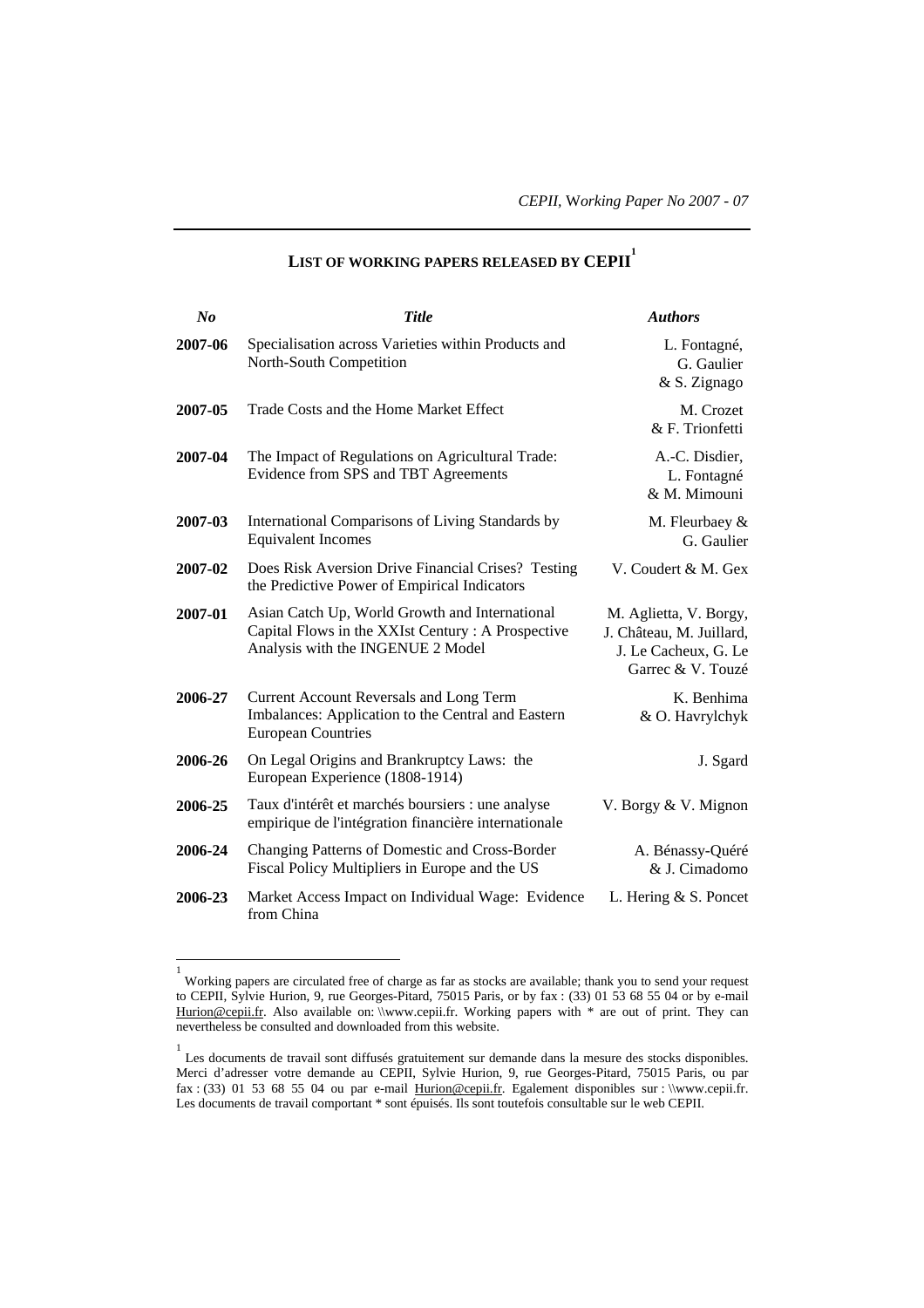| 2006-22 | FDI in Chinese Cities: Spillovers and Impact on<br>Growth                                                 | N. Madariaga<br>& S. Poncet                           |
|---------|-----------------------------------------------------------------------------------------------------------|-------------------------------------------------------|
| 2006-21 | Taux d'intérêt et marchés boursiers : une analyse<br>empirique de l'intégration financière internationale | V. Borgy & V. Mignon                                  |
| 2006-20 | World Consistent Equilibrium Exchange Rates                                                               | A. Bénassy-Quéré,<br>A. Lahrèche-Révil<br>& V. Mignon |
| 2006-19 | Institutions and Bilateral Asset Holdings                                                                 | V. Salins<br>& A. Bénassy-Quéré                       |
| 2006-18 | Vertical Production Networks: Evidence from France                                                        | M. Fouquin,<br>L. Nayman<br>& L. Wagner               |
| 2006-17 | Import Prices, Variety and the Extensive Margin of<br>Trade                                               | G. Gaulier & I. Méjean                                |
| 2006-16 | The Long Term Growth Prospects of the World<br>Economy: Horizon 2050                                      | S. Poncet                                             |
| 2006-15 | Economic Integration in Asia: Bilateral Free Trade<br>Agreements Versus Asian Single Market               | M. H. Bchir<br>& M. Fouquin                           |
| 2006-14 | Foreign Direct Investment in China: Reward or<br>Remedy?                                                  | O. Havrylchyk<br>& S. Poncet                          |
| 2006-13 | Short-Term Fiscal Spillovers in a Monetary Union                                                          | A. Bénassy-Quéré                                      |
| 2006-12 | Can Firms' Location Decisions Counteract the<br>Balassa-Samuelson Effect?                                 | I. Méjean                                             |
| 2006-11 | Who's Afraid of Tax Competition? Harmless Tax<br>Competition from the New European Member States          | A. Lahrèche-Révil                                     |
| 2006-10 | A Quantitative Assessment of the Outcome of the<br>Doha Development Agenda                                | Y. Decreux<br>& L. Fontagné                           |
| 2006-09 | Disparities in Pension Financing in Europe: Economic<br>and Financial Consequences                        | J. Château<br>& X. Chojnicki                          |
| 2006-08 | Base de données CHELEM-BAL du CEPII                                                                       | H. Boumellassa<br>& D. Ünal-Kesenci                   |
| 2006-07 | Deindustrialisation and the Fear of Relocations in the<br>Industry                                        | H. Boulhol<br>& L. Fontagné                           |
| 2006-06 | A Dynamic Perspective for the Reform of the Stability<br>and Gowth Pact                                   | C. Deubner                                            |
| 2006-05 | China's Emergence and the Reorganisation of Trade                                                         | G. Gaulier, F. Lemoine                                |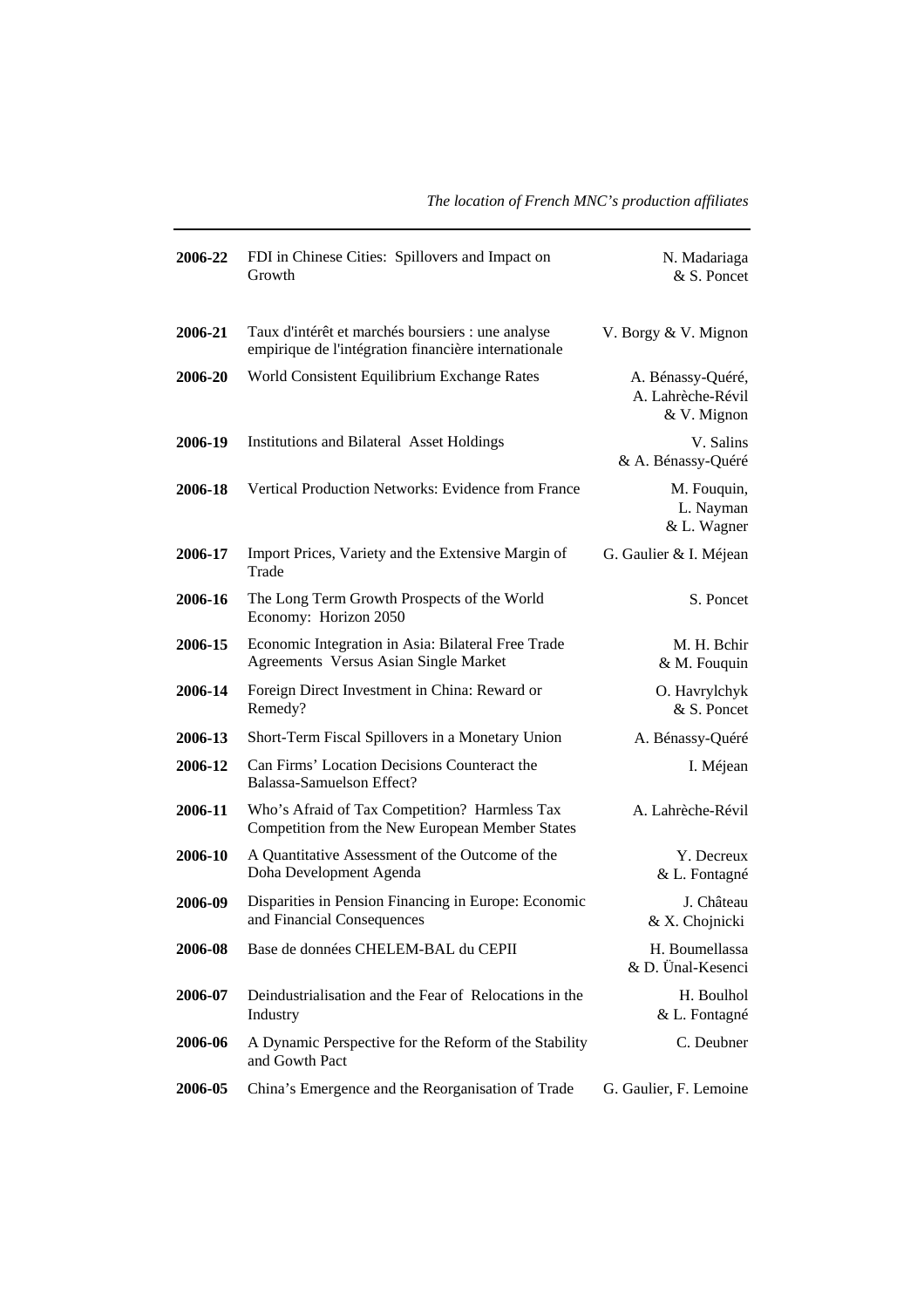|         | Flows in Asia                             | & D. Ünal-Kesenci |
|---------|-------------------------------------------|-------------------|
| 2006-04 | Who Pays China's Bank Restructuring Bill? | G. Ma             |